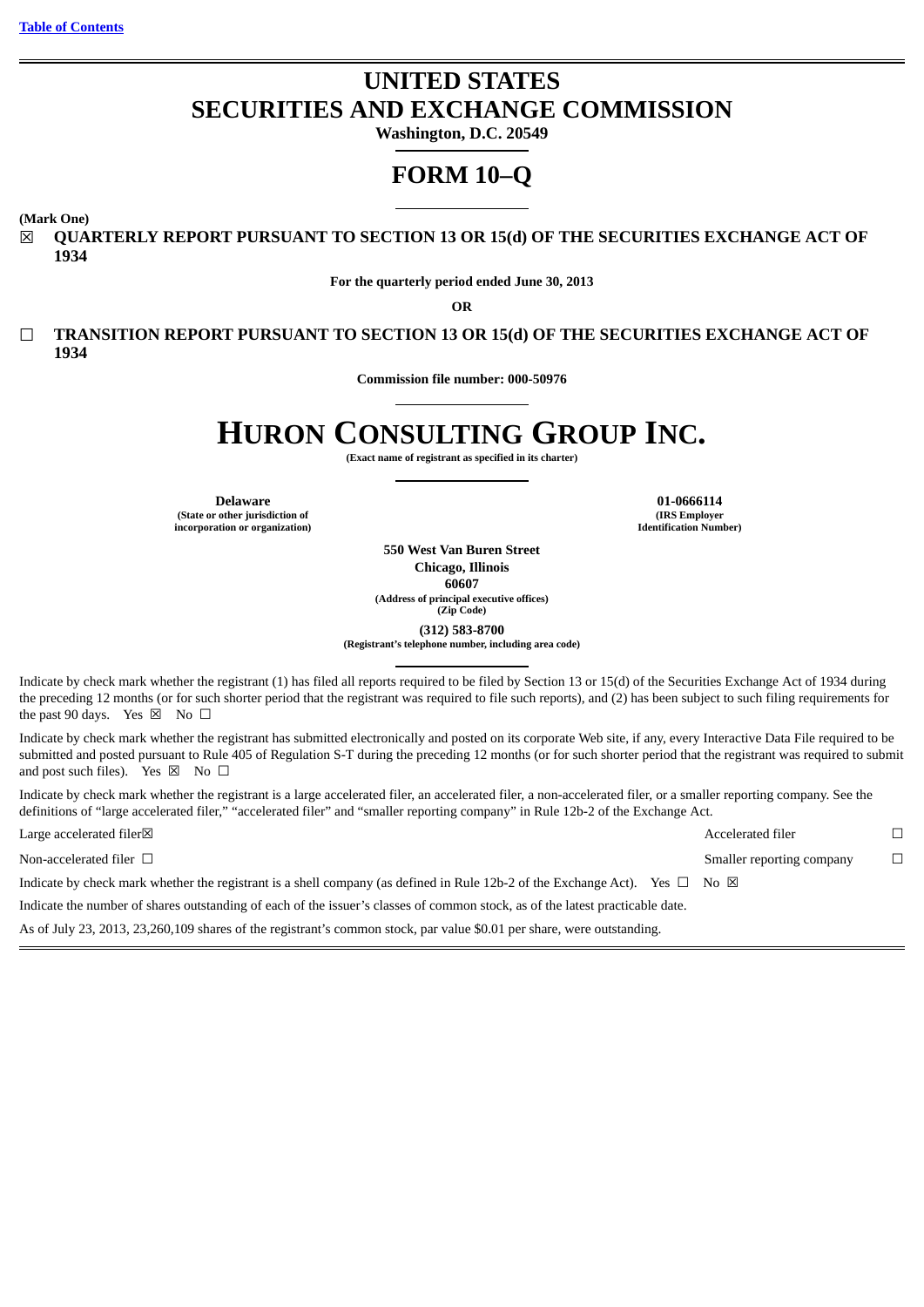## <span id="page-1-0"></span>**Huron Consulting Group Inc.**

## **HURON CONSULTING GROUP INC.**

## **INDEX**

## **[Part I – Financial Information](#page-2-0)**

**Page** 

| Item 1.                            | <b>Consolidated Financial Statements</b>                                              |                         |
|------------------------------------|---------------------------------------------------------------------------------------|-------------------------|
|                                    | <b>Consolidated Balance Sheets</b>                                                    | 1                       |
|                                    | <b>Consolidated Statements of Earnings and Other Comprehensive Income</b>             | $\overline{c}$          |
|                                    | <b>Consolidated Statement of Stockholders' Equity</b>                                 | $\mathsf 3$             |
|                                    | <b>Consolidated Statements of Cash Flows</b>                                          | $\overline{\mathbf{4}}$ |
|                                    | <b>Notes to Consolidated Financial Statements</b>                                     | 5                       |
| Item 2.                            | Management's Discussion and Analysis of Financial Condition and Results of Operations | 18                      |
| Item 3.                            | Quantitative and Qualitative Disclosures About Market Risk                            | 37                      |
| Item 4.                            | <b>Controls and Procedures</b>                                                        | 38                      |
| <b>Part II – Other Information</b> |                                                                                       |                         |
| Item 1.                            | <b>Legal Proceedings</b>                                                              | 38                      |
| Item 1A.                           | <b>Risk Factors</b>                                                                   | 38                      |
| Item 2.                            | <b>Unregistered Sales of Equity Securities and Use of Proceeds</b>                    | 39                      |
| Item 3.                            | Defaults Upon Senior Securities                                                       | 39                      |
| Item 4.                            | <b>Mine Safety Disclosures</b>                                                        | 39                      |
| Item 5.                            | <b>Other Information</b>                                                              | 39                      |
| Item 6.                            | <b>Exhibits</b>                                                                       | 40                      |
| <b>Signature</b>                   |                                                                                       | 41                      |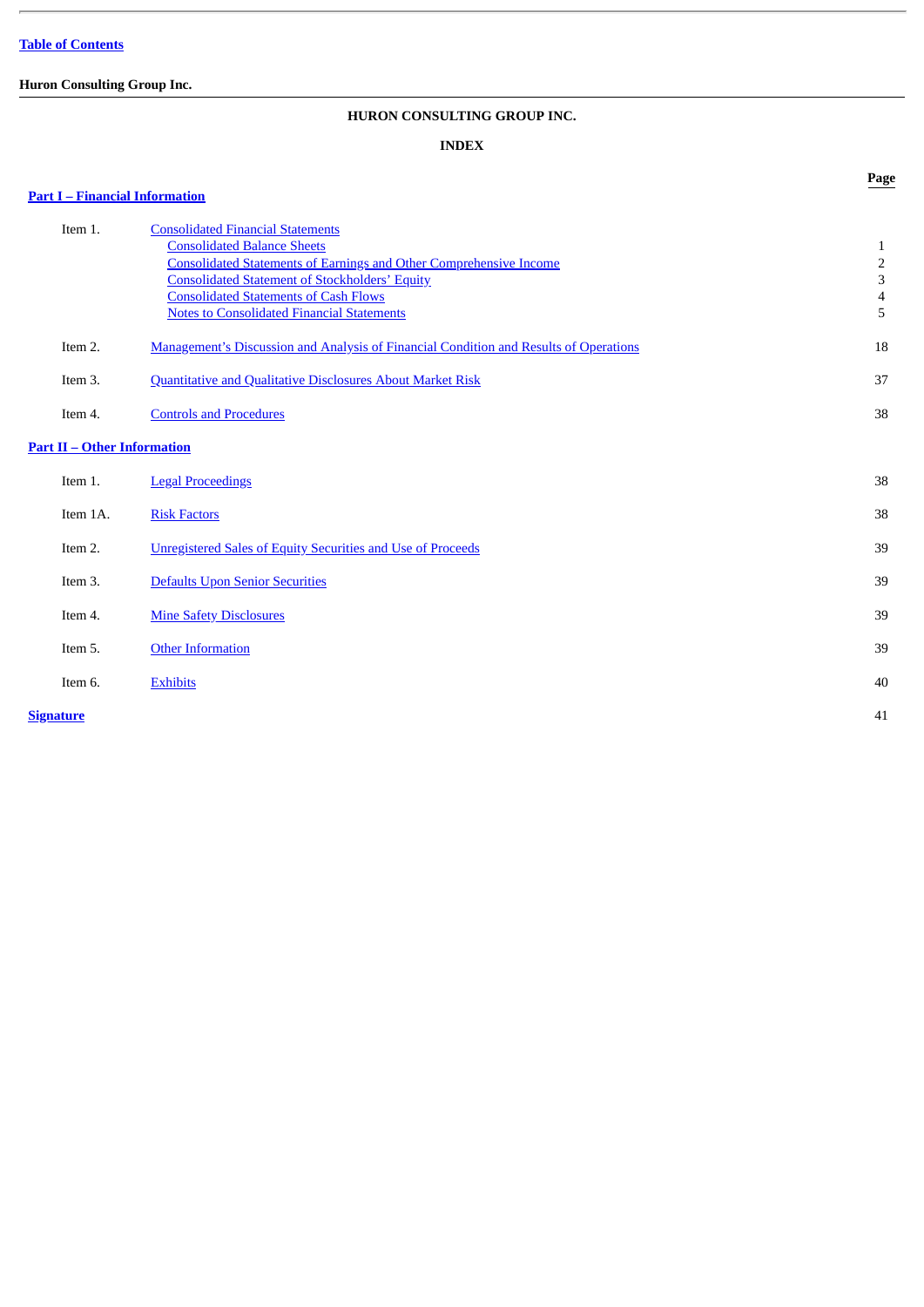## **PART I - FINANCIAL INFORMATION ITEM 1. CONSOLIDATED FINANCIAL STATEMENTS**

#### **HURON CONSULTING GROUP INC. CONSOLIDATED BALANCE SHEETS (In thousands, except share and per share amounts) (Unaudited)**

<span id="page-2-2"></span><span id="page-2-1"></span><span id="page-2-0"></span>

|                                                                         | <b>June 30,</b><br>2013 | December 31,<br>2012 |
|-------------------------------------------------------------------------|-------------------------|----------------------|
| <b>Assets</b>                                                           |                         |                      |
| Current assets:                                                         |                         |                      |
| Cash and cash equivalents                                               | \$<br>4,608             | \$<br>25,162         |
| Receivables from clients, net                                           | 90,671                  | 97,510               |
| Unbilled services, net                                                  | 77,795                  | 47,232               |
| Income tax receivable                                                   | 2,271                   | 192                  |
| Deferred income taxes, net                                              | 12,432                  | 14,751               |
| Prepaid expenses and other current assets                               | 16,688                  | 15,525               |
| Total current assets                                                    | 204,465                 | 200,372              |
| Property and equipment, net                                             | 35,393                  | 33,805               |
| Other non-current assets                                                | 15,639                  | 15,322               |
| Intangible assets, net                                                  | 15,888                  | 18,879               |
| Goodwill                                                                | 518,941                 | 519,522              |
| <b>Total assets</b>                                                     | \$<br>790,326           | \$<br>787,900        |
| Liabilities and stockholders' equity                                    |                         |                      |
| Current liabilities:                                                    |                         |                      |
| Accounts payable                                                        | \$<br>9,395             | \$<br>8,461          |
| Accrued expenses                                                        | 16,242                  | 17,692               |
| Accrued payroll and related benefits                                    | 44,477                  | 61,672               |
| Bank borrowings, current portion                                        | 25,000                  |                      |
| Accrued consideration for business acquisitions, current portion        | 5,163                   | 5,640                |
| Income tax payable                                                      | 152                     | 7,872                |
| Deferred revenues                                                       | 12,261                  | 15,388               |
| Total current liabilities                                               | 112,690                 | 116,725              |
| Non-current liabilities:                                                |                         |                      |
| Deferred compensation and other liabilities                             | 7,076                   | 6,973                |
| Bank borrowings, net of current portion                                 | 156,250                 | 192,500              |
| Deferred lease incentives                                               | 8,373                   | 6,936                |
| Deferred income taxes                                                   | 18,116                  | 14,560               |
| Accrued consideration for business acquisitions, net of current portion | 5,029                   | 4,885                |
| Total non-current liabilities                                           | 194,844                 | 225,854              |
|                                                                         |                         |                      |

## **Commitments and Contingencies**

| Stockholders' equity                                           |          |          |
|----------------------------------------------------------------|----------|----------|
| Common stock; \$0.01 par value; 500,000,000 shares authorized; |          |          |
| 25,215,218 and 24,793,327 shares issued at June 30, 2013       |          |          |
| and December 31, 2012, respectively                            | 244      | 240      |
| Treasury stock, at cost, 1,957,215 and 1,880,809 shares at     |          |          |
| June 30, 2013 and December 31, 2012, respectively              | (86,500) | (83,715) |
| Additional paid-in capital                                     | 434.157  | 420,825  |
| Retained earnings                                              | 136,472  | 109,330  |
| Accumulated other comprehensive loss                           | (1,581)  | (1,359)  |
| Total stockholders' equity                                     | 482,792  | 445,321  |
| Total liabilities and stockholders' equity                     | 790.326  | 787,900  |

*The accompanying notes are an integral part of the consolidated financial statements.*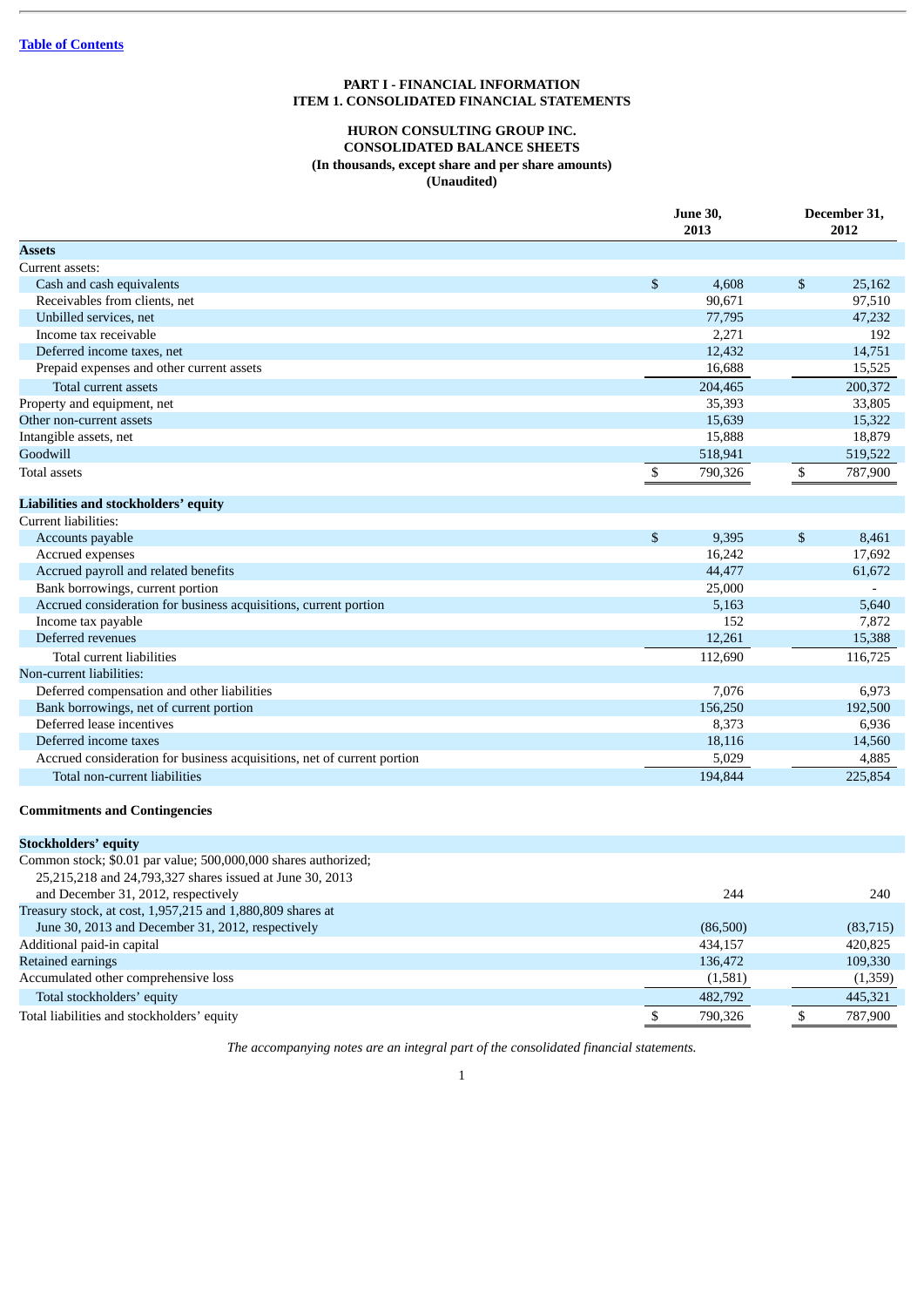## **HURON CONSULTING GROUP INC. CONSOLIDATED STATEMENTS OF EARNINGS AND OTHER COMPREHENSIVE INCOME (In thousands, except per share amounts)**

**(Unaudited)**

<span id="page-3-0"></span>

|                                                                                             | <b>Three Months Ended</b><br><b>June 30,</b> |                  |    | <b>Six Months Ended</b><br><b>June 30,</b> |    |                |    |           |
|---------------------------------------------------------------------------------------------|----------------------------------------------|------------------|----|--------------------------------------------|----|----------------|----|-----------|
|                                                                                             |                                              | 2013             |    | 2012                                       |    | 2013           |    | 2012      |
| <b>Revenues and reimbursable expenses:</b>                                                  |                                              |                  |    |                                            |    |                |    |           |
| Revenues                                                                                    |                                              | \$170,407        |    | \$144,671                                  |    | \$ 334,443     |    | \$283,308 |
| Reimbursable expenses                                                                       |                                              | 18,123           |    | 14,554                                     |    | 33,459         |    | 28,350    |
| Total revenues and reimbursable expenses                                                    |                                              | 188,530          |    | 159,225                                    |    | 367,902        |    | 311,658   |
| Direct costs and reimbursable expenses (exclusive of depreciation and amortization shown in |                                              |                  |    |                                            |    |                |    |           |
| operating expenses):                                                                        |                                              |                  |    |                                            |    |                |    |           |
| Direct costs                                                                                |                                              | 102,869          |    | 91,878                                     |    | 208,997        |    | 188,659   |
| Amortization of intangible assets and software development costs                            |                                              | 674              |    | 1,142                                      |    | 1,332          |    | 2,284     |
| Reimbursable expenses                                                                       |                                              | 18,118           |    | 14,585                                     |    | 33,469         |    | 28,403    |
| Total direct costs and reimbursable expenses                                                |                                              | 121,661          |    | 107,605                                    |    | 243,798        |    | 219,346   |
| <b>Operating expenses:</b>                                                                  |                                              |                  |    |                                            |    |                |    |           |
| Selling, general and administrative expenses                                                |                                              | 30,847           |    | 31,275                                     |    | 63,110         |    | 61,342    |
| Restructuring charges                                                                       |                                              | 596              |    | 229                                        |    | 596            |    | 1,059     |
| Restatement related expenses                                                                |                                              |                  |    | 212                                        |    | $\blacksquare$ |    | 1,717     |
| Litigation settlement (gain) loss                                                           |                                              |                  |    | 1,150                                      |    | (1,150)        |    | 1,150     |
| Depreciation and amortization                                                               |                                              | 4,877            |    | 4,053                                      |    | 9,656          |    | 8,706     |
| Total operating expenses                                                                    |                                              | 36,320           |    | 36,919                                     |    | 72,212         |    | 73,974    |
| Operating income                                                                            |                                              | 30,549           |    | 14,701                                     |    | 51,892         |    | 18,338    |
| Other income (expense), net:                                                                |                                              |                  |    |                                            |    |                |    |           |
| Interest expense, net of interest income                                                    |                                              | (1,706)          |    | (2,015)                                    |    | (3,569)        |    | (3,881)   |
| Other income (expense), net                                                                 |                                              | (152)            |    | (163)                                      |    | (139)          |    | 170       |
| Total other expense, net                                                                    |                                              | (1,858)          |    | (2,178)                                    |    | (3,708)        |    | (3,711)   |
|                                                                                             |                                              |                  |    |                                            |    |                |    |           |
| Income from continuing operations before income tax expense                                 |                                              | 28,691<br>12,877 |    | 12,523                                     |    | 48,184         |    | 14,627    |
| Income tax expense                                                                          |                                              |                  |    | 6,218                                      |    | 21,001         |    | 7,735     |
| Net income from continuing operations                                                       |                                              | 15,814           |    | 6,305                                      |    | 27,183         |    | 6,892     |
| (Loss) income from discontinued operations, net of tax                                      |                                              | (9)              |    | 202                                        |    | (41)           |    | 471       |
| Net income                                                                                  | \$                                           | 15,805           | \$ | 6,507                                      | \$ | 27,142         | \$ | 7,363     |
| Net earnings per basic share:                                                               |                                              |                  |    |                                            |    |                |    |           |
| Net income from continuing operations                                                       | \$                                           | 0.71             | \$ | 0.29                                       | \$ | 1.22           | \$ | 0.32      |
| Income from discontinued operations, net of tax                                             |                                              |                  |    | 0.01                                       |    | $\blacksquare$ |    | 0.02      |
| Net income                                                                                  | \$                                           | 0.71             | \$ | 0.30                                       | \$ | 1.22           | \$ | 0.34      |
|                                                                                             |                                              |                  |    |                                            |    |                |    |           |
| Net earnings per diluted share:                                                             |                                              |                  |    |                                            |    |                |    |           |
| Net income from continuing operations                                                       | \$                                           | 0.69             | \$ | 0.28                                       | \$ | 1.20           | \$ | 0.31      |
| Income from discontinued operations, net of tax                                             |                                              |                  |    | 0.01                                       |    |                |    | 0.02      |
| Net income                                                                                  | \$                                           | 0.69             | \$ | 0.29                                       | \$ | 1.20           | \$ | 0.33      |
| Weighted average shares used in calculating earnings per share:                             |                                              |                  |    |                                            |    |                |    |           |
| <b>Basic</b>                                                                                |                                              | 22,351           |    | 21,918                                     |    | 22,246         |    | 21,847    |
| Diluted                                                                                     |                                              | 22,760           |    | 22,248                                     |    | 22,624         |    | 22,206    |
|                                                                                             |                                              |                  |    |                                            |    |                |    |           |
| <b>Comprehensive income:</b>                                                                |                                              |                  |    |                                            |    |                |    |           |
| Net income                                                                                  | \$                                           | 15,805           | \$ | 6,507                                      | \$ | 27,142         | \$ | 7,363     |
| Foreign currency translation gain (loss), net of tax                                        |                                              | 91               |    | (377)                                      |    | (906)          |    | (138)     |
| Unrealized gain (loss) on cash flow hedging instruments, net of tax                         |                                              | 616              |    | (241)                                      |    | 684            |    | (192)     |
| Other comprehensive income (loss)                                                           |                                              | 707              |    | (618)                                      |    | (222)          |    | (330)     |
| Comprehensive income                                                                        |                                              | \$16,512         | \$ | 5,889                                      | \$ | 26,920         | \$ | 7,033     |

*The accompanying notes are an integral part of the consolidated financial statements.*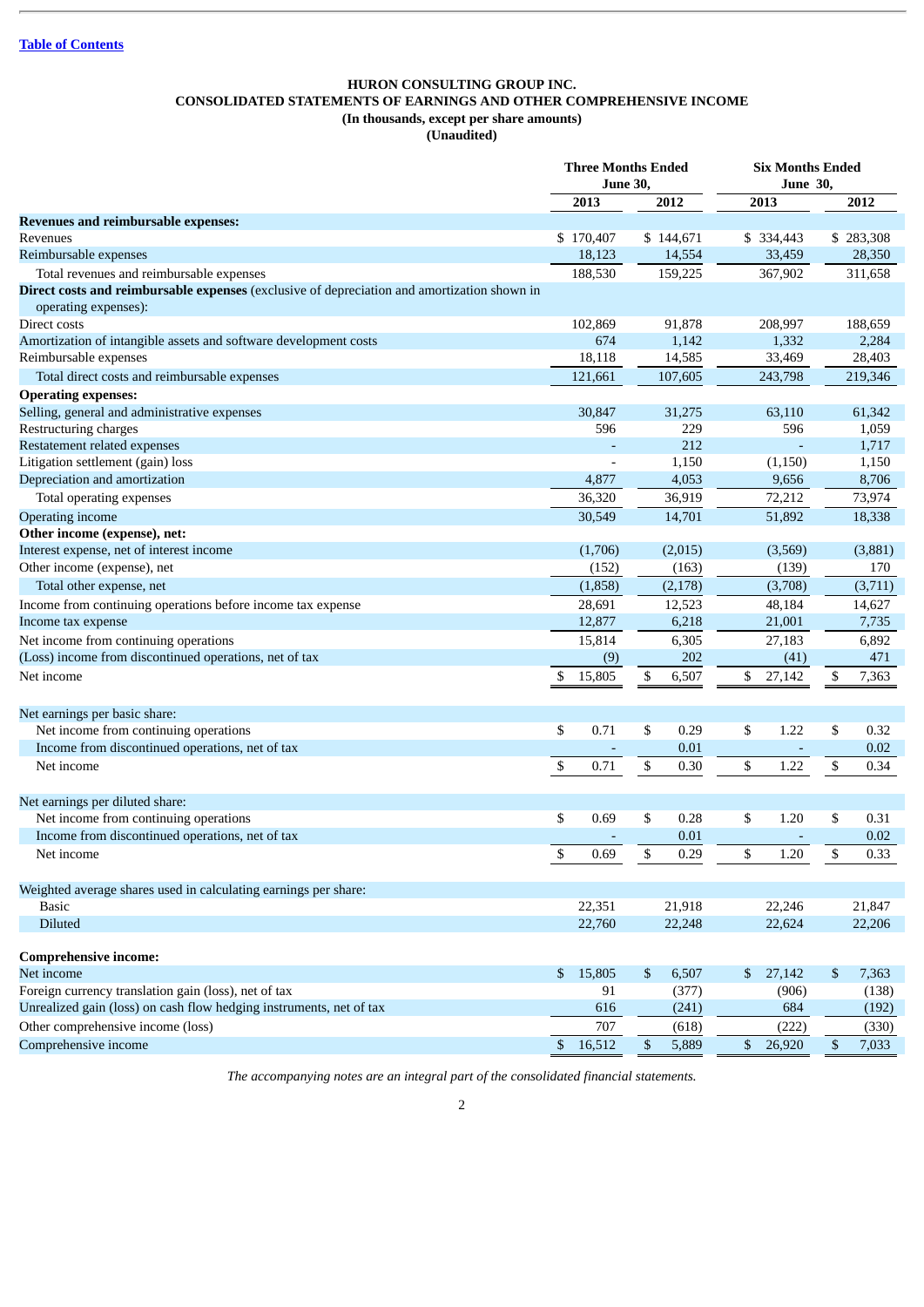## **HURON CONSULTING GROUP INC. CONSOLIDATED STATEMENT OF STOCKHOLDERS' EQUITY (In thousands, except share amounts)**

**(Unaudited)**

<span id="page-4-0"></span>

|                                                |                     |        |                       |               |     | <b>Additional</b> |                 | <b>Accumulated Other</b> |    |               |
|------------------------------------------------|---------------------|--------|-----------------------|---------------|-----|-------------------|-----------------|--------------------------|----|---------------|
|                                                | <b>Common Stock</b> |        | <b>Treasury Stock</b> |               |     | Paid-In           | <b>Retained</b> | Comprehensive            |    | Stockholders' |
|                                                | <b>Shares</b>       | Amount | <b>Shares</b>         | <b>Amount</b> |     | Capital           | Earnings        | Income (Loss)            |    | <b>Equity</b> |
| <b>Balance at December 31, 2012</b>            | 23,904,125          | 240    | (1,889,465)           | (83,715)      | -55 | 420,825 \$        | 109,330 \$      | (1, 359)                 | ×. | 445,321       |
| Comprehensive income                           |                     |        |                       |               |     |                   | 27,142          | (222)                    |    | 26,920        |
| Issuance of common stock in connection with:   |                     |        |                       |               |     |                   |                 |                          |    |               |
| Restricted stock awards, net of cancellations  | 397,079             | 4      | (61, 371)             | (2,204)       |     | 2,200             |                 |                          |    |               |
| Exercise of stock options                      | 25,756              | $\sim$ |                       |               |     | 30                |                 |                          |    | 30            |
| Share-based compensation                       |                     |        |                       |               |     | 10,086            |                 |                          |    | 10,086        |
| Shares redeemed for employee tax withholdings  |                     |        | (16,688)              | (581)         |     |                   |                 |                          |    | (581)         |
| Income tax benefit on share-based compensation |                     |        |                       |               |     | 1.016             |                 |                          |    | 1,016         |
| <b>Balance at June 30, 2013</b>                | 24,326,960          | 244    | (1.967.524)           | (86,500)      |     | 434,157           | 136,472 \$      | (1, 581)                 |    | 482,792       |

*The accompanying notes are an integral part of the consolidated financial statements.*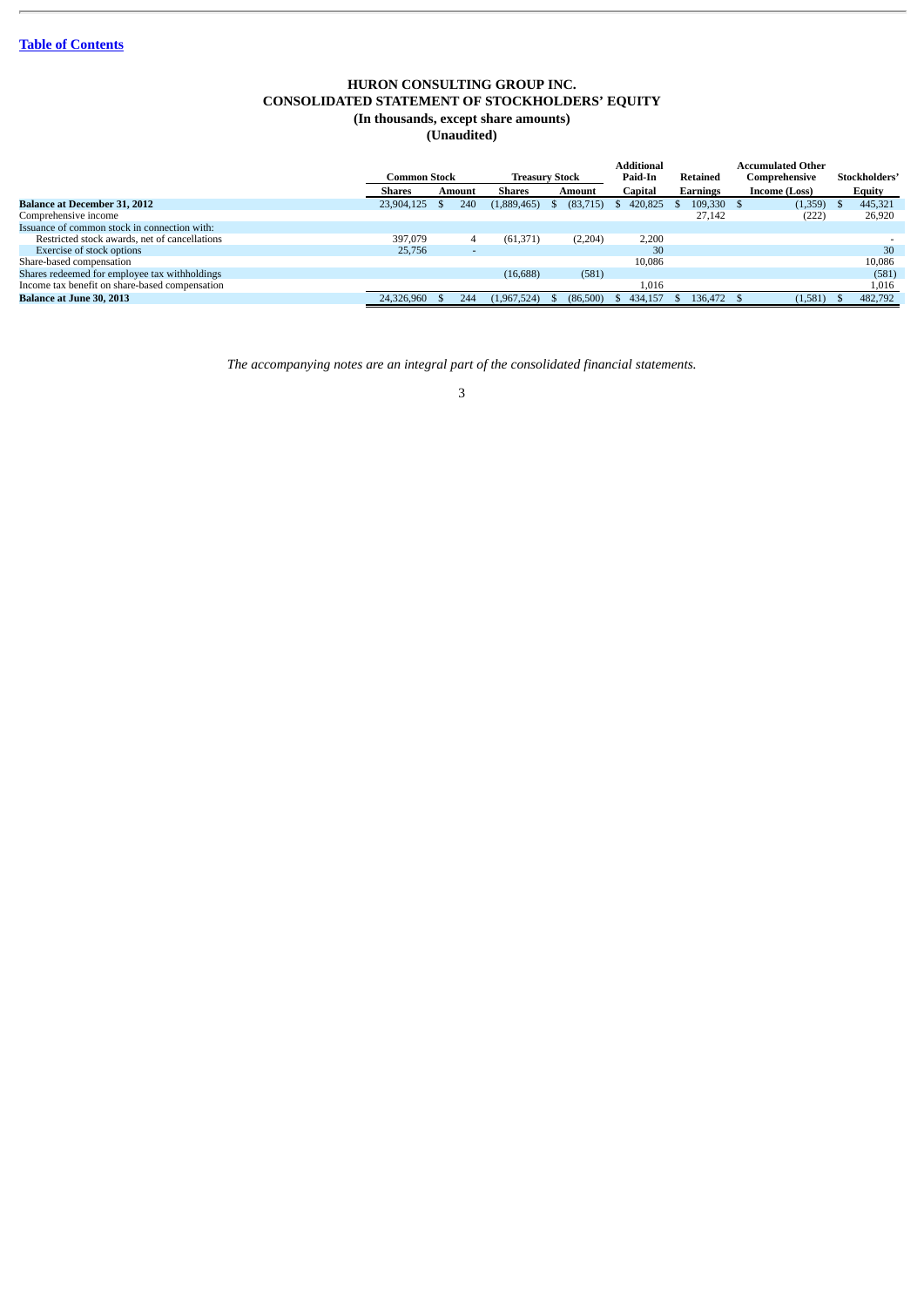## **HURON CONSULTING GROUP INC. CONSOLIDATED STATEMENTS OF CASH FLOWS (In thousands) (Unaudited)**

<span id="page-5-0"></span>

|                                                                                   | <b>Six Months Ended</b><br><b>June 30,</b> |             |
|-----------------------------------------------------------------------------------|--------------------------------------------|-------------|
|                                                                                   | 2013                                       | 2012        |
| <b>Cash flows from operating activities:</b>                                      |                                            |             |
| Net income                                                                        | \$<br>27,142                               | 7,363<br>\$ |
| Adjustments to reconcile net income to net cash provided by operating activities: |                                            |             |
| Depreciation and amortization                                                     | 10,988                                     | 12,644      |
| Share-based compensation                                                          | 8,832                                      | 8,591       |
| Allowances for doubtful accounts and unbilled services                            | 5,375                                      | (2, 488)    |
| Deferred income taxes                                                             | 5,213                                      | 3,184       |
| Changes in operating assets and liabilities, net of businesses acquired:          |                                            |             |
| (Increase) decrease in receivables from clients                                   | 4,576                                      | 27,881      |
| (Increase) decrease in unbilled services                                          | (33, 936)                                  | 226         |
| (Increase) decrease in current income tax receivable / payable, net               | (9,795)                                    | 12,167      |
| (Increase) decrease in other assets                                               | 712                                        | 921         |
| Increase (decrease) in accounts payable and accrued liabilities                   | 1,700                                      | (2,638)     |
| Increase (decrease) in accrued payroll and related benefits                       | (15, 849)                                  | (28,058)    |
| Increase (decrease) in deferred revenues                                          | (3, 120)                                   | (11,271)    |
| Net cash provided by operating activities                                         | 1,838                                      | 28,522      |
| <b>Cash flows from investing activities:</b>                                      |                                            |             |
| Purchases of property and equipment, net                                          | (9,789)                                    | (11,760)    |
| Net investment in life insurance policies                                         | (654)                                      | (264)       |
| Purchases of businesses, net of cash acquired                                     |                                            | (33, 136)   |
| Capitalization of internally developed software                                   | (1,058)                                    |             |
| Proceeds from note receivable                                                     | 219                                        |             |
| Net cash used in investing activities                                             | (11,282)                                   | (45, 160)   |
| <b>Cash flows from financing activities:</b>                                      |                                            |             |
| Proceeds from exercise of stock options                                           | 30                                         | 29          |
| Shares redeemed for employee tax withholdings                                     | (581)                                      | (3,825)     |
| Tax benefit from share-based compensation                                         | 1,242                                      | 1,253       |
| Proceeds from borrowings under credit facility                                    | 66,000                                     | 138,500     |
| Repayments on credit facility                                                     | (77, 250)                                  | (118,500)   |
| Payments of capital lease obligations                                             |                                            | (6)         |
| Deferred acquisition payment                                                      | (481)                                      |             |
| Net cash (used in) provided by financing activities                               | (11,040)                                   | 17,451      |
| Effect of exchange rate changes on cash                                           | (70)                                       | (121)       |
| Net (decrease) increase in cash and cash equivalents                              | (20, 554)                                  | 692         |
| Cash and cash equivalents at beginning of the period                              | 25,162                                     | 5,080       |
| Cash and cash equivalents at end of the period                                    | \$<br>4,608                                | \$<br>5,772 |

*The accompanying notes are an integral part of the consolidated financial statements.*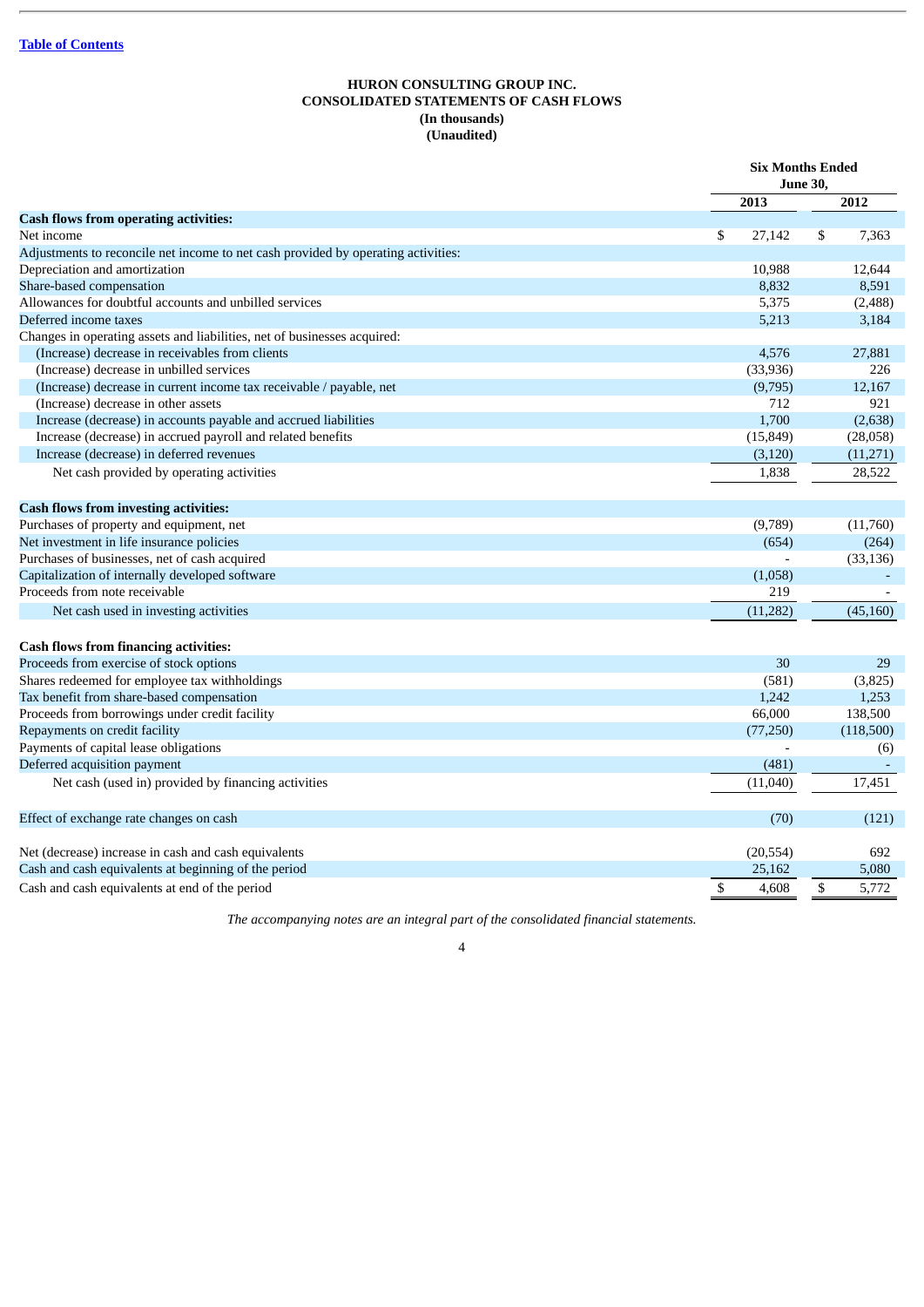#### <span id="page-6-0"></span>**1. Description of Business**

Huron Consulting Group is a leading provider of operational and financial consulting services. We help clients in diverse industries improve performance, reduce costs, leverage technology, process and review large amounts of complex data, address regulatory changes, recover from distress and stimulate growth. Our professionals employ their expertise in administration, management, finance, operations, strategy and technology to provide our clients with specialized analyses and customized advice and solutions that are tailored to address each client's particular challenges and opportunities to deliver sustainable and measurable results. We provide consulting services to a wide variety of both financially sound and distressed organizations, including healthcare organizations, leading academic institutions, Fortune 500 companies, governmental entities and law firms.

#### **2. Basis of Presentation**

The accompanying unaudited Consolidated Financial Statements reflect the financial position, results of operations and cash flows as of and for the three and six months ended June 30, 2013 and 2012. These financial statements have been prepared in accordance with the rules and regulations of the U.S. Securities and Exchange Commission ("SEC") for Quarterly Reports on Form 10-Q. Accordingly, these financial statements do not include all of the information and note disclosures required by accounting principles generally accepted in the United States of America ("GAAP") for annual financial statements. In the opinion of management, these financial statements reflect all adjustments of a normal, recurring nature necessary for the fair presentation of our financial position, results of operations and cash flows for the interim periods presented in conformity with GAAP. These financial statements should be read in conjunction with the Consolidated Financial Statements and notes thereto for the year ended December 31, 2012 included in our Annual Report on Form 10-K and our Quarterly Report on Form 10-Q for the period ended March 31, 2013.

Certain amounts reported in the previous year have been reclassified to conform to the 2013 presentation. Our results for any interim period are not necessarily indicative of results for a full year or any other interim period.

In the second quarter of 2013, we identified a \$1.1 million error in stock-based compensation expense resulting from the use of the straight-line attribution method for performance awards with graded vesting features granted in prior periods. The \$1.1 million pretax adjustment, which resulted in a \$0.9 million increase in Direct costs and a \$0.2 million increase in Selling, general and administrative expense, with a corresponding \$1.1 million increase in Additional paidin capital, represents the cumulative error related to all prior period financial statements beginning with the first quarter of 2010 through the first quarter of 2013. After consideration of both quantitative and qualitative factors, we concluded that our previously issued annual and quarterly financial statements for the years 2010, 2011, 2012 and the first quarter of 2013 were not materially misstated, and the effect of recognizing this adjustment during the second quarter of 2013 is not material for the period then ended and is not expected to be material for full year 2013 results.

#### **3. New Accounting Pronouncements**

In February 2013, the FASB issued ASU No. 2013-02, Reporting of Amounts Reclassified Out of Accumulated Other Comprehensive Income, which amends current accounting guidance on comprehensive income. The guidance requires an entity to present, either on the face of the statement where net income is presented or in the notes, significant amounts reclassified out of accumulated other comprehensive income by the respective line items of net income if the amount is reclassified to net income in its entirety in the same reporting period. For other amounts not required to be reclassified in their entirety to net income in the same reporting period, a cross reference to other disclosures that provide additional detail about the reclassification amounts is required. The Company adopted this guidance effective January 1, 2013. The guidance required a change in disclosure only and did not have any effect on the Company's consolidated financial statements.

In March 2013, the FASB issued ASU No. 2013-05, Parent's Accounting for the Cumulative Translation Adjustment Upon Derecognition of Certain Subsidiaries or Groups of Assets Within a Foreign Entity or of an Investment in a Foreign Entity, which amends current accounting guidance on foreign currency matters. This guidance requires that the entire amount of a cumulative translation adjustment related to an entity's investment in a foreign entity should be released when there has been a: (i) sale of a subsidiary or group of net assets within a foreign entity and the sale represents the substantially complete liquidation of the investment in the foreign entity, (ii) loss of a controlling financial interest in an investment in a foreign entity, and (iii) step acquisition for a foreign entity. This guidance will be effective for the Company beginning in the first quarter of 2014. We do not expect the adoption to have a material impact on our consolidated financial statements.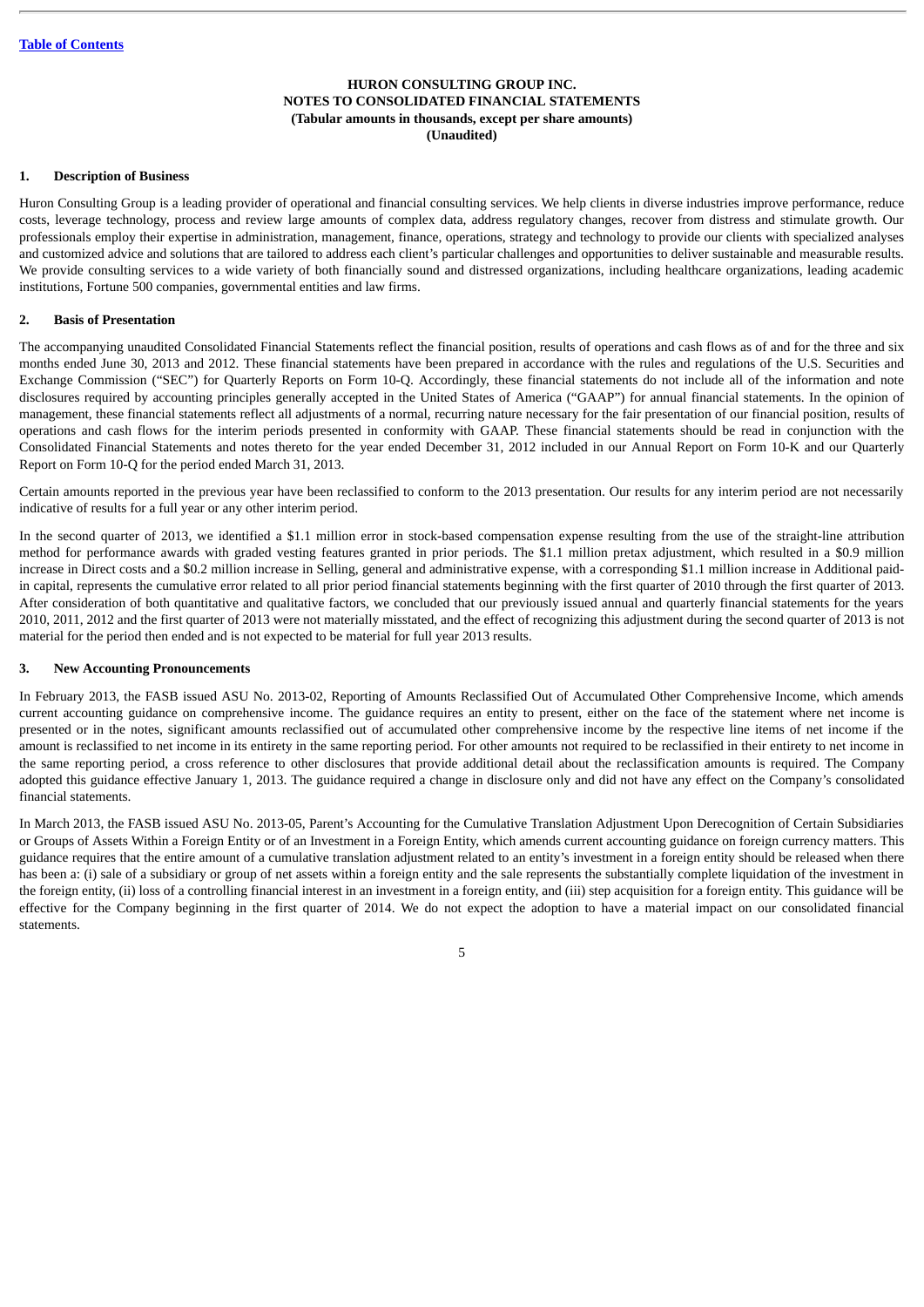#### **4. Discontinued Operations**

In recent years, we have undertaken several separate initiatives to divest certain practices within the Huron Financial segment in order to enable us to devote more of our energy and financial resources to the remaining businesses of the Company where we have a more substantial market presence. Most recently, on December 30, 2011, we sold the Accounting Advisory ("AA") practice to a group of investors including the managing director of the practice at the time and recognized a loss of \$1.9 million in connection with the sale.

The operating results of AA are reported as "discontinued operations." All other operations of the business are considered "continuing operations." Summarized operating results of discontinued operations are presented in the following table:

|                                                                      |      | <b>Three Months Ended</b> | <b>June 30.</b> |       |    | <b>Six Months Ended</b><br><b>June 30.</b> |    |      |
|----------------------------------------------------------------------|------|---------------------------|-----------------|-------|----|--------------------------------------------|----|------|
|                                                                      |      | 2013                      |                 | 2012  |    | 2013                                       |    | 2012 |
| Revenues                                                             |      |                           |                 | 293   |    | 33                                         |    | 683  |
| (Loss) income from discontinued operations before income tax expense | -SS- | (16)                      |                 | \$334 | -S | (69)                                       | S. | 758  |
| Net (loss) income from discontinued operations                       |      | (9)                       |                 | 202   |    | (41)                                       |    | 471  |

There were no significant assets or liabilities related to discontinued operations in the Consolidated Balance Sheets as of June 30, 2013 or December 31, 2012.

#### **5. Goodwill and Intangible Assets**

The table below sets forth the changes in the carrying amount of goodwill by segment for the six months ended June 30, 2013.

|                                             | <b>Current Segments</b> |          |                    |            |              |  |  |  |  |
|---------------------------------------------|-------------------------|----------|--------------------|------------|--------------|--|--|--|--|
|                                             |                         |          | Huron<br>Education |            |              |  |  |  |  |
|                                             | Huron                   | Huron    | and Life           | Huron      |              |  |  |  |  |
| <b>Former Segments</b>                      | Healthcare              | Legal    | <b>Sciences</b>    | Financial  | <b>Total</b> |  |  |  |  |
| <b>Health and Education Consulting</b>      | 355,880<br>S.           |          | 94,601             |            | \$450,481    |  |  |  |  |
| Legal Consulting                            |                         | 52,947   |                    |            | 52.947       |  |  |  |  |
| <b>Financial Consulting</b>                 |                         |          |                    | 159,077    | 159,077      |  |  |  |  |
| Total new alignment as of December 31, 2012 | 355,880                 | 52,947   | 94,601             | 159.077    | 662,505      |  |  |  |  |
| Accumulated impairment                      |                         |          |                    | (142, 983) | (142, 983)   |  |  |  |  |
| Goodwill, net as of December 31, 2012       | 355,880                 | 52,947   | 94,601             | 16,094     | 519,522      |  |  |  |  |
| Foreign currency translation                |                         | (581)    |                    |            | (581)        |  |  |  |  |
| Goodwill, net as of June 30, 2013           | 355,880                 | \$52,366 | 94,601             | 16,094     | \$518,941    |  |  |  |  |

During the first quarter of 2013, we changed our internal financial reporting structure. Under the new structure, our former Health and Education Consulting segment became two separate segments: Huron Healthcare and Huron Education and Life Sciences. In addition, certain immaterial practices which were historically part of our Health and Education Consulting segment were combined and disclosed in our All Other segment. The Legal Consulting segment is now referred to as Huron Legal and the Financial Consulting segment is now referred to as Huron Financial. The structure of the Legal Consulting and Financial Consulting segments did not change. As a result of these changes, we now have five reporting segments, which are the same as our operating segments and reporting units.

In accordance with ASC 350, "Intangibles – Goodwill and Other," we reassigned the goodwill balance of the Health and Education Consulting segment using the relative fair value approach based on an evaluation of expected future discounted cash flows. Based on this relative fair value analysis, we reassigned \$355.9 million of goodwill to Huron Healthcare and \$94.6 million of goodwill to Huron Education and Life Sciences.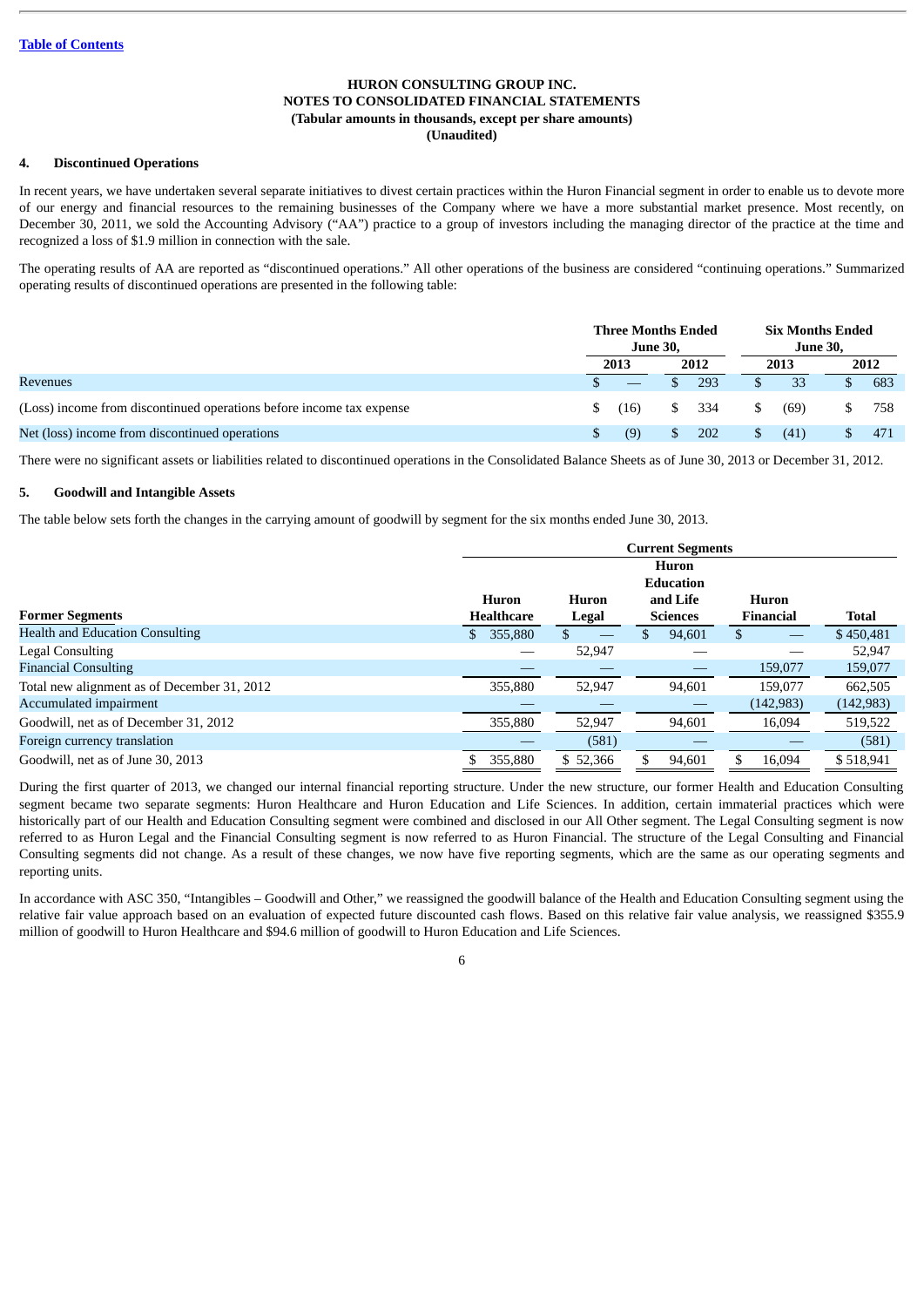In conjunction with the goodwill reassignment, we performed the first step of the goodwill impairment test for the goodwill balances within our Huron Healthcare and Huron Education and Life Sciences reporting units as of January 2, 2013. Based on the result of the first step of the goodwill impairment test, we determined that the fair values of our Huron Healthcare and Huron Education and Life Sciences reporting units exceeded their carrying values. Since the fair values of both reporting units exceeded their carrying values, the second step of the goodwill impairment test was not necessary.

Intangible assets as of June 30, 2013 and December 31, 2012 consisted of the following:

|                            |               |          | <b>June 30, 2013</b> |           | <b>December 31, 2012</b> |
|----------------------------|---------------|----------|----------------------|-----------|--------------------------|
|                            | <b>Useful</b> | Gross    |                      | Gross     |                          |
|                            | Life in       | Carrying | <b>Accumulated</b>   | Carrying  | <b>Accumulated</b>       |
|                            | <b>Years</b>  | Amount   | Amortization         | Amount    | Amortization             |
| Customer relationships     | 3 to 13       | \$24,640 | \$12,190             | \$24,738  | \$10,268                 |
| Non-competition agreements | $1$ to $6$    | 4.611    | 3.448                | 4.684     | 3,067                    |
| Trade names                | $1$ to $8$    | 150      | 31                   | 150       | 8                        |
| Technology and software    | .,            | 4.041    | 2,155                | 4.041     | 1,751                    |
| Document reviewer database |               | 450      | 180                  | 450       | 90                       |
| Total                      |               | \$33,892 | \$18,004             | \$ 34,063 | \$15,184                 |

Identifiable intangible assets with finite lives are amortized over their estimated useful lives. The majority of customer relationships are amortized on an accelerated basis to correspond to the cash flows expected to be derived from the relationships. All other customer relationships, non-competition agreements, trade names, technology and software, and the document reviewer database are amortized on a straight-line basis.

Intangible assets amortization expense was \$1.5 million and \$2.9 million for the three and six months ended June 30, 2013, respectively. Intangible assets amortization expense was \$1.6 million and \$3.2 million for the three and six months ended June 30, 2012, respectively. Estimated annual intangible assets amortization expense is \$5.8 million for 2013, \$4.5 million for 2014, \$3.1 million for 2015, \$1.8 million for 2016, \$1.2 million for 2017 and \$0.7 million for 2018. Actual future amortization expense could differ from these estimated amounts as a result of future acquisitions and other factors.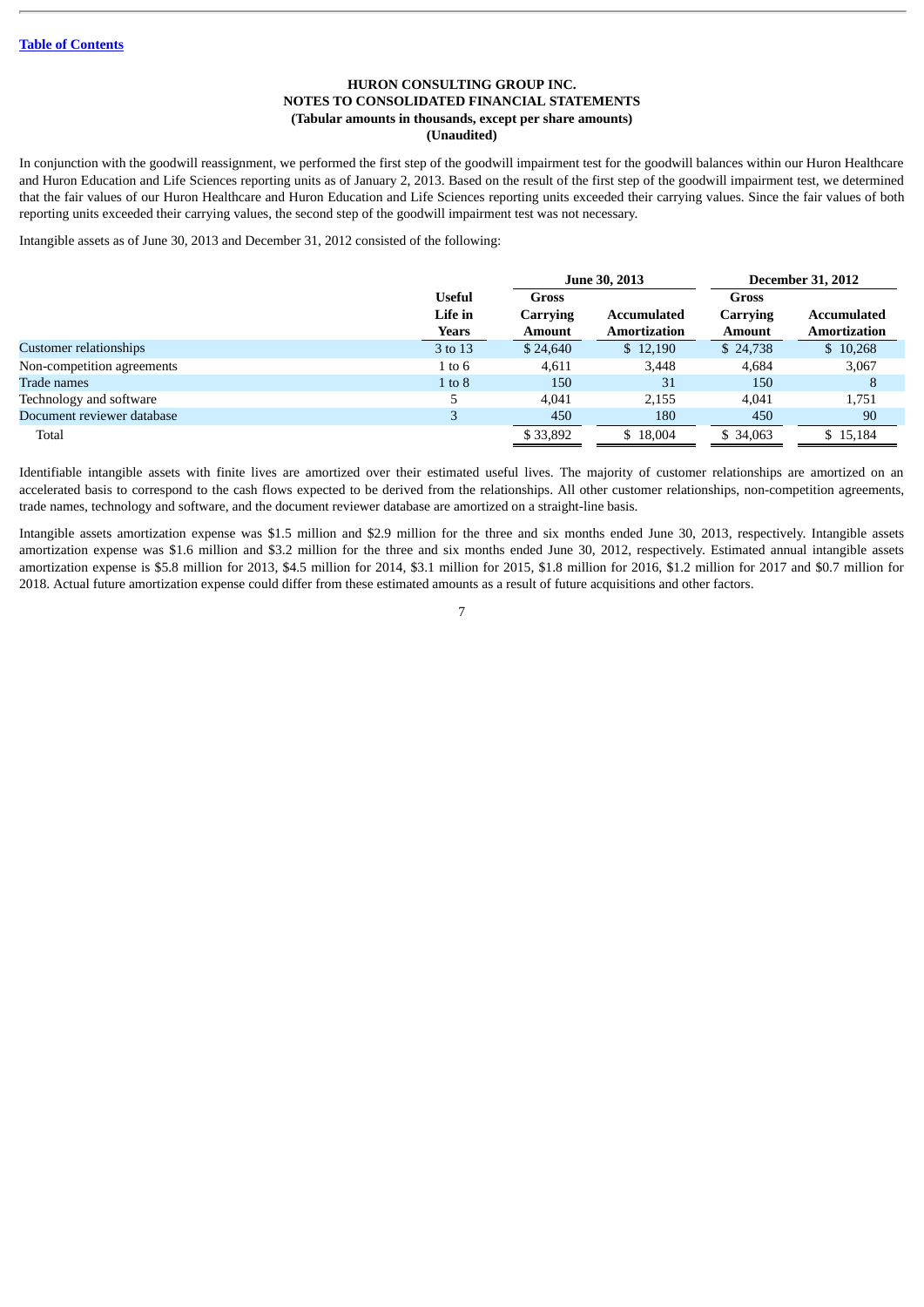#### **6. Earnings Per Share**

Basic earnings per share excludes dilution and is computed by dividing net income by the weighted average number of common shares outstanding for the period, excluding unvested restricted common stock. Diluted earnings per share reflects the potential reduction in earnings per share that could occur if securities or other contracts to issue common stock were exercised or converted into common stock under the treasury stock method. Earnings per share under the basic and diluted computations are as follows:

|                                                        | <b>Three Months Ended</b> |     |        | <b>Six Months Ended</b> |        |     |        |  |
|--------------------------------------------------------|---------------------------|-----|--------|-------------------------|--------|-----|--------|--|
|                                                        | <b>June 30,</b>           |     |        | <b>June 30,</b>         |        |     |        |  |
|                                                        | 2013                      |     | 2012   |                         | 2013   |     | 2012   |  |
| Net income from continuing operations                  | 15,814                    | \$. | 6,305  | $\mathbf{s}$            | 27,183 | \$. | 6,892  |  |
| (Loss) income from discontinued operations, net of tax | (9)                       |     | 202    |                         | (41)   |     | 471    |  |
| Net income                                             | 15,805                    |     | 6,507  |                         | 27,142 |     | 7,363  |  |
| Weighted average common shares outstanding $-$ basic   | 22,351                    |     | 21,918 |                         | 22,246 |     | 21,847 |  |
| Weighted average common stock equivalents              | 409                       |     | 330    |                         | 378    |     | 359    |  |
| Weighted average common shares outstanding - diluted   | 22,760                    |     | 22,248 |                         | 22,624 |     | 22,206 |  |
| Net earnings per basic share:                          |                           |     |        |                         |        |     |        |  |
| Income from continuing operations                      | \$<br>0.71                | \$  | 0.29   | \$.                     | 1.22   | £.  | 0.32   |  |
| Income from discontinued operations, net of tax        |                           |     | 0.01   |                         |        |     | 0.02   |  |
| Net income                                             | 0.71                      | \$  | 0.30   |                         | 1.22   |     | 0.34   |  |
| Net earnings per diluted share:                        |                           |     |        |                         |        |     |        |  |
| Income from continuing operations                      | \$<br>0.69                | \$  | 0.28   | \$                      | 1.20   |     | 0.31   |  |
| Income from discontinued operations, net of tax        |                           |     | 0.01   |                         |        |     | 0.02   |  |
| Net income                                             | 0.69                      | \$  | 0.29   |                         | 1.20   |     | 0.33   |  |

The computation of diluted earnings per share excludes unvested restricted common stock, outstanding options and other common stock equivalents in periods where inclusion of such potential common stock instruments would be anti-dilutive. The weighted average common stock equivalents presented above do not include the effect of approximately 77,100 and 85,300 common stock equivalents for the three months ended June 30, 2013 and 2012, respectively, and approximately 78,900 and 85,300 common stock equivalents for the six months ended June 30, 2013 and 2012, respectively, because their inclusion would be anti-dilutive.

#### **7. Borrowings**

During 2011, the Company and certain of the Company's subsidiaries as guarantors entered into an Amended and Restated Credit Agreement with various financial institutions, as amended by the first amendment to the credit agreement dated as of August 31, 2012 (collectively, the "2011 Credit Agreement"). The 2011 Credit Agreement replaced the previous Credit Agreement, dated as of June 7, 2006, and all subsequent amendments thereto, by and among the Company and the lenders therein.

The 2011 Credit Agreement consists of a senior secured credit facility in an aggregate principal amount of \$450.0 million comprised of a five-year revolving credit facility ("Revolver") under which the Company may borrow from time to time up to \$247.5 million and a \$202.5 million five-year term loan facility ("Term Loan") that was funded in a single advance on the closing date of the first amendment. The 2011 Credit Agreement provides for the option to increase the revolving credit facility in an aggregate amount of up to \$50 million subject to certain requirements as defined in the 2011 Credit Agreement. The proceeds of the senior secured credit facility were used to refinance existing indebtedness and will continue to be used for working capital, capital expenditures, and other corporate purposes.

The obligations under the 2011 Credit Agreement are secured pursuant to a Security Agreement with Bank of America as Administrative Agent. The Security Agreement grants Bank of America, N.A. for the ratable benefit of the lenders under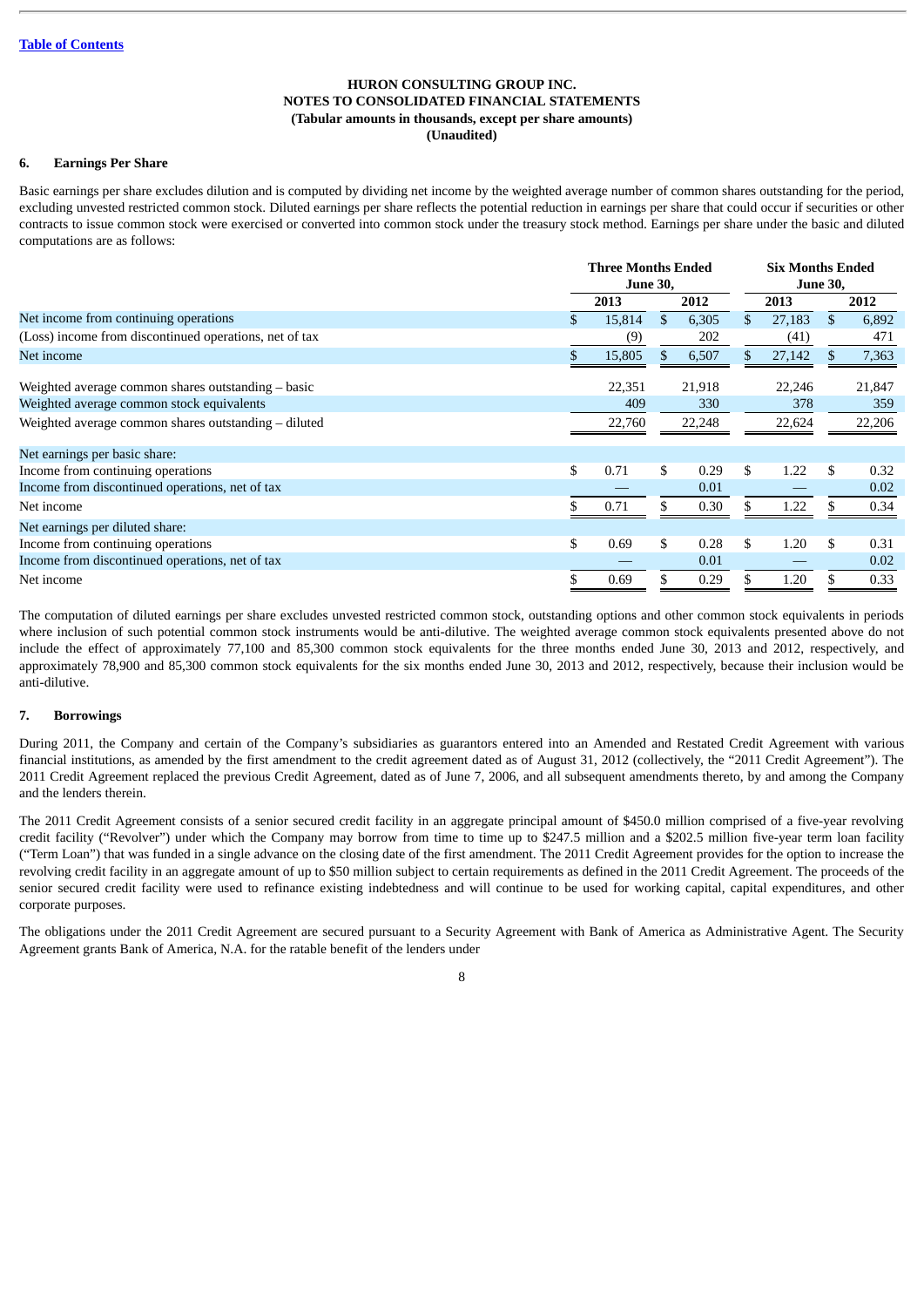the 2011 Credit Agreement, a first-priority lien, subject to permitted liens, on substantially all of the personal property assets of the Company and the subsidiary guarantors. The Revolver and Term Loan are also secured by a pledge of 100% of the voting stock or other equity interests in our domestic subsidiaries and 65% of the voting stock or other equity interests in our foreign subsidiaries.

Fees and interest on borrowings vary based on our total debt to earnings before interest, taxes, depreciation and amortization ("EBITDA") ratio as set forth in the 2011 Credit Agreement. Interest is based on a spread over the London Interbank Offered Rate ("LIBOR") or a spread over the base rate, as selected by the Company. The base rate is the greater of (a) the Federal Funds Rate plus 0.5%, (b) the Prime Rate and (c) except during a Eurodollar Unavailability Period, the Eurodollar Rate plus 1.0%.

The Term Loan, as amended, is subject to scheduled quarterly amortization payments equal to 4.9% of the original principal balance in 2012, 11.7% in 2013, 12.4% in 2014, 14.2% in 2015, 14.8% in 2016 and 42.0% in 2017, as set forth in the 2011 Credit Agreement. The maturity date for the Term Loan is August 31, 2017, at which time the outstanding principal balance and all accrued interest will be due and payable in full. All outstanding borrowings under the Revolver, as amended, will be due upon expiration of the 2011 Credit Agreement on August 31, 2017. As of June 30, 2013, the Company has made all scheduled quarterly amortization payments as they have come due in accordance with the Term Loan.

Under the 2011 Credit Agreement, dividends are restricted to an amount up to \$50 million plus 50% of cumulative consolidated net income from the closing date of the 2011 Credit Agreement plus 50% of the net cash proceeds from equity issuances. In addition, certain acquisitions and similar transactions need to be approved by the lenders.

The 2011 Credit Agreement contains quarterly financial covenants that require us to maintain a minimum fixed charge coverage ratio of 2.25 to 1.00 and a maximum leverage ratio that varies throughout the term and was 3.00 to 1.00 as of June 30, 2013, as those ratios are defined therein, as well as a minimum net worth greater than \$150 million. At June 30, 2013, we were in compliance with these financial covenants with a fixed charge coverage ratio of 4.19 to 1.00, a leverage ratio of 1.23 to 1.00, and net worth greater than \$150 million. At December 31, 2012, we were also in compliance with these financial debt covenants.

The borrowing capacity under the 2011 Credit Agreement is reduced by any outstanding letters of credit and payments under the Term Loan. At June 30, 2013, outstanding letters of credit totaled \$4.9 million and are primarily used as security deposits for our office facilities. As of June 30, 2013, the unused borrowing capacity under the 2011 Credit Agreement was \$242.6 million. Borrowings outstanding under this credit facility at June 30, 2013 totaled \$181.3 million, all of which was under the Term Loan. These borrowings carried a weighted average interest rate of 2.2%, including the effect of the interest rate swaps described below in Note 9 "Derivative Instruments and Hedging Activity." Borrowings outstanding at December 31, 2012 were \$192.5 million and carried a weighted average interest rate of 2.5%. Effective March 31, 2013, we have classified as current liabilities the scheduled quarterly principal payments due under the Term Loan within twelve months of the balance sheet date, as we intend to make these payments with cash from operations rather than from availability under the Revolver.

#### **8. Restructuring Charges**

During the second quarter of 2013, we incurred a \$0.6 million pretax restructuring charge related to the consolidation of office space in Washington, D.C. The charge primarily consisted of the accrual of remaining lease payments for an office we vacated during the second quarter of 2013. We did not incur a restructuring charge in the first quarter of 2013.

During the first and second quarters of 2012, we incurred pretax restructuring charges of \$0.8 million and \$0.2 million, respectively, which primarily consisted of accelerated depreciation on leasehold improvements at one of our New York City office locations, which was relocated in the fourth quarter of 2012, partially offset by the net favorable impact of updated assumptions for lease accruals related to previously vacated office spaces. We did not incur a lease charge related to the relocation of our New York City office space as income from our subtenant is expected to more than offset our remaining lease obligations through 2016, net of our deferred lease liability.

As of June 30, 2013, our restructuring charge liability is \$1.2 million, and primarily consists of the present value of remaining lease payments, net of estimated sublease income, for our vacated office spaces in San Francisco and Washington, D.C. The restructuring charge liability is included as a component of Accrued expenses and Deferred compensation and other liabilities.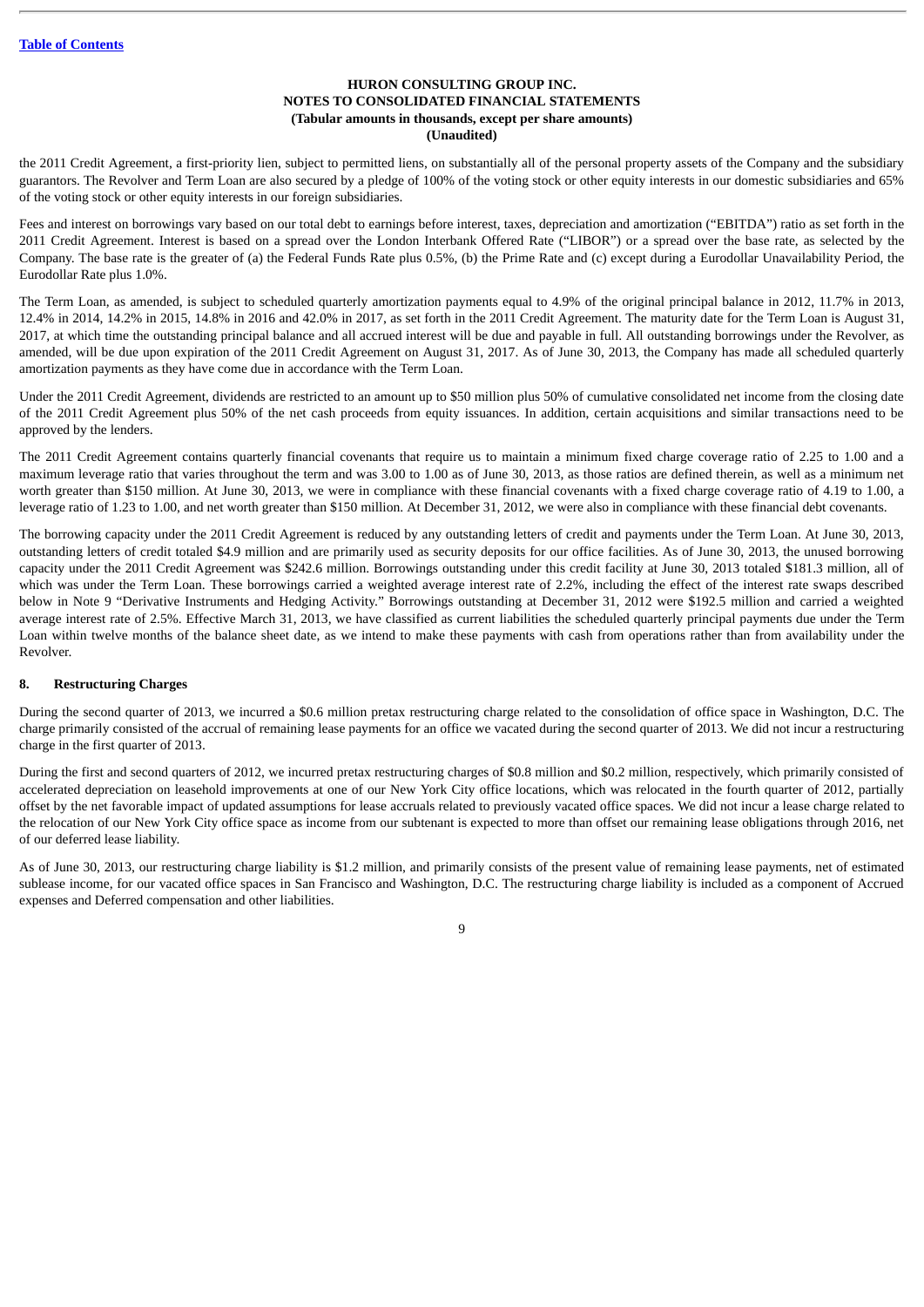#### **9. Derivative Instruments and Hedging Activity**

On March 20, 2009, we entered into an interest rate swap agreement for a notional amount of \$100.0 million effective on March 31, 2009 and ending on February 23, 2012. We entered into this derivative instrument to hedge against the risk of changes in future cash flows related to changes in interest rates on \$100.0 million of the total variable-rate borrowings outstanding described above in Note 7 "Borrowings." Under the terms of the interest rate swap agreement, we received from the counterparty interest on the \$100.0 million notional amount based on one-month LIBOR and we paid to the counterparty a fixed rate of 1.715%. This swap effectively converted \$100.0 million of our variable-rate borrowings to fixed-rate borrowings beginning on March 31, 2009 and through February 23, 2012.

On December 8, 2011, we entered into a forward amortizing interest rate swap agreement effective on February 29, 2012 and ending on April 14, 2016. We entered into this derivative instrument to continue hedging against the interest rate risks of our variable-rate borrowings described above. The swap had an initial notional amount of \$56.6 million and amortizes throughout the term. Under the terms of the interest rate swap agreement, we receive from the counterparty interest on the notional amount based on one-month LIBOR and we pay to the counterparty a fixed rate of 0.9875%.

On May 30, 2012, we entered into an additional forward amortizing interest rate swap agreement effective on May 31, 2012 and ending on April 14, 2016. We entered into this derivative instrument to further hedge against the interest rate risks of our variable-rate borrowings described above. The swap had an initial notional amount of \$37.0 million and amortizes throughout the term. Under the terms of the interest rate swap agreement, we receive from the counterparty interest on the notional amount based on one-month LIBOR and we pay to the counterparty a fixed rate of 0.70%.

On April 4, 2013, we entered into a one-year forward amortizing interest rate swap agreement effective on March 31, 2014 and ending on August 31, 2017. We entered into this derivative instrument to further hedge against the interest rate risks of our variable-rate borrowings described above. The swap has an initial notional amount of \$60.0 million and amortizes such that we are effectively hedging 80% of the variable-rate borrowings throughout the term. Under the terms of the interest rate swap agreement, we will receive from the counterparty interest on the notional amount based on one-month LIBOR and we will pay to the counterparty a fixed rate of 0.985%.

FASB ASC Topic 815, "Derivatives and Hedging," requires companies to recognize all derivative instruments as either assets or liabilities at fair value on the balance sheet. In accordance with ASC Topic 815, we have designated these derivative instruments as cash flow hedges. As such, changes in the fair value of the derivative instruments are recorded as a component of other comprehensive income ("OCI") to the extent of effectiveness and reclassified into interest expense upon settlement. The ineffective portion of the change in fair value of the derivative instruments is recognized in interest expense. As of June 30, 2013, it was anticipated that \$0.3 million of the net losses, net of tax, currently recorded in OCI will be reclassified into earnings within the next 12 months. Our interest rate swap agreements were effective during the three and six months ended June 30, 2013.

The tables below set forth additional information relating to these interest rate swaps designated as cash flow hedging instruments as of June 30, 2013 and December 31, 2012.

|                                             | <b>Fair Value (Derivative Asset and Liability)</b> |                 |      |              |  |  |  |  |
|---------------------------------------------|----------------------------------------------------|-----------------|------|--------------|--|--|--|--|
|                                             |                                                    | <b>June 30.</b> |      | December 31, |  |  |  |  |
| <b>Balance Sheet Location</b>               |                                                    | 2013            | 2012 |              |  |  |  |  |
| Other non-current assets                    |                                                    | 848             |      |              |  |  |  |  |
| Accrued expenses                            |                                                    | 534             |      | 493          |  |  |  |  |
| Deferred compensation and other liabilities | 110                                                |                 |      | 439          |  |  |  |  |

All of the Company's derivative instruments are transacted under the International Swaps and Derivatives Association (ISDA) master agreements. These agreements permit the net settlement of amounts owed in the event of default and certain other termination events. Although netting is permitted, it is the Company's policy to record all derivative assets and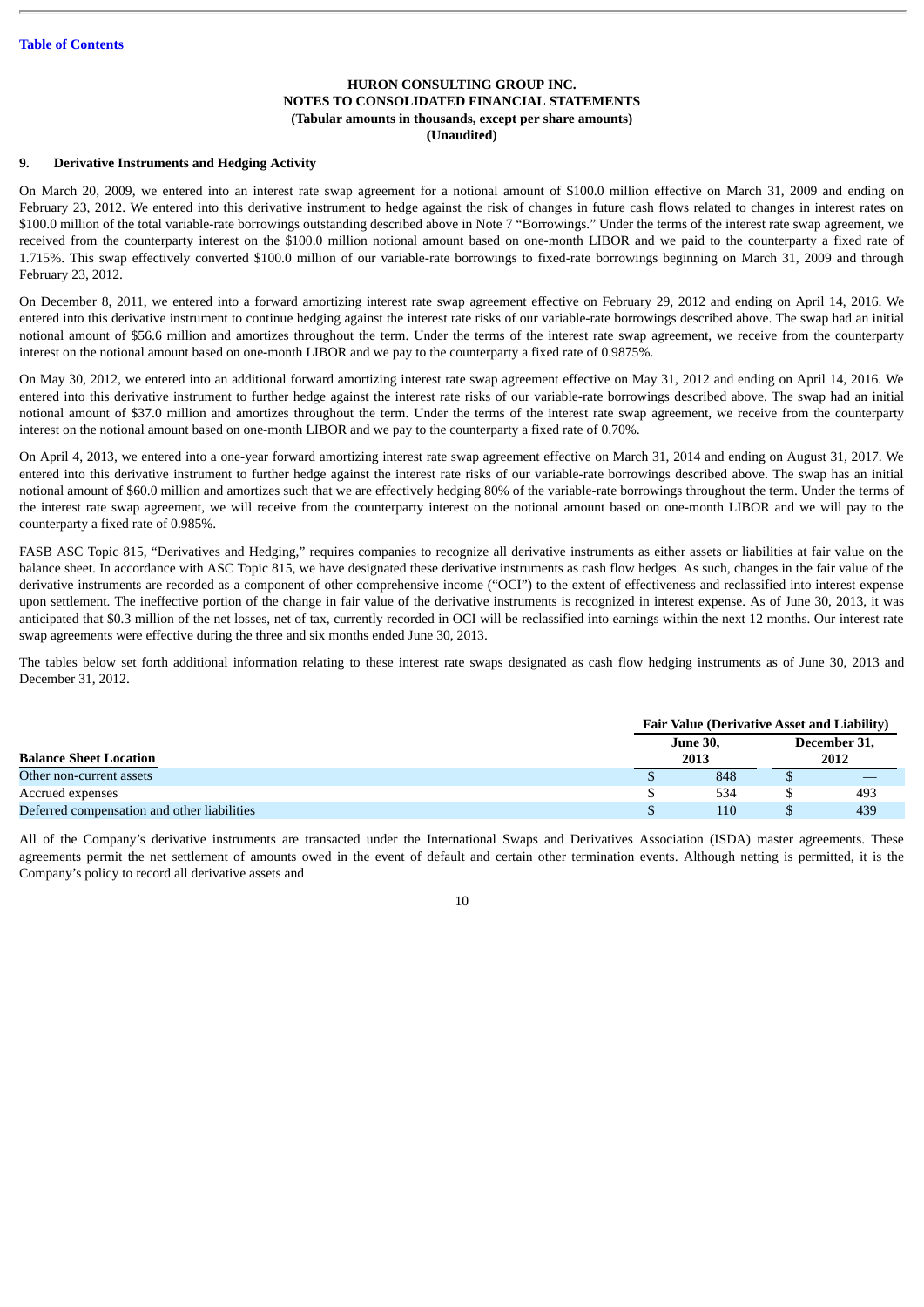liabilities on a gross basis on the consolidated balance sheets. If we had elected to net derivative instruments subject to master netting agreements as of June 30, 2013, the impact would have reduced our derivative assets and liabilities by \$0.1 million. As of December 31, 2012, all of our derivative instruments were recorded as liabilities.

We do not use derivative instruments for trading or other speculative purposes, and we did not have any other derivative instruments or hedging activities as of June 30, 2013. Refer to Note 11 "Other Comprehensive Income (Loss)" for additional information on our derivative instruments.

#### **10. Fair Value of Financial Instruments**

Certain of our assets and liabilities are measured at fair value. FASB ASC Topic 820, "Fair Value Measurements and Disclosures," defines fair value as the price that would be received to sell an asset or the price that would be paid to transfer a liability in an orderly transaction between market participants at the measurement date. ASC Topic 820 establishes a fair value hierarchy for inputs used in measuring fair value and requires companies to maximize the use of observable inputs and minimize the use of unobservable inputs. The fair value hierarchy consists of three levels based on the objectivity of the inputs as follows:

Level 1 Inputs Ouoted prices in active markets for identical assets or liabilities that the reporting entity has the ability to access at the measurement date.

Level 2 Inputs Quoted prices in active markets for similar assets or liabilities; quoted prices for identical or similar assets or liabilities in markets that are not active; inputs other than quoted prices that are observable for the asset or liability; or inputs that are derived principally from or corroborated by observable market data by correlation or other means.

Level 3 Inputs Unobservable inputs for the asset or liability, and include situations in which there is little, if any, market activity for the asset or liability.

Cash and cash equivalents are stated at cost, which approximates fair market value. The carrying values for receivables from clients, unbilled services, accounts payable, deferred revenues and other accrued liabilities reasonably approximate fair market value due to the nature of the financial instrument and the short-term maturity of these items. The carrying values of our bank borrowings reported in the Consolidated Balance Sheets approximate fair value, using level 2 inputs, since they bear interest at variable rates based on market rates as set forth in the 2011 Credit Agreement. Refer to Note 7 "Borrowings."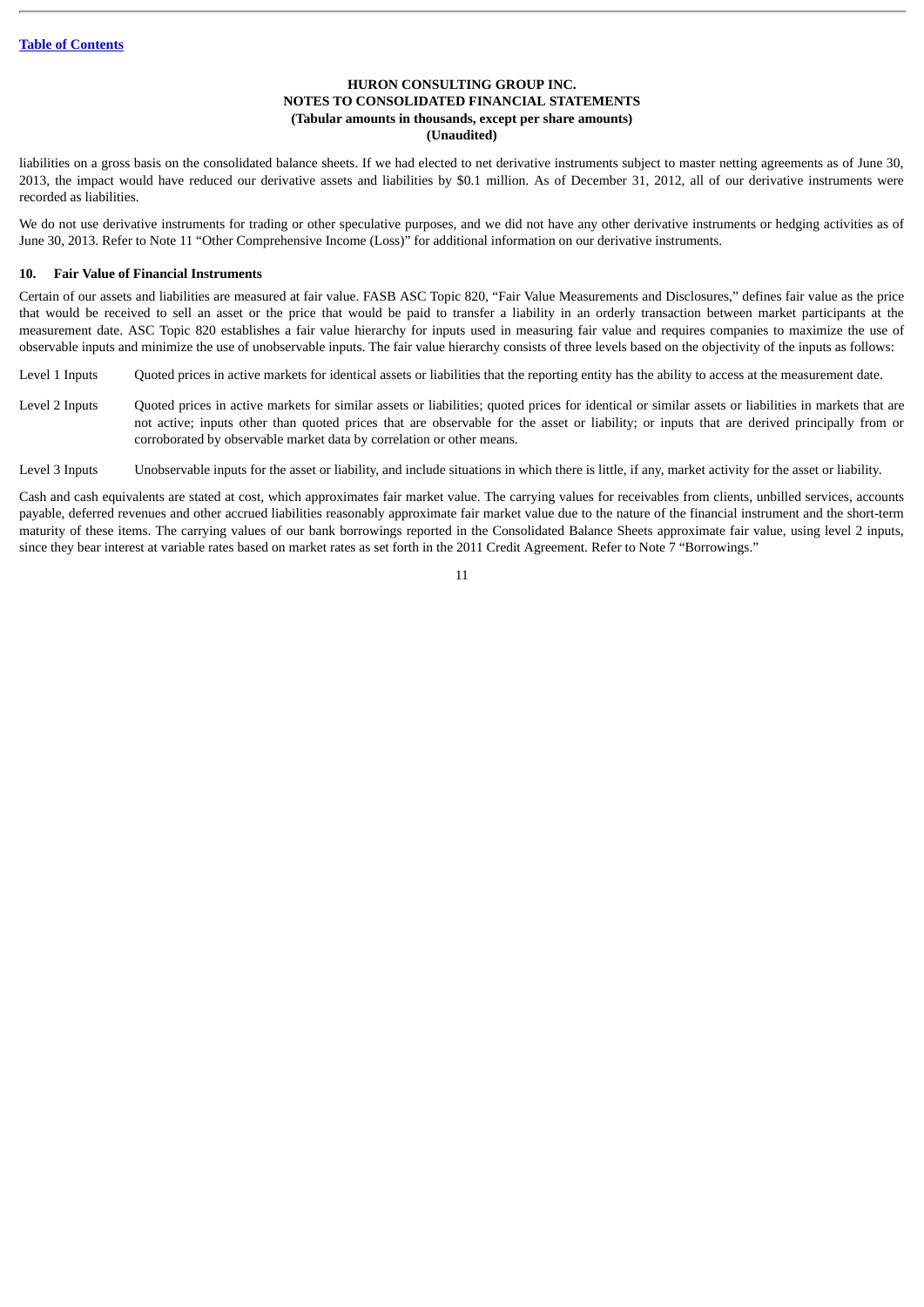The table below sets forth our fair value hierarchy for our financial assets and liabilities measured at fair value on a recurring basis as of June 30, 2013 and December 31, 2012.

|                               | <b>Quoted Prices</b><br>in Active<br><b>Markets</b> for<br><b>Identical Assets</b><br>(Level 1) | <b>Significant</b><br>Other<br><b>Observable</b><br><b>Inputs</b><br>(Level 2) | <b>Significant</b><br>Unobservable<br><b>Inputs</b><br>(Level 3) | <b>Total</b> |
|-------------------------------|-------------------------------------------------------------------------------------------------|--------------------------------------------------------------------------------|------------------------------------------------------------------|--------------|
| <b>June 30, 2013</b>          |                                                                                                 |                                                                                |                                                                  |              |
| Assets:                       |                                                                                                 |                                                                                |                                                                  |              |
| Promissory note               | $\mathbb{S}$                                                                                    | \$                                                                             | \$<br>2,822                                                      | \$<br>2,822  |
| Interest rate swaps           |                                                                                                 | 729                                                                            |                                                                  | 729          |
| <b>Total assets</b>           | \$                                                                                              | \$<br>729                                                                      | \$<br>2,822                                                      | \$<br>3,551  |
| <b>Liabilities:</b>           |                                                                                                 |                                                                                |                                                                  |              |
| Interest rate swaps           | $\mathbb{S}$                                                                                    | \$<br>525                                                                      | \$                                                               | \$<br>525    |
| Deferred acquisition payments |                                                                                                 |                                                                                | 10,192                                                           | 10,192       |
| <b>Total liabilities</b>      | \$                                                                                              | \$<br>525                                                                      | \$<br>10,192                                                     | \$<br>10,717 |
| <b>December 31, 2012</b>      |                                                                                                 |                                                                                |                                                                  |              |
| Asset:                        |                                                                                                 |                                                                                |                                                                  |              |
| Promissory note               | \$                                                                                              | \$                                                                             | \$<br>2,907                                                      | \$<br>2,907  |
| <b>Liabilities:</b>           |                                                                                                 |                                                                                |                                                                  |              |
| Interest rate swaps           | \$                                                                                              | \$<br>932                                                                      | \$                                                               | \$<br>932    |
| Deferred acquisition payments |                                                                                                 |                                                                                | 10,525                                                           | 10,525       |
| <b>Total liabilities</b>      | \$                                                                                              | \$<br>932                                                                      | \$<br>10,525                                                     | \$<br>11,457 |

As part of the consideration received for the sale of our AA practice on December 30, 2011, the Company received a \$3.5 million promissory note payable over four years. The note will be paid to the Company in quarterly installments of approximately \$0.2 million which began in the second quarter of 2013 with a final payment of approximately \$1.1 million on the maturity date in December 2015. The fair value of the note is based on the net present value of the projected cash flows using a discount rate of 14%, which accounts for the risks associated with the note. The decrease in the fair value of the note during the first six months of 2013 reflects the principal payment received, less the accretion of interest income in excess of interest payments received.

The fair value of the interest rate swaps was derived using estimates to settle the interest rate swap agreements, which are based on the net present value of expected future cash flows on each leg of the swaps utilizing market-based inputs and discount rates reflecting the risks involved.

Deferred acquisition payments are included in the total purchase consideration for certain business acquisitions the Company has completed, and represent fixed future payments owed to the sellers of those businesses. The fair value of the deferred acquisition payments is based on the payment terms, which range from one to two years, and the net present value of expected cash flows using a discount rate ranging from 4% to 8%. The decrease in the fair value of the deferred acquisition payments during the first six months of 2013 reflects a payment of principal and accrued interest during the second quarter of 2013, less the accretion of interest expense in excess of interest payments made.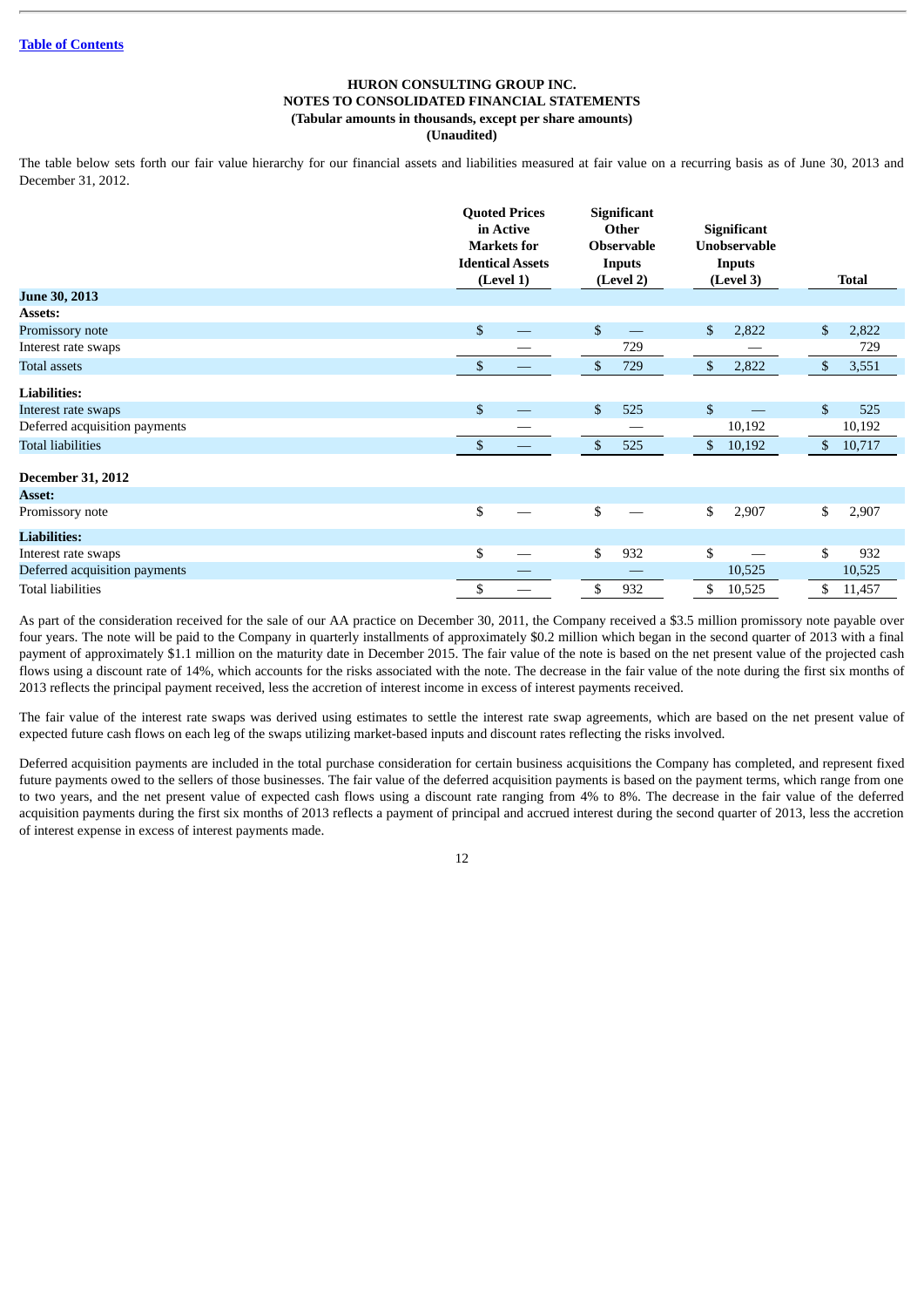## **11. Other Comprehensive Income (Loss)**

The table below sets forth the components of other comprehensive (loss) income, net of tax, for the three and six months ended June 30, 2013 and 2012.

|                                             |                               |    | <b>Three Months Ended</b><br><b>June 30, 2013</b> |     |                 |                               | <b>Three Months Ended</b><br><b>June 30, 2012</b> |                        |
|---------------------------------------------|-------------------------------|----|---------------------------------------------------|-----|-----------------|-------------------------------|---------------------------------------------------|------------------------|
|                                             | <b>Before</b><br><b>Taxes</b> |    | Tax<br>(Expense)<br>Benefit                       |     | Net of<br>Taxes | <b>Before</b><br><b>Taxes</b> | Tax<br>(Expense)<br>Benefit                       | Net of<br><b>Taxes</b> |
| Other comprehensive income (loss):          |                               |    |                                                   |     |                 |                               |                                                   |                        |
| Foreign currency translation adjustment     | 91                            | \$ |                                                   |     | 91              | \$<br>(446)                   | \$<br>69                                          | \$<br>(377)            |
| Unrealized gain (loss) on cash flow hedges: |                               |    |                                                   |     |                 |                               |                                                   |                        |
| Change in fair value                        | 882                           | \$ | (351)                                             | \$. | 531             | \$<br>(519)                   | \$<br>207                                         | \$<br>(312)            |
| Reclassification adjustments into earnings  | 142                           |    | (57)                                              |     | 85              | 118                           | (47)                                              | 71                     |
| Net unrealized gain (loss)                  | \$1,024                       | \$ | (408)                                             |     | 616             | (401)                         | 160                                               | (241)                  |
| Other comprehensive income (loss)           | \$1,115                       | S  | (408)                                             |     | 707             | (847)                         | 229                                               | (618)                  |

|                                             |                               | <b>Six Months Ended</b><br><b>June 30, 2013</b> |    |                        |    |                               | <b>Six Months Ended</b><br><b>June 30, 2012</b> |    |                        |
|---------------------------------------------|-------------------------------|-------------------------------------------------|----|------------------------|----|-------------------------------|-------------------------------------------------|----|------------------------|
|                                             |                               | Tax                                             |    |                        |    |                               | <b>Tax</b>                                      |    |                        |
|                                             | <b>Before</b><br><b>Taxes</b> | (Expense)<br>Benefit                            |    | Net of<br><b>Taxes</b> |    | <b>Before</b><br><b>Taxes</b> | (Expense)<br>Benefit                            |    | Net of<br><b>Taxes</b> |
| Other comprehensive income (loss):          |                               |                                                 |    |                        |    |                               |                                                 |    |                        |
| Foreign currency translation adjustment     | (957)<br>\$                   | \$<br>51                                        | S  | (906)                  | \$ | (93)                          | \$<br>(45)                                      | \$ | (138)                  |
| Unrealized gain (loss) on cash flow hedges: |                               |                                                 |    |                        |    |                               |                                                 |    |                        |
| Change in fair value                        | \$.<br>857                    | \$<br>(340)                                     | S. | 517                    | \$ | (692)                         | \$<br>277                                       | \$ | (415)                  |
| Reclassification adjustments into earnings  | 279                           | (112)                                           |    | 167                    |    | 372                           | (149)                                           |    | 223                    |
| Net unrealized gain (loss)                  | \$1,136                       | (452)                                           |    | 684                    | ъ. | (320)                         | \$<br>128                                       | æ  | (192)                  |
| Other comprehensive income (loss)           | 179                           | (401)                                           |    | (222)                  |    | (413)                         | \$<br>83                                        |    | (330)                  |

Amounts reclassified from accumulated other comprehensive loss related to our cash flow hedges are recorded to Interest expense, net of interest income.

Accumulated other comprehensive loss, net of tax, includes the following components:

|                            | <b>Foreign Currency</b><br>Translation |                    | <b>Net Unrealized</b> |                           |                          |  |
|----------------------------|----------------------------------------|--------------------|-----------------------|---------------------------|--------------------------|--|
|                            |                                        |                    | Gains/(Losses) on     |                           | <b>Accumulated Other</b> |  |
|                            |                                        | <b>Adjustments</b> | <b>Derivatives</b>    | <b>Comprehensive Loss</b> |                          |  |
| Balance, December 31, 2012 |                                        | (805)              | (554)                 |                           | (1,359)                  |  |
| Current period change      |                                        | (906)              | 684                   |                           | (222)                    |  |
| Balance, June 30, 2013     |                                        | (1,711)            | 130                   |                           | (1,581)                  |  |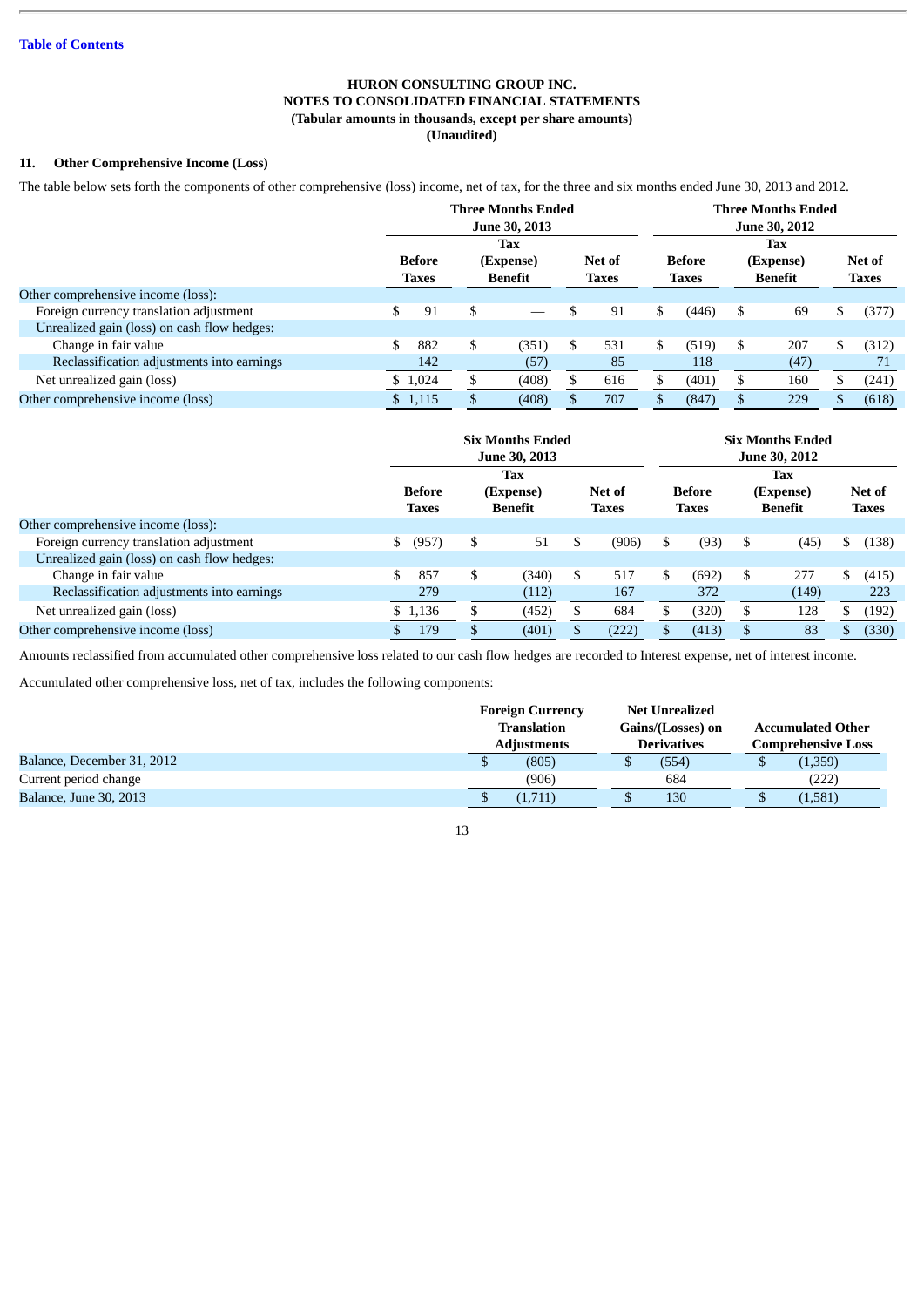#### **12. Income Taxes**

The Company's effective tax rates for the three months ended June 30, 2013 and 2012 were 44.9% and 49.7%, respectively. The Company's effective tax rates for the six months ended June 30, 2013 and 2012 were 43.6% and 52.9%, respectively. The effective tax rate for the second quarter of 2013 was higher than the statutory rate, inclusive of state income taxes, due primarily to the impact of foreign losses with no tax benefit and certain non-deductible business expenses. The effective tax rate for the first half of 2013 was higher than the statutory rate, inclusive of state income taxes, due primarily to the impact of foreign losses with no tax benefit and certain non-deductible business expenses, partially offset by the impact of the retroactive reinstatement of the federal research and development tax credit, which was enacted during the first quarter of 2013. The effective tax rates for both periods in 2012 were higher than the statutory rate, inclusive of state income taxes, due primarily to the impact of foreign losses with no tax benefit and certain non-deductible business expenses. The foreign losses with no tax benefit had a larger impact on our effective tax rate in both periods of 2012 compared to 2013 due to the lower pretax income from continuing operations for both the three and six months ended June 30, 2012.

#### **13. Commitments, Contingencies and Guarantees**

#### **Litigation**

#### *Qui Tam Action*

On December 9, 2009, plaintiff, Associates Against Outlier Fraud, filed a first amended *qui tam* complaint against Huron Consulting Group Inc. and others under the federal and New York state False Claims Act ("FCA") in the United States District Court for the Southern District of New York. The federal and state FCA authorize private individuals (known as "relators") to sue on behalf of the government (known as "*qui tam*" actions) alleging that false or fraudulent claims were knowingly submitted to the government. Once a *qui tam* action is filed, the government may elect to intervene in the action. If the government declines to intervene, the relator may proceed with the action. Under the federal and state FCA, the government may recover treble damages and civil penalties (civil penalties of up to \$11,000 per violation under the federal FCA and \$12,000 per violation under the state FCA). On January 6, 2010, the United States declined to intervene in the lawsuit. After the Court granted Huron's motion to dismiss without prejudice, on September 29, 2010, the relator filed a second amended complaint alleging that Huron and others caused St. Vincent Catholic Medical Center to receive more than \$30 million in inflated outlier payments under the Medicare and Medicaid programs in violation of the federal and state FCA and seeking to recover an unspecified amount of civil penalties. On March 8, 2013, the Court granted Huron's motion for summary judgment and dismissed the relator's second amended complaint in its entirety with prejudice. As a result, we reversed the charge of \$1.2 million relating to settlement discussions which we recorded in the second quarter of 2012, in accordance with FASB ASC Topic 450, "Contingencies." The relator filed an appeal on April 2, 2013. On April 8, 2013, Huron filed an appeal of an earlier denial of a motion to dismiss filed by Huron which argued that the relator's action was barred because, under the FCA jurisdictional bar, the action was based on publicly disclosed information and the relator cannot qualify as an original source. We continue to believe that the claims are without merit and intend to vigorously defend ourselves in this matter.

From time to time, we are involved in legal proceedings and litigation arising in the ordinary course of business. As of the date of this Quarterly Report on Form 10-Q, we are not a party to or threatened with any other litigation or legal proceeding that, in the current opinion of management, could have a material adverse effect on our financial position or results of operations. However, due to the risks and uncertainties inherent in legal proceedings, actual results could differ from current expected results.

#### **Guarantees and Indemnification**

Guarantees in the form of letters of credit totaling \$4.9 million and \$5.1 million were outstanding at June 30, 2013 and December 31, 2012, respectively, to support certain office lease obligations as well as Middle East performance and bid bonds.

To the extent permitted by law, our bylaws and articles of incorporation require that we indemnify our officers and directors against judgments, fines and amounts paid in settlement, including attorneys' fees, incurred in connection with civil or criminal action or proceedings, as it relates to their services to us if such person acted in good faith. Although there is no limit on the amount of indemnification, we may have recourse against our insurance carrier for certain payments made.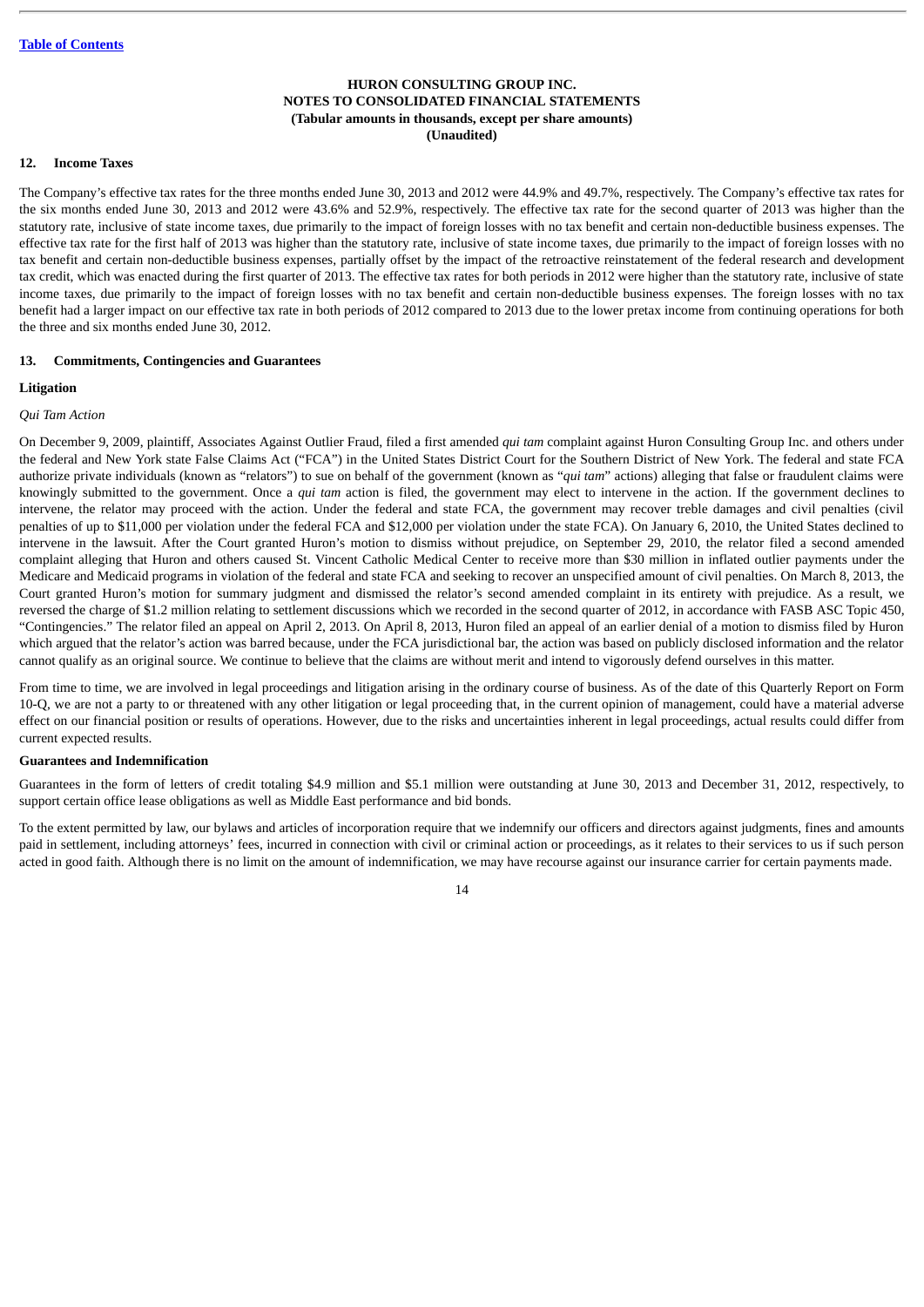#### **14. Segment Information**

Segments are defined by FASB ASC Topic 280, "Segment Reporting," as components of a company in which separate financial information is available and is evaluated regularly by the chief operating decision maker, or decision-making group, in deciding how to allocate resources and in assessing performance. In the first quarter of 2013, the Company reorganized its internal financial reporting structure. Under the new structure, the Company began reporting information as five operating segments: Huron Healthcare; Huron Legal; Huron Education and Life Sciences; Huron Financial; and All Other. Our chief operating decision maker manages the business under these five operating segments.

Under this new internal financial reporting structure, the former Health and Education Consulting segment became two separate segments: Huron Healthcare and Huron Education and Life Sciences. These practices continue to share a significant number of academic medical center clients and will continue to closely collaborate in the market. The Legal Consulting segment is now referred to as Huron Legal and the Financial Consulting segment is now referred to as Huron Financial. The structure of the Legal Consulting and Financial Consulting segments did not change. In addition, certain immaterial practices which were historically part of our Health and Education Consulting segment were combined and disclosed in our All Other segment. While our consolidated results have not been impacted, we have restated our historical segment information for consistent presentation.

#### — **Huron Healthcare**

Our Huron Healthcare segment provides consulting services to national and regional integrated health systems, physician practices, community hospitals, managed care organizations, and academic medical centers. This segment provides consulting services related to hospital or healthcare organization performance improvement, revenue cycle improvement, clinical quality and care variation, labor productivity, non-labor cost management, information technology, patient flow improvement and physician practice management.

#### — **Huron Legal**

Our Huron Legal segment provides advisory and business services to assist law departments of major global corporations and law firms with their strategy, organizational design and development, operational efficiency, and cost effectiveness. These results-driven services help reduce the amounts they spend on legal services and enhance client service. Our expertise focuses on strategic and management consulting, cost management, and technology and information management including matter management, records management, digital evidence, document review and discovery services.

#### — **Huron Education and Life Sciences**

Our Huron Education and Life Science segment provides consulting services to universities, research institutions, healthcare organizations, academic medical centers, and pharmaceutical, medical device manufacturer and biotechnology companies. We develop and implement performance improvement, technology, and research enterprise solutions to help clients address challenges relating to financial management, strategy, operational and organizational effectiveness, research administration, and regulatory compliance.

#### — **Huron Financial**

Our Huron Financial segment provides financial advisory, restructuring and turnaround, interim management, valuation, forensic and litigation, and operational improvement consulting services to companies in transition, boards of directors, and investors and lenders. Our consultants provide senior level involvement and extensive industry experience to drive results. Our experienced leadership, management depth and flexible staffing model allow us to efficiently lead projects ranging from middle market to large company assignments. We draw on career experience gathered from operations, lending, investment banking, portfolio and asset management, public accounting, and management consulting to provide practical business solutions.

#### — **All Other**

Our All Other segment consists of any lines of business not managed by our other four operating segments. In 2013 and 2012, the All Other segment consisted of our foreign healthcare and strategic consulting operations based in the Middle East.

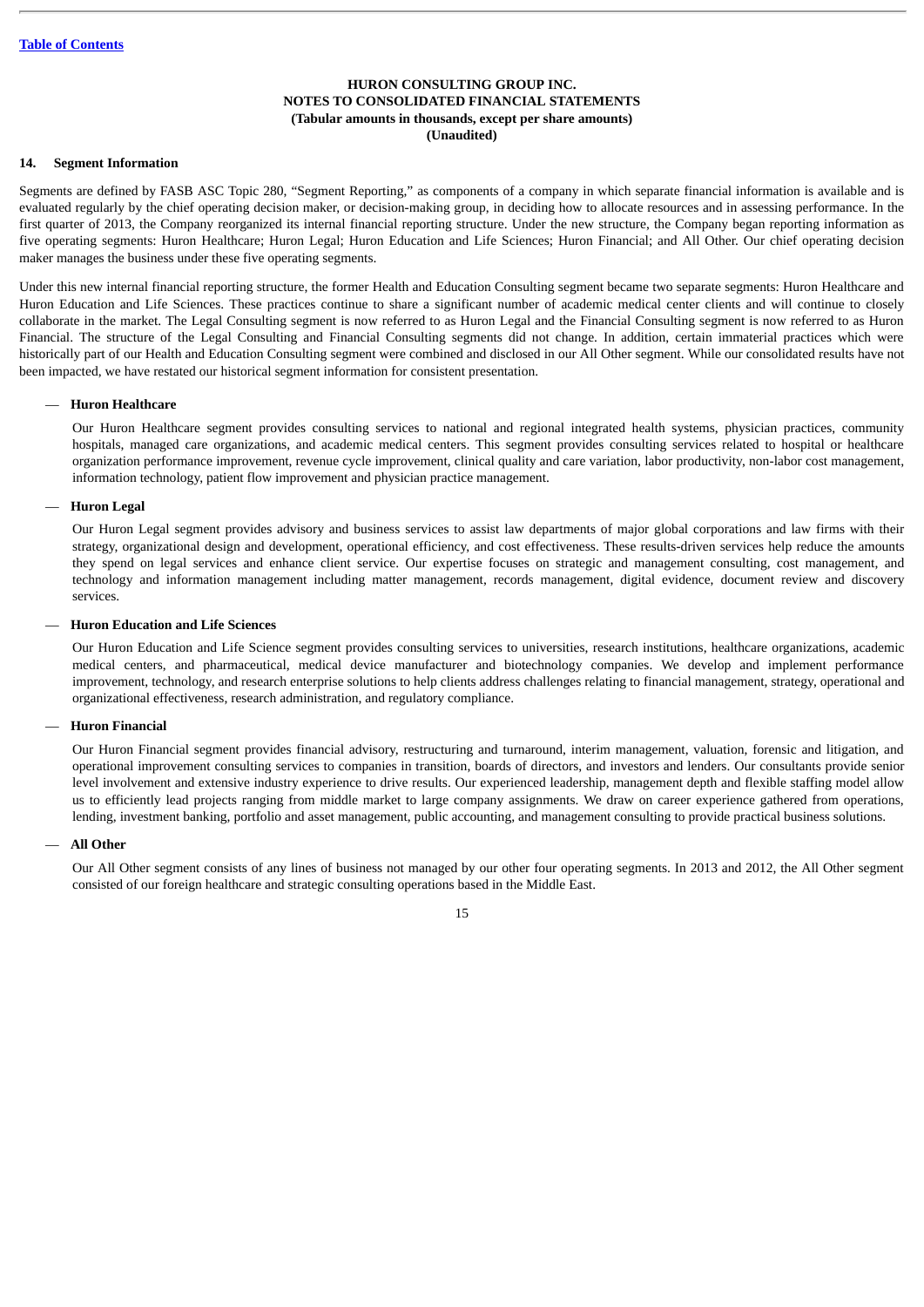Segment operating income consists of the revenues generated by a segment, less the direct costs of revenue and selling, general and administrative costs that are incurred directly by the segment. Unallocated corporate costs include costs related to administrative functions that are performed in a centralized manner that are not attributable to a particular segment. These administrative function costs include costs for corporate office support, certain office facility costs, costs relating to accounting and finance, human resources, legal, marketing, information technology and Company-wide business development functions, as well as costs related to overall corporate management.

The table below sets forth information about our operating segments for the three and six months ended June 30, 2013 and 2012, along with the items necessary to reconcile the segment information to the totals reported in the accompanying Consolidated Financial Statements.

|                                                                     | <b>Three Months Ended</b><br><b>June 30,</b> |              |           |              | <b>Six Months Ended</b><br><b>June 30,</b> |    |            |  |
|---------------------------------------------------------------------|----------------------------------------------|--------------|-----------|--------------|--------------------------------------------|----|------------|--|
|                                                                     | 2013                                         |              | 2012      |              | 2013                                       |    | 2012       |  |
| <b>Huron Healthcare:</b>                                            |                                              |              |           |              |                                            |    |            |  |
| Revenues                                                            | \$<br>78,946                                 | \$           | 62,707    |              | \$157,691                                  |    | \$126,172  |  |
| Operating income                                                    | \$<br>29,507                                 | $\mathbb{S}$ | 20,072    | \$           | 60,668                                     |    | \$ 35,910  |  |
| Segment operating income as a percentage of segment revenues        | 37.4%                                        |              | 32.0%     |              | 38.5%                                      |    | 28.5%      |  |
| <b>Huron Legal:</b>                                                 |                                              |              |           |              |                                            |    |            |  |
| Revenues                                                            | \$<br>45,089                                 | S            | 45,907    | S            | 86,033                                     |    | \$ 87,290  |  |
| Operating income                                                    | \$<br>10,793                                 | $\mathbb{S}$ | 12,499    | $\mathbf{s}$ | 13,731                                     |    | \$22,010   |  |
| Segment operating income as a percentage of segment revenues        | 23.9%                                        |              | 27.2%     |              | 16.0%                                      |    | 25.2%      |  |
| <b>Huron Education and Life Sciences:</b>                           |                                              |              |           |              |                                            |    |            |  |
| Revenues                                                            | \$<br>37,134                                 | \$           | 31,834    | S            | 72,860                                     |    | \$ 59,510  |  |
| Operating income                                                    | \$<br>11,547                                 | $\mathbb{S}$ | 9,187     | \$           | 20,899                                     |    | \$15,645   |  |
| Segment operating income as a percentage of segment revenues        | 31.1%                                        |              | 28.9%     |              | 28.7%                                      |    | 26.3%      |  |
| <b>Huron Financial:</b>                                             |                                              |              |           |              |                                            |    |            |  |
| Revenues                                                            | \$<br>9,263                                  | \$           | 4,283     | \$           | 17,845                                     |    | \$10,132   |  |
| Operating income (loss)                                             | \$<br>3,952                                  | \$           | (337)     | \$           | 7,331                                      | \$ | (104)      |  |
| Segment operating income (loss) as a percentage of segment revenues | 42.7%                                        |              | (7.9)%    |              | 41.1%                                      |    | (1.0)%     |  |
| <b>All Other:</b>                                                   |                                              |              |           |              |                                            |    |            |  |
| Revenues                                                            | \$<br>(25)                                   | \$           | (60)      | \$           | 14                                         | \$ | 204        |  |
| <b>Operating loss</b>                                               | \$<br>(244)                                  | \$           | (744)     | \$           | (416)                                      | \$ | (1,543)    |  |
| Segment operating loss as a percentage of segment revenues          | N/M                                          |              | N/M       |              | N/M                                        |    | N/M        |  |
| <b>Total Company:</b>                                               |                                              |              |           |              |                                            |    |            |  |
| Revenues                                                            | \$170,407                                    |              | \$144,671 |              | \$ 334,443                                 |    | \$283,308  |  |
| Reimbursable expenses                                               | 18,123                                       |              | 14,554    |              | 33,459                                     |    | 28,350     |  |
| Total revenues and reimbursable expenses                            | \$<br>188,530                                |              | \$159,225 |              | \$ 367,902                                 |    | \$ 311,658 |  |
| <b>Statements of Earnings reconciliation:</b>                       |                                              |              |           |              |                                            |    |            |  |
| Segment operating income                                            | \$<br>55,555                                 | \$           | 40,677    | S            | 102,213                                    | \$ | 71,918     |  |
| Charges not allocated at the segment level:                         |                                              |              |           |              |                                            |    |            |  |
| Other selling, general and administrative expenses                  | 20,129                                       |              | 21,923    |              | 40,665                                     |    | 44,874     |  |
| Depreciation and amortization expense                               | 4,877                                        |              | 4,053     |              | 9,656                                      |    | 8,706      |  |
| Other expense, net                                                  | 1,858                                        |              | 2,178     |              | 3,708                                      |    | 3,711      |  |
|                                                                     |                                              |              |           |              |                                            |    |            |  |
| Income from continuing operations before income tax expense         | \$<br>28,691                                 | \$           | 12,523    | \$           | 48,184                                     | \$ | 14,627     |  |

N/M - Not meaningful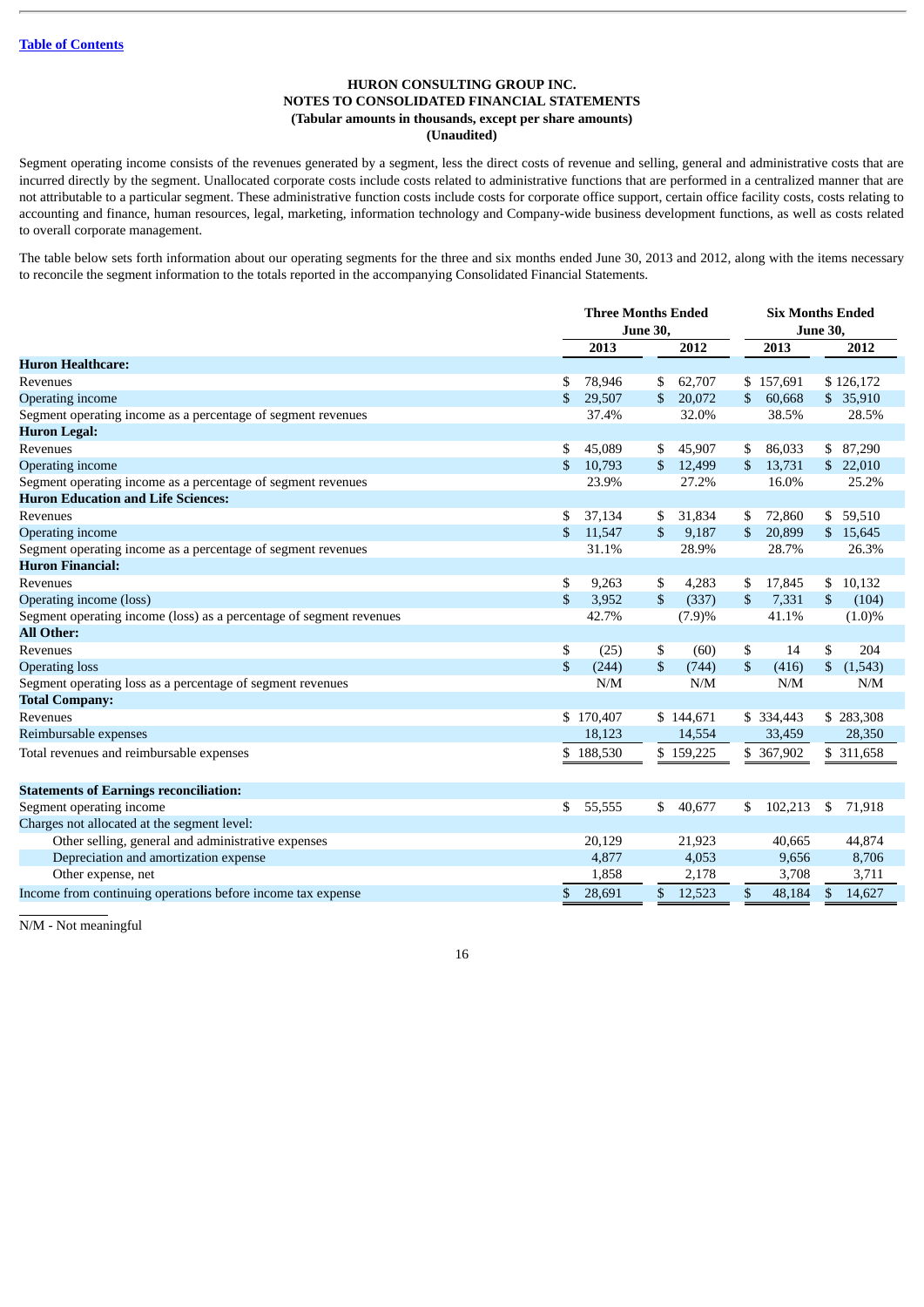|                                   | <b>June 30,</b> | December 31, |
|-----------------------------------|-----------------|--------------|
| <b>Segment Assets:</b>            | 2013            | 2012         |
| Huron Healthcare                  | \$81,327        | 60,288       |
| Huron Legal                       | 46,228          | 51,594       |
| Huron Education and Life Sciences | 31,919          | 31,129       |
| Huron Financial                   | 8,951           | 1,462        |
| All Other                         | 31              | 50           |
| Unallocated assets (1)            | 621,870         | 643,377      |
| Total assets                      | \$790,326       | \$ 787,900   |

(1) Goodwill and intangible assets are included in unallocated assets, as management does not evaluate these items at the segment level when assessing segment performance or allocating resources.

At both June 30, 2013 and December 31, 2012, no single client accounted for greater than 10% of our combined receivables and unbilled services balances. No single client generated greater than 10% of our consolidated revenues during the three and six months ended June 30, 2013. One client in our Legal Consulting segment generated 11.8% and 10.6% of our consolidated revenues during the three and six months ended June 30, 2012, respectively.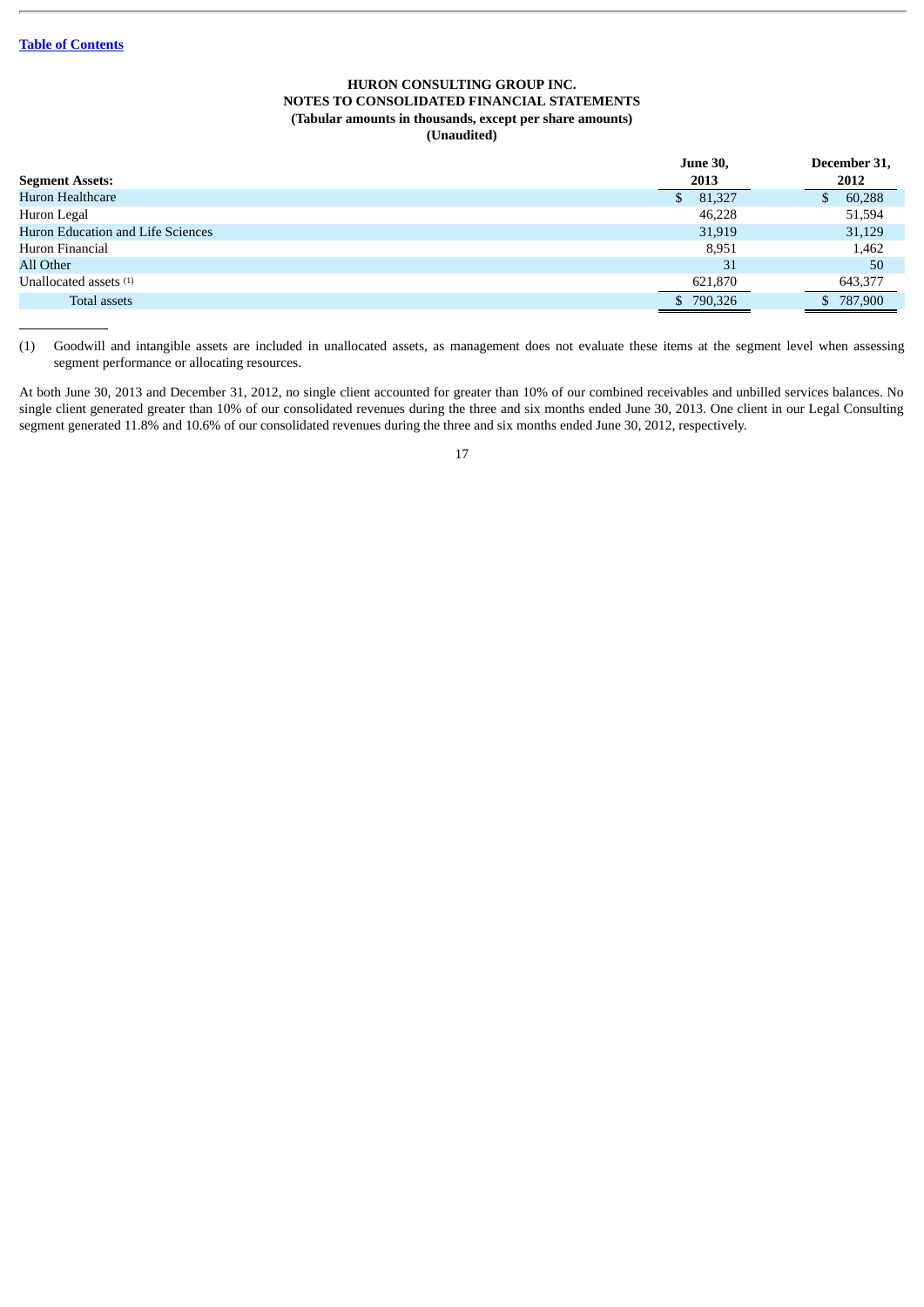#### <span id="page-19-0"></span>**ITEM 2. MANAGEMENT'S DISCUSSION AND ANALYSIS OF FINANCIAL CONDITION AND RESULTS OF OPERATIONS**

In this Quarterly Report on Form 10-Q, unless the context otherwise requires, the terms "Huron," "Company," "we," "us" and "our" refer to Huron Consulting Group Inc. and its subsidiaries.

Statements in this Quarterly Report on Form 10-Q that are not historical in nature, including those concerning the Company's current expectations about its future requirements and needs, are "forward-looking" statements as defined in Section 21E of the Securities Exchange Act of 1934, as amended (the "Exchange Act") and the Private Securities Litigation Reform Act of 1995. Forward-looking statements are identified by words such as "may," "should," "expects," "provides," "anticipates," "assumes," "can," "will," "meets," "could," "likely," "intends," "might," "predicts," "seeks," "would," "believes," "estimates," "plans" or "continues." These forward-looking statements reflect our current expectations about our future requirements and needs, results, levels of activity, performance, or achievements, including, without limitation, current expectations with respect to, among other factors, utilization rates, billing rates, and the number of revenue-generating professionals; that we are able to expand our service offerings; that we successfully integrate the businesses we acquire; and that existing market conditions continue to trend upward. These statements involve known and unknown risks, uncertainties and other factors, including, among others, those described under "Item 1A. Risk Factors" in our Annual Report on Form 10-K for the year ended December 31, 2012 that may cause actual results, levels of activity, performance or achievements to be materially different from any anticipated results, levels of activity, performance or achievements expressed or implied by these forward-looking statements. We disclaim any obligation to update or revise any forward-looking statements as a result of new information or future events, or for any other reason.

## **OVERVIEW**

#### **Our Business**

Huron Consulting Group is a leading provider of operational and financial consulting services. We help clients in diverse industries improve performance, reduce costs, leverage technology, process and review large amounts of complex data, address regulatory changes, recover from distress and stimulate growth. Our professionals employ their expertise in administration, management, finance, operations, strategy and technology to provide our clients with specialized analyses and customized advice and solutions that are tailored to address each client's particular challenges and opportunities to deliver sustainable and measurable results. We provide consulting services to a wide variety of both financially sound and distressed organizations, including healthcare organizations, leading academic institutions, Fortune 500 companies, governmental entities and law firms. We have worked with more than 95 of the top 100 research universities, more than 400 corporate general counsel, and more than 385 hospitals and academic medical centers.

We provide our services through five operating segments: Huron Healthcare, Huron Legal, Huron Education and Life Sciences, Huron Financial and All Other.

## — **Huron Healthcare**

Our Huron Healthcare segment provides consulting services to national and regional integrated health systems, physician practices, community hospitals, managed care organizations, and academic medical centers. This segment provides consulting services related to hospital or healthcare organization performance improvement, revenue cycle improvement, clinical quality and care variation, labor productivity, non-labor cost management, information technology, patient flow improvement and physician practice management.

#### — **Huron Legal**

Our Huron Legal segment provides advisory and business services to assist law departments of major global corporations and law firms with their strategy, organizational design and development, operational efficiency, and cost effectiveness. These results-driven services help reduce the amounts they spend on legal services and enhance client service. Our expertise focuses on strategic and management consulting, cost management, and technology and information management including matter management, records management, digital evidence, document review and discovery services.

#### — **Huron Education and Life Sciences**

Our Huron Education and Life Sciences segment provides consulting services to universities, research institutions, healthcare organizations, academic medical centers, and pharmaceutical, medical device manufacturer and biotechnology companies. We develop and implement performance improvement, technology, and research enterprise solutions to help clients address challenges relating to financial management, strategy, operational and organizational effectiveness, research administration, and regulatory compliance.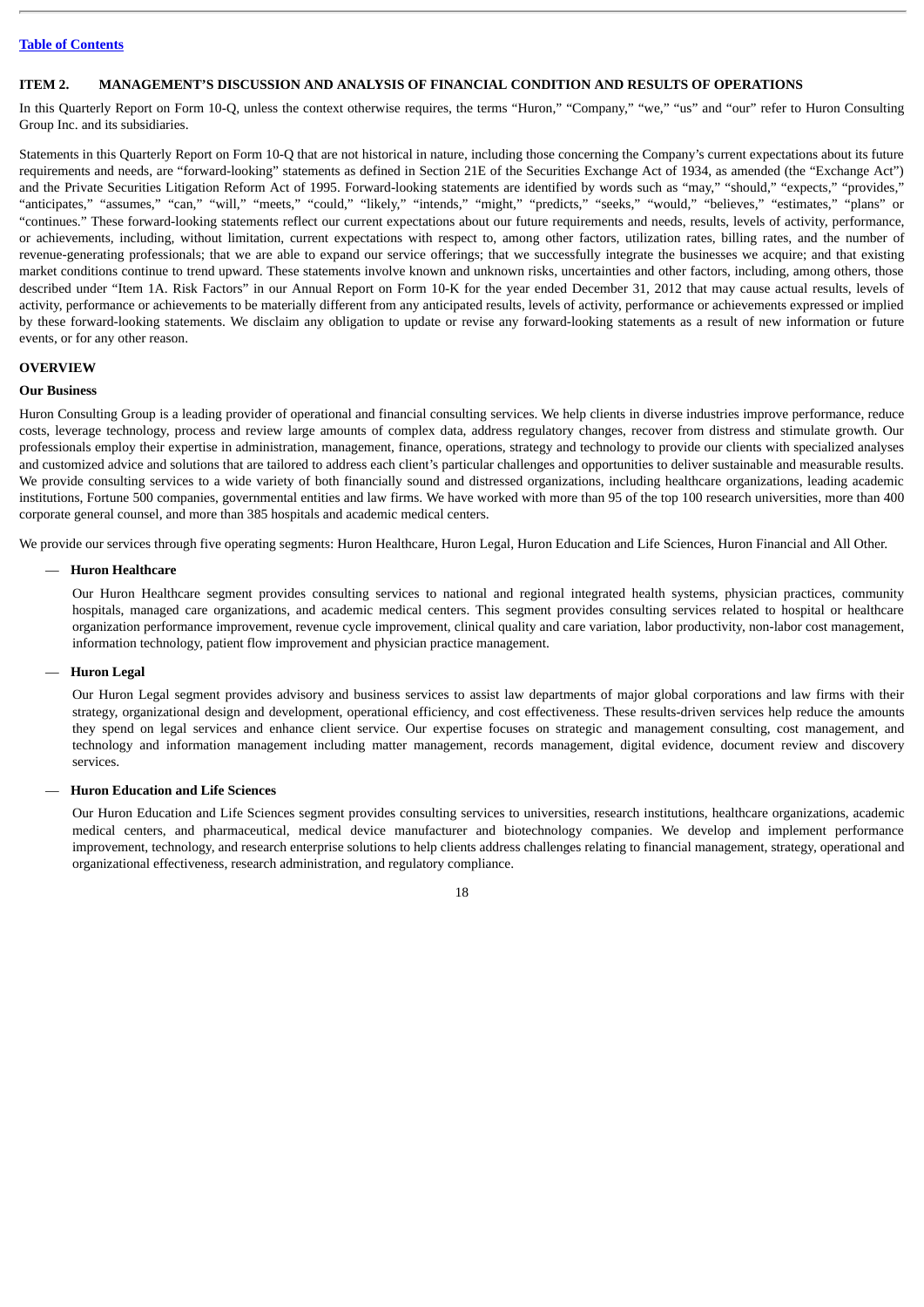#### — **Huron Financial**

Our Huron Financial segment provides financial advisory, restructuring and turnaround, interim management, valuation, forensic and litigation, and operational improvement consulting services to companies in transition, boards of directors, and investors and lenders. Our consultants provide senior level involvement and extensive industry experience to drive results. Our experienced leadership, management depth and flexible staffing model allow us to efficiently lead projects ranging from middle market to large company assignments. We draw on career experience gathered from operations, lending, investment banking, portfolio and asset management, public accounting, and management consulting to provide practical business solutions.

#### — **All Other**

Our All Other segment consists of any lines of business not managed by our other four operating segments. In 2013 and 2012, the All Other segment consisted of our foreign healthcare and strategic consulting operations based in the Middle East.

#### **How We Generate Revenues**

A large portion of our revenues is generated by our full-time consultants who provide consulting services to our clients and are billable to our clients based on the number of hours worked. A smaller portion of our revenues is generated by our other professionals, also referred to as full-time equivalents, all of whom work variable schedules as needed by our clients. Other professionals include specialized finance and operational consultants and our document review and electronic data discovery groups, as well as full-time employees who provide software support and maintenance services to our clients. Our document review and electronic data discovery groups generate revenues primarily based on number of hours worked and units produced, such as pages reviewed or amount of data processed. We translate the hours that these other professionals work on client engagements into a full-time equivalent measure that we use to manage our business. We refer to our full-time consultants and other professionals collectively as revenue-generating professionals.

Revenues generated by our full-time consultants are primarily driven by the number of consultants we employ and their utilization rates, as well as the billing rates we charge our clients. Revenues generated by our other professionals, or full-time equivalents, are largely dependent on the number of consultants we employ, their hours worked and billing rates charged, as well as the number of pages reviewed and amount of data processed in the case of our document review and electronic data discovery groups, respectively.

We generate the majority of our revenues from providing professional services under four types of billing arrangements: time-and-expense, fixed-fee (including software license revenue), performance-based and support and maintenance for the software we deploy.

Time-and-expense billing arrangements require the client to pay based on either the number of hours worked, the number of pages reviewed, or the amount of data processed by our revenue-generating professionals at agreed upon rates. We recognize revenues under time-and-expense billing arrangements as the related services are rendered. Time-and-expense engagements represented 48.6% and 49.6% of our revenues in the three months ended June 30, 2013 and 2012, respectively. Time-and-expense engagements represented 46.7% and 48.2% of our revenues in the six months ended June 30, 2013 and 2012, respectively.

In fixed-fee billing arrangements, we agree to a pre-established fee in exchange for a pre-determined set of professional services, which may include the deployment of our proprietary software. We set the fees based on our estimates of the costs and timing for completing the engagements. It is the client's expectation in these engagements that the pre-established fee will not be exceeded except in mutually agreed upon circumstances. We generally recognize revenues under fixed-fee billing arrangements using a proportionate performance approach, which is based on our estimates of work completed to-date versus the total services to be provided under the engagement.

We generate revenues from licensing two types of proprietary software to clients. Licenses for our revenue cycle management software are sold only as a component of our consulting projects and the services we provide are essential to the functionality of the software. Therefore, revenues from the revenue cycle management software licenses are recognized over the term of the related consulting services contract in accordance with Financial Accounting Standards Board ("FASB") Accounting Standards Codification ("ASC") Topic 605-35, "Revenue Recognition." License revenue from our research administration and compliance software is recognized in accordance with FASB ASC Topic 985-605, "Software – Revenue Recognition," generally in the month in which the software is delivered.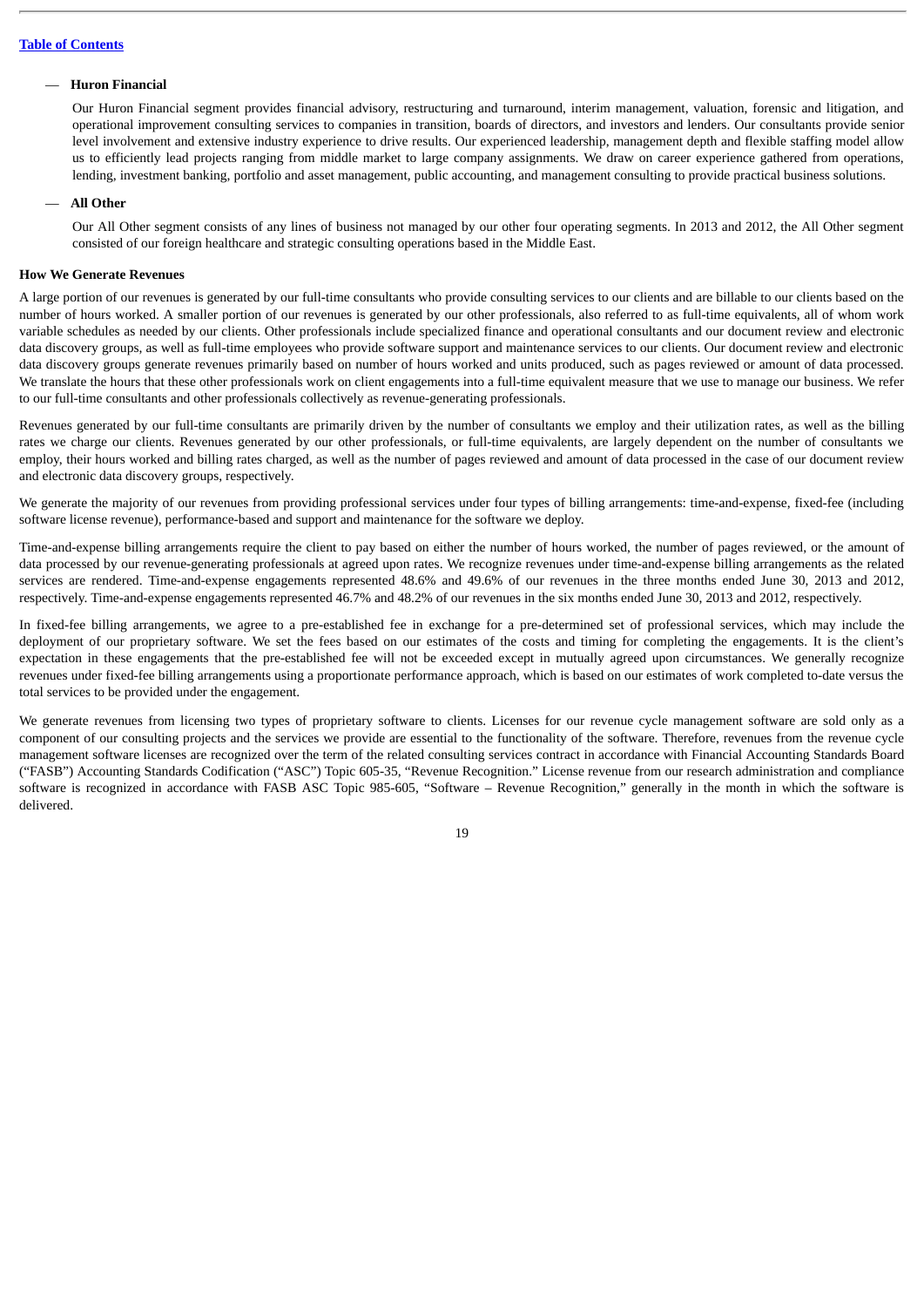For the three months ended June 30, 2013 and 2012, fixed-fee engagements (including software license revenue) represented approximately 37.6% and 37.0%, respectively, of our revenues. For the six months ended June 30, 2013 and 2012, fixed-fee engagements represented approximately 38.9% and 37.7%, respectively, of our revenues.

In performance-based fee billing arrangements, fees are tied to the attainment of contractually defined objectives. We enter into performance-based engagements in essentially two forms. First, we generally earn fees that are directly related to the savings formally acknowledged by the client as a result of adopting our recommendations for improving operational and cost effectiveness in the areas we review. Second, we have performance-based engagements in which we earn a success fee when and if certain pre-defined outcomes occur. Often, performance-based fees supplement our time-and-expense or fixed-fee engagements. We do not recognize revenues under performance-based billing arrangements until all related performance criteria are met. Performance-based fee revenues represented 10.6% and 9.6% of our revenues in the three months ended June 30, 2013 and 2012, respectively. Performance-based fee revenues represented 11.1% and 10.4% of our revenues in the six months ended June 30, 2013 and 2012, respectively. Performance-based fee engagements may cause significant variations in quarterly revenues and operating results depending on the timing of achievement of the performance-based criteria.

Clients that have purchased one of our software licenses can pay an annual fee for software support and maintenance. Annual support and maintenance fee revenue is recognized ratably over the support period, which is generally one year. These fees are billed in advance and included in deferred revenues until recognized. Support and maintenance revenues represented 3.2% and 3.8% of our revenues in the three months ended June 30, 2013 and 2012, respectively. Support and maintenance revenues represented 3.3% and 3.7% of our revenues in the six months ended June 30, 2013 and 2012, respectively.

Our quarterly results are impacted principally by our full-time consultants' utilization rate, the billing rate we charge our clients, the number of our revenuegenerating professionals who are available to work and the amount of performance-based fees recognized, which often vary significantly between quarters. Our utilization rate can be negatively affected by increased hiring because there is generally a transition period for new professionals that results in a temporary drop in our utilization rate. Our utilization rate can also be affected by seasonal variations in the demand for our services from our clients. For example, during the third and fourth quarters of the year, vacations taken by our clients can result in the deferral of activity on existing and new engagements, which would negatively affect our utilization rate. The number of business work days is also affected by the number of vacation days taken by our consultants and holidays in each quarter. We typically have fewer business work days available in the fourth quarter of the year, which can impact revenues during that period.

Time-and-expense engagements do not provide us with a high degree of predictability as to performance in future periods. Unexpected changes in the demand for our services can result in significant variations in utilization and revenues and present a challenge to optimal hiring and staffing. Moreover, our clients typically retain us on an engagement-by-engagement basis, rather than under long-term recurring contracts. The volume of work performed for any particular client can vary widely from period to period.

#### **Business Strategy, Opportunities and Challenges**

Our primary strategy is to meet the needs of our clients by providing a balanced portfolio of service offerings and capabilities, so that we can adapt quickly and effectively to emerging opportunities in the marketplace. To achieve this, we have entered into select acquisitions of complementary businesses and continue to hire highly qualified professionals.

To expand our business, we will remain focused on growing our existing relationships and developing new relationships, execute our managing director compensation plan to attract and retain senior practitioners, continue to promote and provide an integrated approach to service delivery, broaden the scope of our existing services, and acquire complementary businesses. We will regularly evaluate the performance of our practices to ensure our investments meet these objectives. Furthermore, we intend to enhance our visibility in the marketplace by refining our overarching messaging and value propositions for the organization as well as each practice. We will continue to focus on reaching our client base through clear, concise, endorsed messages.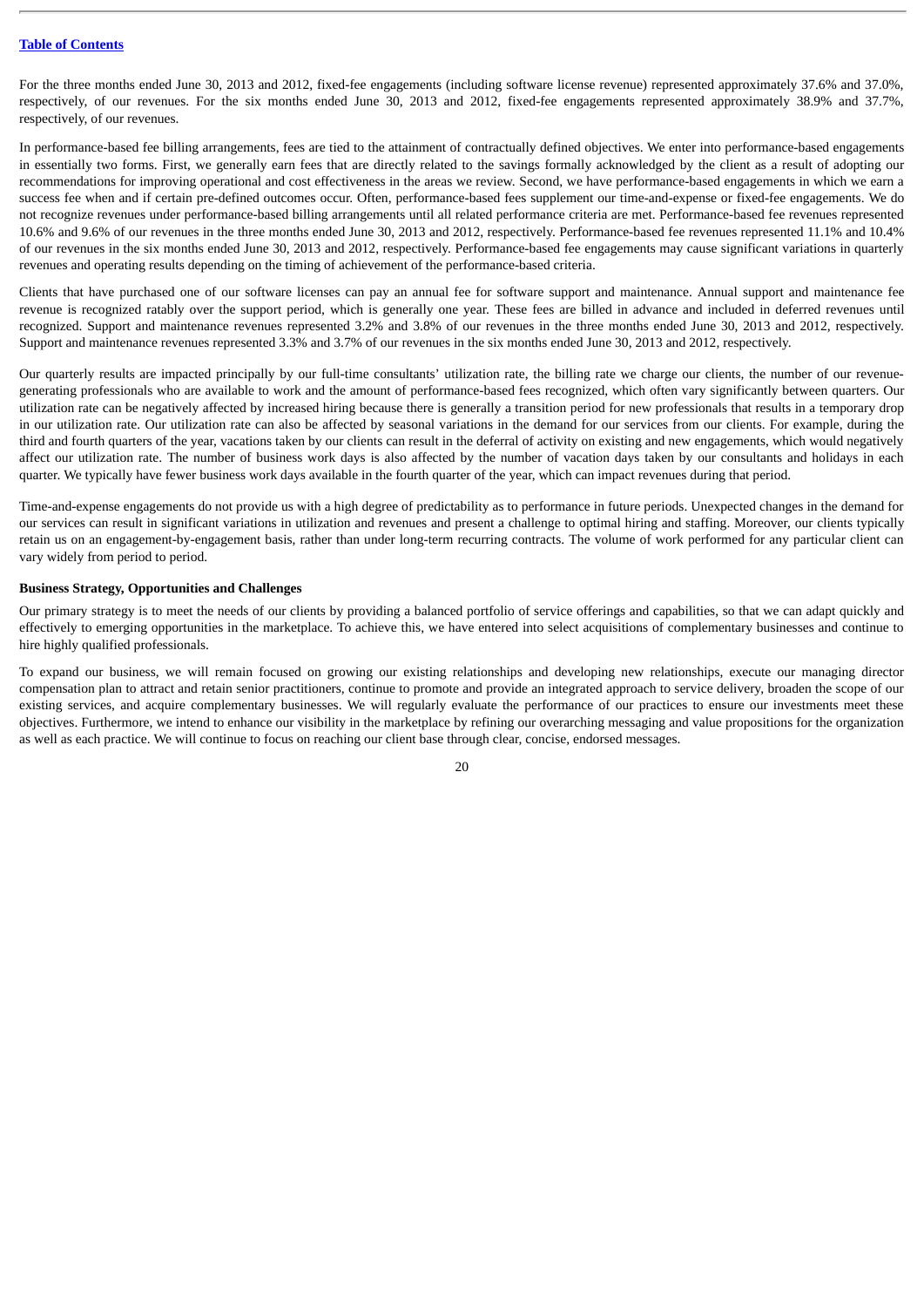## **CRITICAL ACCOUNTING POLICIES**

Management's discussion and analysis of financial condition and results of operations are based upon our consolidated financial statements, which have been prepared in accordance with GAAP. We review our financial reporting and disclosure practices and accounting policies to ensure that our financial reporting and disclosures provide accurate information relative to the current economic and business environment. The preparation of financial statements in conformity with GAAP requires management to make assessments, estimates and assumptions that affect the reported amounts of assets and liabilities and disclosure of contingent assets and liabilities as of the date of the financial statements, as well as the reported amounts of revenues and expenses during the reporting period. Critical accounting policies are those policies that we believe present the most complex or subjective measurements and have the most potential to impact our financial position and operating results. While all decisions regarding accounting policies are important, we believe that there are four accounting policies that could be considered critical. These critical accounting policies relate to revenue recognition, allowances for doubtful accounts and unbilled services, carrying values of goodwill and other intangible assets, and valuation of net deferred tax assets. For a detailed discussion of these critical accounting policies, see "Item 7. Management's Discussion and Analysis of Financial Condition and Results of Operations – Critical Accounting Policies" in our Annual Report on Form 10-K for the year ended December 31, 2012. Below is an update to our critical accounting policy relating to the carrying values of goodwill and other intangible assets. There have been no material changes to our other critical accounting policies during the first six months of 2013.

#### **Carrying Values of Goodwill and Other Intangible Assets**

During the first quarter of 2013, we changed our internal financial reporting structure. Under the new structure, our former Health and Education Consulting segment became two separate segments: Huron Healthcare and Huron Education and Life Sciences. In addition, certain immaterial practices which were historically part of our Health and Education Consulting segment were combined and disclosed in our All Other segment. The Legal Consulting segment is now referred to as Huron Legal and the Financial Consulting segment is now referred to as Huron Financial. The structure of the Legal Consulting and Financial Consulting segments did not change. As a result of these changes, we now have five reporting segments, which are the same as our operating segments and reporting units.

In accordance with ASC 350, "Intangibles – Goodwill and Other," we reassigned the goodwill balance of the Health and Education Consulting segment using the relative fair value approach based on an evaluation of expected future discounted cash flows. Based on this relative fair value analysis, we reassigned \$355.9 million of goodwill to Huron Healthcare and \$94.6 million of goodwill to Huron Education and Life Sciences.

In conjunction with the goodwill reassignment, we performed the first step of the goodwill impairment test for the goodwill balances within our Huron Healthcare and Huron Education and Life Sciences reporting units as of January 2, 2013. Based on the result of the first step of the goodwill impairment test, we determined that the fair values of our Huron Healthcare and Huron Education and Life Sciences reporting units exceeded their carrying values. Since the fair values of both reporting units exceeded their carrying values, the second step of the goodwill impairment test was not necessary.

In estimating the fair value of our Huron Healthcare and Huron Education and Life Sciences reporting units, we relied on a combination of the income approach and the market approach, utilizing the guideline company method, with a fifty-fifty weighting. For companies providing services similar to those provided by us, the income and market approaches will generally provide the most reliable indications of value because the value of such companies is dependent on their ability to generate earnings.

In the income approach, we utilized a discounted cash flow analysis, which involved estimating the expected after-tax cash flows that will be generated by our reporting units and then discounting those cash flows to present value reflecting the relevant risks associated with the reporting units and the time value of money. This approach requires the use of significant estimates and assumptions, including long-term projections of future cash flows, market conditions, discount rates reflecting the risk inherent in future cash flows, revenue growth, perpetual growth rates and profitability, among others. In estimating future cash flows, we relied on an internally generated six-year forecast. For periods after the six-year forecast, we assumed a 3.5% long-term annual revenue growth rate. Our forecast is based on our historical experience, current backlog, expected market demand, and other industry information. Our discounted cash flow analysis assumed a 13% weighted average cost of capital ("WACC") discount rate for each reporting unit.

In the market approach, we utilized the guideline company method, which involved calculating valuation multiples based on operating data from guideline publicly traded companies. Multiples derived from guideline companies provide an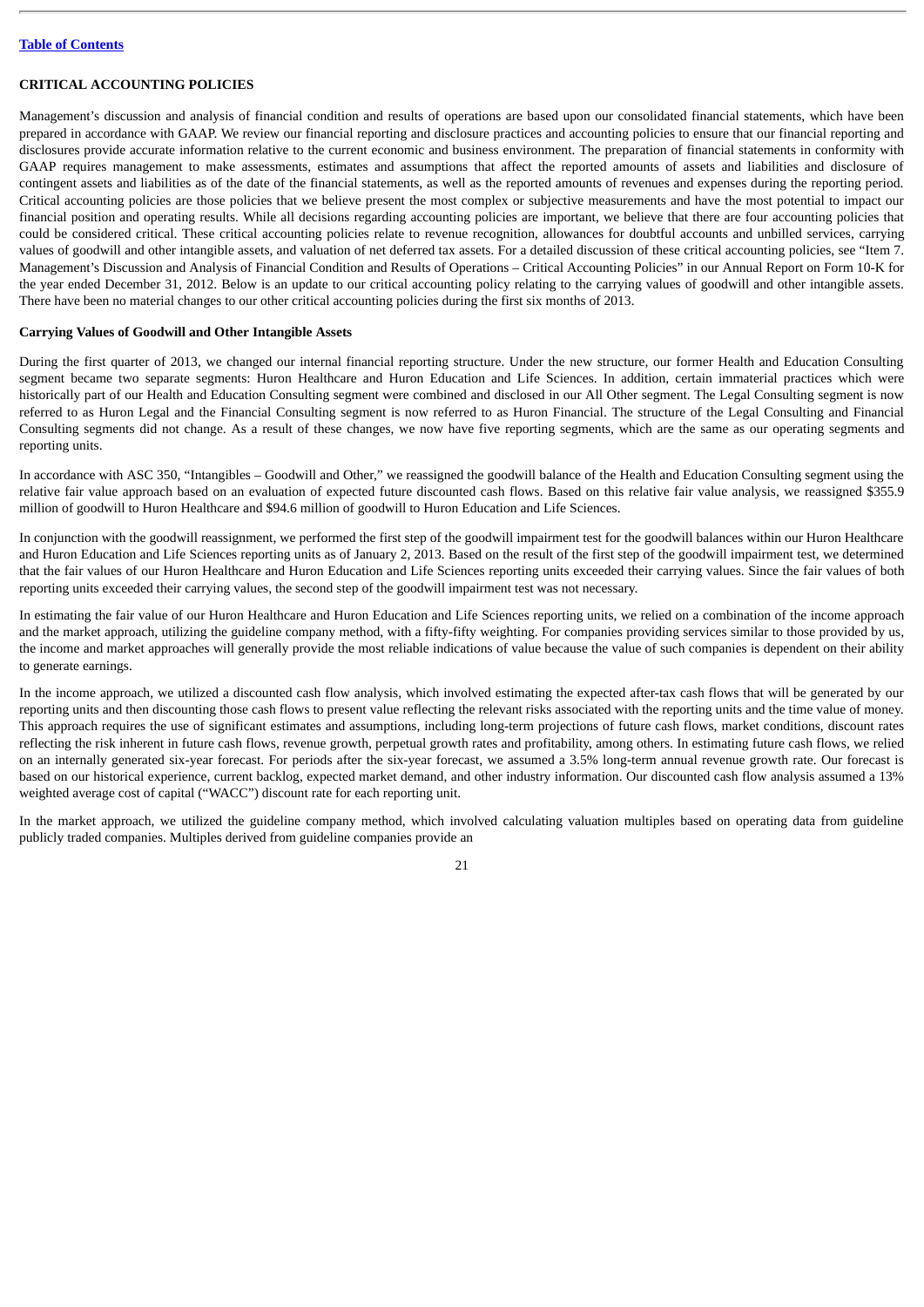indication of how much a knowledgeable investor in the marketplace would be willing to pay for a company. These multiples were then adjusted for factors similar to those used in a discounted cash flow analysis and applied to the operating data for our reporting units to arrive at an indication of value.

Determining the fair value of a reporting unit requires us to make significant judgments, estimates and assumptions. While we believe that the estimates and assumptions underlying our valuation methodology are reasonable, these estimates and assumptions could have a significant impact on whether or not an impairment charge is recognized and also the magnitude of any such charge. The results of an impairment analysis are as of a point in time. There is no assurance that the actual future earnings or cash flows of our reporting units will not differ significantly from our projections. We will monitor any changes to our assumptions and will evaluate goodwill as deemed warranted during future periods. Any significant decline in our operations could result in goodwill impairment charges.

#### **RESULTS OF OPERATIONS**

The following table sets forth, for the periods indicated, selected segment and consolidated operating results and other operating data. Segment operating income consists of the revenues generated by a segment, less the direct costs of revenue and selling, general and administrative costs that are incurred directly by the segment. Unallocated costs include corporate costs related to administrative functions that are performed in a centralized manner that are not attributable to a particular segment.

During the first quarter of 2013, we changed our internal financial reporting structure. Under the new structure, our former Health and Education Consulting segment became two separate segments: Huron Healthcare and Huron Education and Life Sciences. In addition, certain immaterial practices which were historically part of our Health and Education Consulting segment were combined and disclosed in our All Other segment. The Legal Consulting segment is now referred to as Huron Legal and the Financial Consulting segment is now referred to as Huron Financial. The structure of the Legal Consulting and Financial Consulting segments did not change. As a result of these changes, we now have five reporting segments, which are the same as our operating segments. Certain amounts reported in the prior year have been reclassified to conform to the current presentation.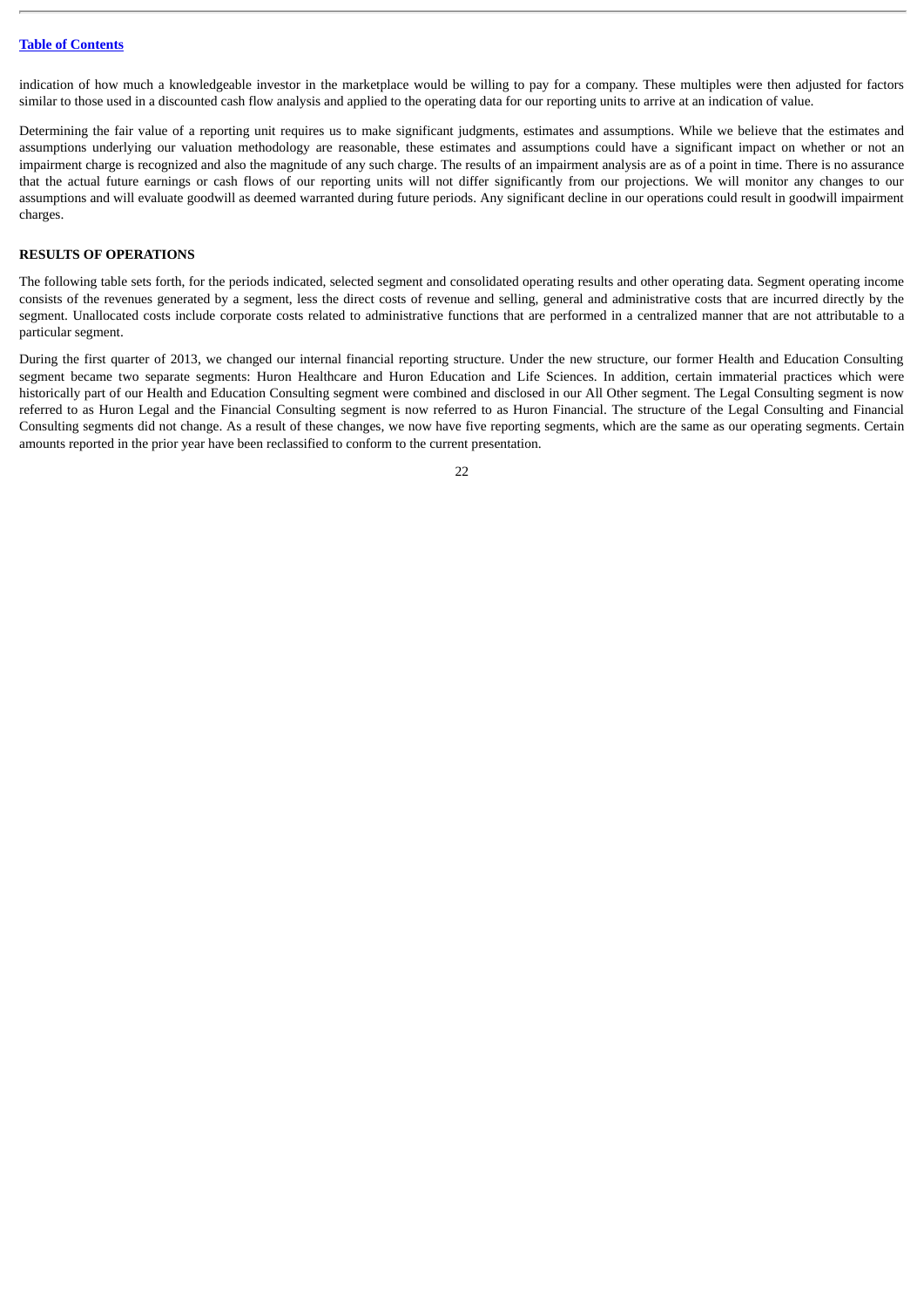|                                                                           |              | Three Months Ended<br><b>June 30,</b> | <b>Six Months Ended</b><br>June 30, |              |
|---------------------------------------------------------------------------|--------------|---------------------------------------|-------------------------------------|--------------|
|                                                                           | 2013         | 2012                                  | 2013                                | 2012         |
| <b>Segment and Consolidated Operating Results</b>                         |              |                                       |                                     |              |
| (in thousands):                                                           |              |                                       |                                     |              |
| <b>Revenues and reimbursable expenses:</b>                                |              |                                       |                                     |              |
| Huron Healthcare                                                          | \$<br>78,946 | 62,707<br>\$                          | \$157,691                           | \$126,172    |
| <b>Huron Legal</b>                                                        | 45,089       | 45,907                                | 86,033                              | 87,290       |
| Huron Education and Life Sciences                                         | 37,134       | 31,834                                | 72,860                              | 59,510       |
| <b>Huron Financial</b>                                                    | 9,263        | 4,283                                 | 17,845                              | 10,132       |
| All Other                                                                 | (25)         | (60)                                  | 14                                  | 204          |
| <b>Total revenues</b>                                                     | 170,407      | 144,671                               | 334,443                             | 283,308      |
| Total reimbursable expenses                                               | 18,123       | 14,554                                | 33,459                              | 28,350       |
| <b>Total revenues and reimbursable expenses</b>                           | \$188,530    | \$159,225                             | \$367,902                           | \$ 311,658   |
| <b>Operating income (loss):</b>                                           |              |                                       |                                     |              |
| <b>Huron Healthcare</b>                                                   | \$<br>29,507 | $\mathbb{S}$<br>20,072                | $\mathbb{S}$<br>60,668              | \$35,910     |
| Huron Legal                                                               | 10,793       | 12,499                                | 13,731                              | 22,010       |
| <b>Huron Education and Life Sciences</b>                                  | 11,547       | 9,187                                 | 20,899                              | 15,645       |
| Huron Financial                                                           | 3,952        | (337)                                 | 7,331                               | (104)        |
| All Other                                                                 | (244)        | (744)                                 | (416)                               | (1,543)      |
| Total segment operating income                                            | 55,555       | 40,677                                | 102,213                             | 71,918       |
| Operating expenses not allocated to segments                              | 25,006       | 25,976                                | 50,321                              | 53,580       |
| <b>Total operating income</b>                                             | \$<br>30,549 | \$<br>14,701                          | \$<br>51,892                        | \$<br>18,338 |
|                                                                           |              |                                       |                                     |              |
| <b>Other Operating Data (excluding All Other):</b>                        |              |                                       |                                     |              |
| Number of full-time billable consultants (at period end) <sup>(1)</sup> : |              |                                       |                                     |              |
| Huron Healthcare <sup>(5)</sup>                                           | 916          | 813                                   | 916                                 | 813          |
| Huron Legal                                                               | 145          | 129                                   | 145                                 | 129          |
| <b>Huron Education and Life Sciences</b>                                  | 434          | 373                                   | 434                                 | 373          |
| Huron Financial                                                           | 63           | 69                                    | 63                                  | 69           |
| Total $(5)$                                                               | 1,558        | 1,384                                 | 1,558                               | 1,384        |
| Average number of full-time billable consultants (for the period) (1):    |              |                                       |                                     |              |
| Huron Healthcare <sup>(5)</sup>                                           | 883          | 809                                   | 873                                 | 798          |
| Huron Legal                                                               | 149          | 123                                   | 148                                 | 119          |
| <b>Huron Education and Life Sciences</b>                                  | 438          | 348                                   | 434                                 | 335          |
| Huron Financial                                                           | 62           | 69                                    | 62                                  | 69           |
| Total $(5)$                                                               | 1,532        | 1,349                                 | 1,517                               | 1,321        |
| Full-time billable consultant utilization rate (2):                       |              |                                       |                                     |              |
| Huron Healthcare <sup>(5)</sup>                                           | 84.7%        | 78.3%                                 | 85.1%                               | 80.7%        |
| Huron Legal                                                               | 60.0%        | 68.7%                                 | 56.0%                               | 69.7%        |
| <b>Huron Education and Life Sciences</b>                                  | 65.8%        | 73.2%                                 | 67.9%                               | 72.0%        |
| Huron Financial                                                           | 82.9%        | 49.3%                                 | 83.8%                               | 54.5%        |
| Total $(5)$                                                               | 76.9%        | 74.6%                                 | 77.4%                               | 76.2%        |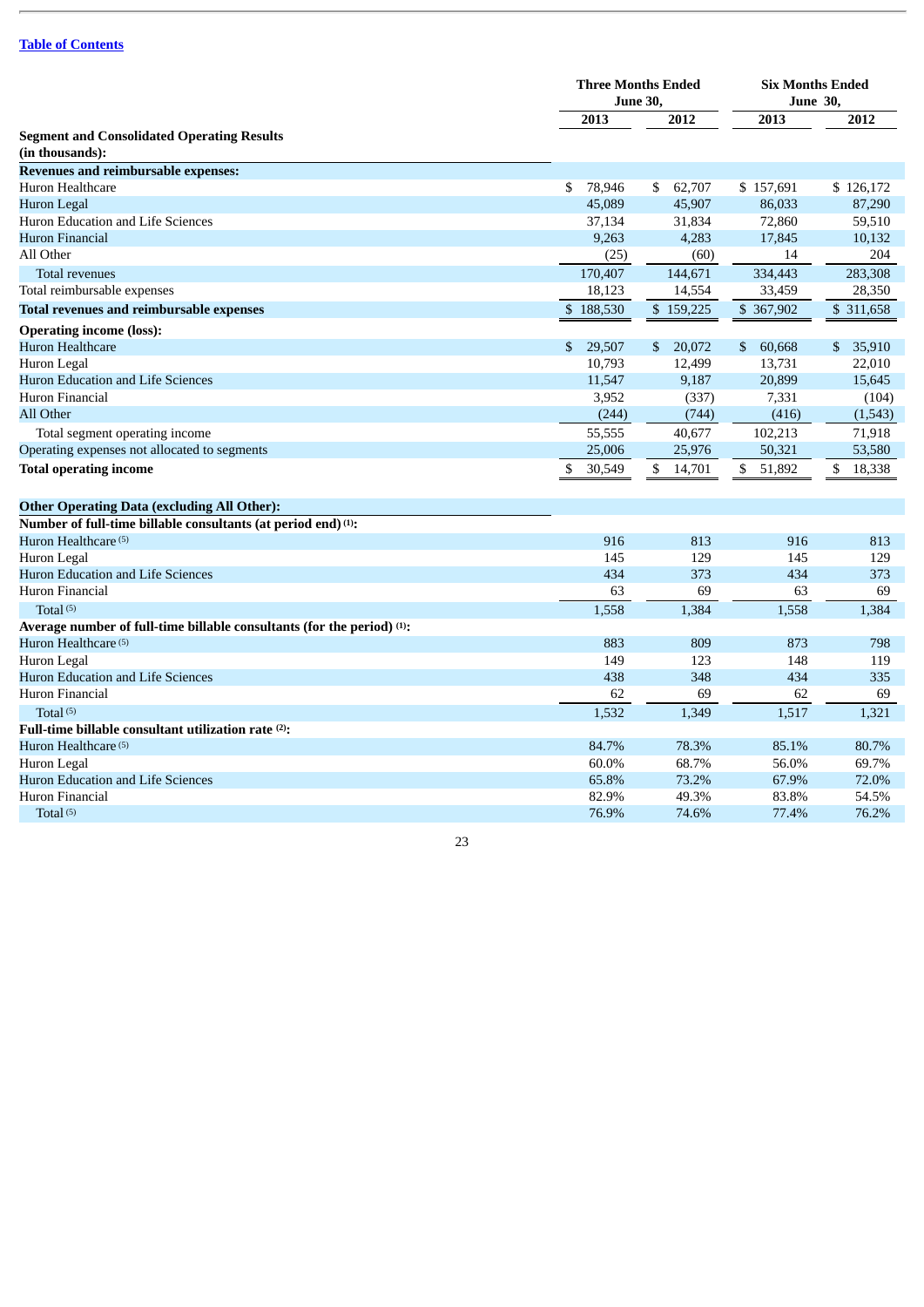|                                                                  | <b>Three Months Ended</b><br><b>June 30,</b> |    |              | <b>Six Months Ended</b><br><b>June 30,</b> |                |      |                |
|------------------------------------------------------------------|----------------------------------------------|----|--------------|--------------------------------------------|----------------|------|----------------|
|                                                                  | 2013                                         |    | 2012         | 2013                                       |                | 2012 |                |
| <b>Other Operating Data (continued):</b>                         |                                              |    |              |                                            |                |      |                |
| Full-time billable consultant average billing rate per hour (3): |                                              |    |              |                                            |                |      |                |
| Huron Healthcare <sup>(5)</sup>                                  | \$<br>199                                    | \$ | 198          | \$                                         | 202            | \$   | 195            |
| <b>Huron Legal</b>                                               | \$<br>221                                    | \$ | 239          | \$                                         | 221            | \$   | 237            |
| Huron Education and Life Sciences                                | \$<br>223                                    | S. | 212          | S                                          | 215            | \$   | 212            |
| <b>Huron Financial</b>                                           | \$<br>348                                    | \$ | 275          | \$                                         | 339            | \$   | 275            |
| Total $(5)$                                                      | \$<br>213                                    | \$ | 208          | \$                                         | 213            | \$   | 205            |
| Revenue per full-time billable consultant (in thousands):        |                                              |    |              |                                            |                |      |                |
| Huron Healthcare <sup>(5)</sup>                                  | \$<br>82                                     | \$ | 70           | S                                          | 167            | \$   | 144            |
| Huron Legal                                                      | \$<br>60                                     | \$ | 78           | \$                                         | 113            | \$   | 158            |
| Huron Education and Life Sciences                                | \$<br>70                                     | \$ | 77           | S                                          | 140            | \$   | 150            |
| Huron Financial                                                  | \$<br>140                                    | \$ | 61           | \$                                         | 276            | \$   | 142            |
| Total $(5)$                                                      | \$<br>79                                     | \$ | 72           | \$                                         | 158            | \$   | 146            |
| Average number of full-time equivalents (for the period) (4):    |                                              |    |              |                                            |                |      |                |
| Huron Healthcare <sup>(5)</sup>                                  | 54                                           |    | 56           |                                            | 55             |      | 59             |
| Huron Legal                                                      | 982                                          |    | 954          |                                            | 1,035          |      | 926            |
| Huron Education and Life Sciences                                | 48                                           |    | 30           |                                            | 43             |      | 30             |
| Huron Financial                                                  | 3                                            |    | $\mathbf{1}$ |                                            | $\overline{2}$ |      | $\overline{2}$ |
| Total $(5)$                                                      | 1,087                                        |    | 1,041        |                                            | 1,135          |      | 1,017          |
| Revenue per full-time equivalents (in thousands):                |                                              |    |              |                                            |                |      |                |
| Huron Healthcare <sup>(5)</sup>                                  | \$<br>116                                    | \$ | 107          | \$                                         | 219            | \$   | 195            |
| <b>Huron Legal</b>                                               | \$<br>37                                     | \$ | 38           | \$                                         | 67             | \$   | 74             |
| Huron Education and Life Sciences                                | \$<br>132                                    | \$ | 171          | S                                          | 282            | \$   | 313            |
| <b>Huron Financial</b>                                           | \$<br>173                                    | \$ | 41           | \$                                         | 324            | \$   | 229            |
| Total $(5)$                                                      | \$<br>45                                     | \$ | 46           | \$                                         | 83             | \$   | 88             |

(1) Consists of our full-time professionals who provide consulting services and generate revenues based on the number of hours worked.

(2) Utilization rate for our full-time billable consultants is calculated by dividing the number of hours all of our full-time billable consultants worked on client assignments during a period by the total available working hours for all of these consultants during the same period, assuming a forty-hour work week, less paid holidays and vacation days.

- (3) Average billing rate per hour for our full-time billable consultants is calculated by dividing revenues for a period by the number of hours worked on client assignments during the same period.
- (4) Consists of consultants who work variable schedules as needed by our clients, as well as other professionals who generate revenues primarily based on number of hours worked and units produced, such as pages reviewed and data processed. Also includes full-time employees who provide software support and maintenance services to our clients.
- (5) Effective January 1, 2013, a group within the Huron Healthcare segment that provides post-implementation services that was previously classified as fulltime equivalents is now classified as full-time billable consultants due to the evolving nature of the services that they offer. Prior periods have been revised to reflect this change.

#### **Non-GAAP Measures**

We also assess our results of operations using certain non-GAAP financial measures. These non-GAAP financial measures differ from GAAP because the non-GAAP financial measures we calculate to measure adjusted EBITDA, adjusted net income from continuing operations and adjusted diluted earnings per share exclude a number of items required by GAAP, each discussed below. These non-GAAP financial measures should be considered in addition to, and not as a substitute for or superior to, any measure of performance, cash flows or liquidity prepared in accordance with GAAP. Our non-GAAP financial measures may be defined differently from time to time and may be defined differently than similar terms used by other companies, and accordingly, care should be exercised in understanding how we define our non-GAAP financial measures.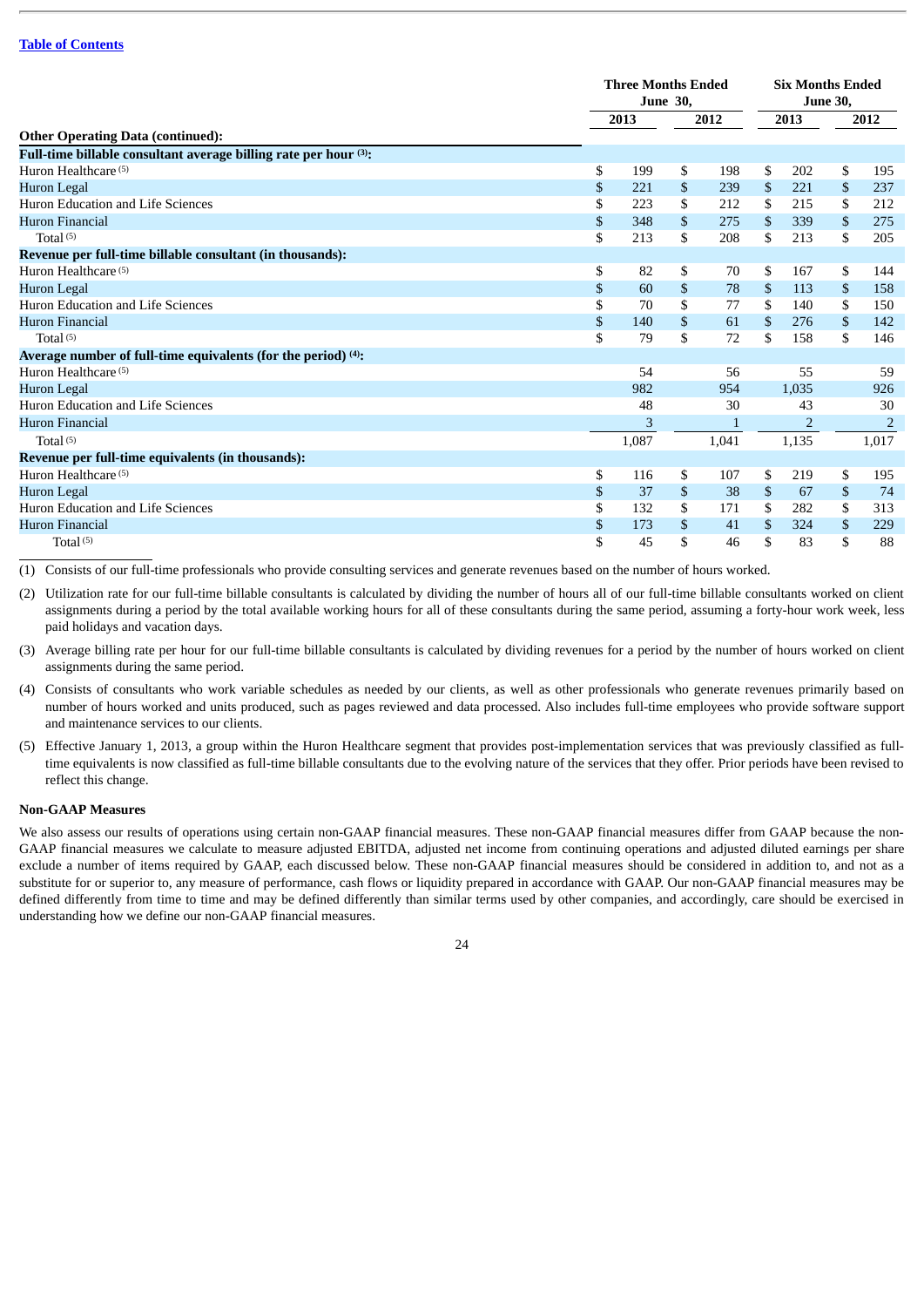Our management uses the non-GAAP financial measures to gain an understanding of our comparative operating performance, for example when comparing such results with previous periods or forecasts. These non-GAAP financial measures are used by management in their financial and operating decision making because management believes they reflect our ongoing business in a manner that allows for meaningful period-to-period comparisons. Management also uses these non-GAAP financial measures when publicly providing our business outlook, for internal management purposes, and as a basis for evaluating potential acquisitions and dispositions. We believe that these non-GAAP financial measures provide useful information to investors and others in understanding and evaluating Huron's current operating performance and future prospects in the same manner as management does and in comparing in a consistent manner Huron's current financial results with Huron's past financial results.

The reconciliations of these financial measures from GAAP to non-GAAP are as follows (in thousands):

|                                                                         |              | <b>Three Months Ended</b><br><b>June 30,</b> |              | <b>Six Months Ended</b><br><b>June 30,</b> |
|-------------------------------------------------------------------------|--------------|----------------------------------------------|--------------|--------------------------------------------|
|                                                                         | 2013         | 2012                                         | 2013         | 2012                                       |
| <b>Revenues</b>                                                         | \$170,407    | \$144,671                                    | \$ 334,443   | \$283,308                                  |
| Net income from continuing operations                                   | 15,814<br>\$ | 6,305<br>\$                                  | 27,183<br>S. | 6,892<br>\$                                |
| Add back:                                                               |              |                                              |              |                                            |
| Income tax expense                                                      | 12,877       | 6,218                                        | 21,001       | 7,735                                      |
| Interest and other expenses                                             | 1,858        | 2,178                                        | 3,708        | 3,711                                      |
| Depreciation and amortization                                           | 5,551        | 5,195                                        | 10,988       | 10,990                                     |
| Earnings before interest, taxes, depreciation and amortization (EBITDA) | 36,100       | 19,896                                       | 62,880       | 29,328                                     |
| Add back:                                                               |              |                                              |              |                                            |
| Restatement related expenses                                            |              | 212                                          |              | 1,717                                      |
| Restructuring charges                                                   | 596          | 229                                          | 596          | 1,059                                      |
| Litigation settlement (gain) loss                                       |              | 1,150                                        | (1,150)      | 1,150                                      |
| <b>Adjusted EBITDA</b>                                                  | 36,696       | 21,487                                       | 62,326       | 33,254                                     |
| <b>Adjusted EBITDA as a percentage of revenues</b>                      | 21.5%        | 14.9%                                        | 18.6%        | 11.7%                                      |

|                                                                |               | <b>Three Months Ended</b><br><b>June 30,</b> | <b>Six Months Ended</b><br><b>June 30,</b> |             |
|----------------------------------------------------------------|---------------|----------------------------------------------|--------------------------------------------|-------------|
|                                                                | 2013          | 2012                                         | 2013                                       | 2012        |
| Net income from continuing operations                          | 15,814<br>S.  | 6,305                                        | 27,183<br>\$.                              | 6,892       |
| Weighted average shares - diluted                              | 22,760        | 22,248                                       | 22,624                                     | 22,206      |
| Diluted earnings per share from continuing operations          | 0.69          | 0.28                                         | 1.20<br>S.                                 | 0.31        |
| Add back:                                                      |               |                                              |                                            |             |
| Amortization of intangible assets                              | 1,451         | 1,607                                        | 2,907                                      | 3,226       |
| Restatement related expenses                                   |               | 212                                          |                                            | 1,717       |
| Restructuring charges                                          | 596           | 229                                          | 596                                        | 1,059       |
| Litigation settlement (gain) loss                              |               | 1,150                                        | (1,150)                                    | 1,150       |
| Tax effect                                                     | (819)         | (1,279)                                      | (941)                                      | (2,861)     |
| Total adjustments, net of tax                                  | 1,228         | 1,919                                        | 1,412                                      | 4,291       |
| Adjusted net income from continuing operations                 | 17,042<br>\$. | 8,224                                        | 28,595<br>\$                               | \$11,183    |
| Adjusted diluted earnings per share from continuing operations | 0.75          | 0.37                                         | 1.26                                       | 0.50<br>Эħ. |

These non-GAAP financial measures include adjustments for the following items:

*Restatement related expenses:* We have incurred significant expenses related to our 2009 financial statement restatement. We have excluded the effect of these restatement related expenses from our non-GAAP measures as a means to provide comparability with periods that were not impacted by the restatement related expenses.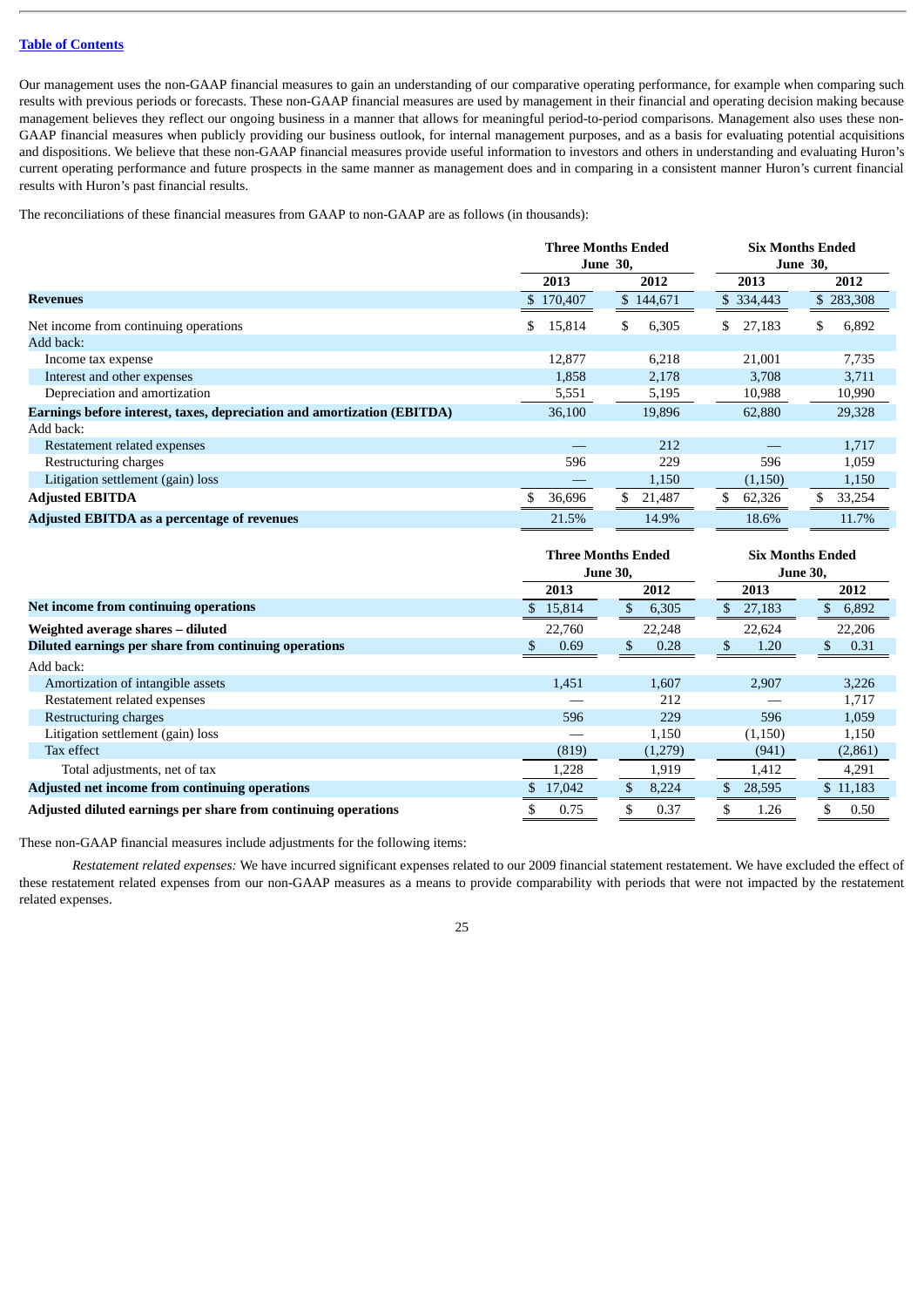*Restructuring charges:* We have incurred charges due to the restructuring of various parts of our business. These restructuring charges have primarily consisted of severance charges, costs associated with office space reductions including the accelerated depreciation of certain leasehold improvements, and the write-off of certain impaired intangible assets. We have excluded the effect of the restructuring charges from our non-GAAP measures as a means to provide comparability with periods that were not impacted by a restructuring charge. Additionally, the amount of each restructuring charge is significantly affected by the timing and size of the restructured business or component of a business.

*Litigation settlement (gain) loss:* We have excluded the effect of the litigation settlements because its exclusion permits comparability with periods that were not impacted by these items.

*Amortization of intangible assets*: We have excluded the effect of amortization of intangible assets from the non-GAAP measures presented above. Amortization of intangibles is inconsistent in its amount and frequency and is significantly affected by the timing and size of our acquisitions.

*Tax effect:* The non-GAAP income tax adjustment reflects the incremental tax rate applicable to the non-GAAP adjustments.

*Income tax expense, Interest and other expenses, Depreciation and amortization:* We have excluded the effects of income tax expense, interest and other expenses, and depreciation and amortization in the calculation of EBITDA as these are customary exclusions as defined by the calculation of EBITDA to arrive at meaningful earnings from core operations excluding the effect of such items.

#### **Three Months Ended June 30, 2013 Compared to Three Months Ended June 30, 2012**

#### **Revenues**

Revenues increased \$25.7 million, or 17.8%, to \$170.4 million for the second quarter of 2013 from \$144.7 million for the second quarter of 2012.

Of the overall \$25.7 million increase in revenues, \$24.0 million was attributable to our full-time billable consultants, while \$1.7 million was attributable to our full-time equivalents. The increase in full-time billable consultant revenues was driven by increases in the average number of billable consultants, our average billing rate and our consultant utilization rate. The increase primarily reflected strengthened demand for our services in the Huron Healthcare, Huron Education and Life Sciences and Huron Financial segments, partially offset by a decrease in demand for our services in the Huron Legal segment. The increase in full-time equivalent revenue was primarily attributable to an increase in the average number of full-time equivalents, partially offset by a decrease in revenues per full-time equivalent. Revenue attributable to full-time equivalents primarily reflected increased use of contractors in the Huron Education and Life Sciences, Huron Financial and Huron Healthcare segments, partially offset by a decreased demand for our document review and electronic data discovery services in the Huron Legal segment.

#### **Total Direct Costs**

Our total direct costs increased \$10.5 million, or 11.3%, to \$103.5 million in the three months ended June 30, 2013 from \$93.0 million in the three months ended June 30, 2012. The increase was primarily related to a \$14.7 million increase in salaries, bonuses and related expenses for our revenue-generating professionals, partially offset by a \$3.6 million decrease in contractor expense, a \$0.5 million decrease in intangible asset amortization expense and a \$0.3 million decrease in technology expense. As a percentage of revenues, our total direct costs decreased to 60.8% during the second quarter of 2013 compared to 64.3% during the second quarter of 2012. This primarily reflected the decrease in contractor expense, technology expense and intangible asset amortization expense, partially offset by an increase in salaries, bonuses and related expenses for our revenue-generating professionals as a percentage of revenues during the second quarter of 2013.

Total direct costs for the three months ended June 30, 2013 included \$3.3 million of share-based compensation expense and \$0.7 million of amortization expense for intangible assets and software development costs, primarily representing customer-related assets and software acquired in business combinations. Total direct costs for the three months ended June 30, 2012 included \$2.7 million of share-based compensation expense and \$1.1 million of intangible asset amortization expense. The decrease in intangible asset amortization is primarily attributable to certain intangible assets that became fully amortized during the third quarter of 2012, partially offset by the amortization of intangible assets acquired during the second half of 2012.

As discussed in Note 2 "Basis of Presentation" under "Part I — Item 1. Consolidated Financial Statements" of this Quarterly Report, in the second quarter of 2013, we identified a \$1.1 million error in stock-based compensation expense resulting from the use of the straight-line attribution method for performance awards with graded vesting features granted in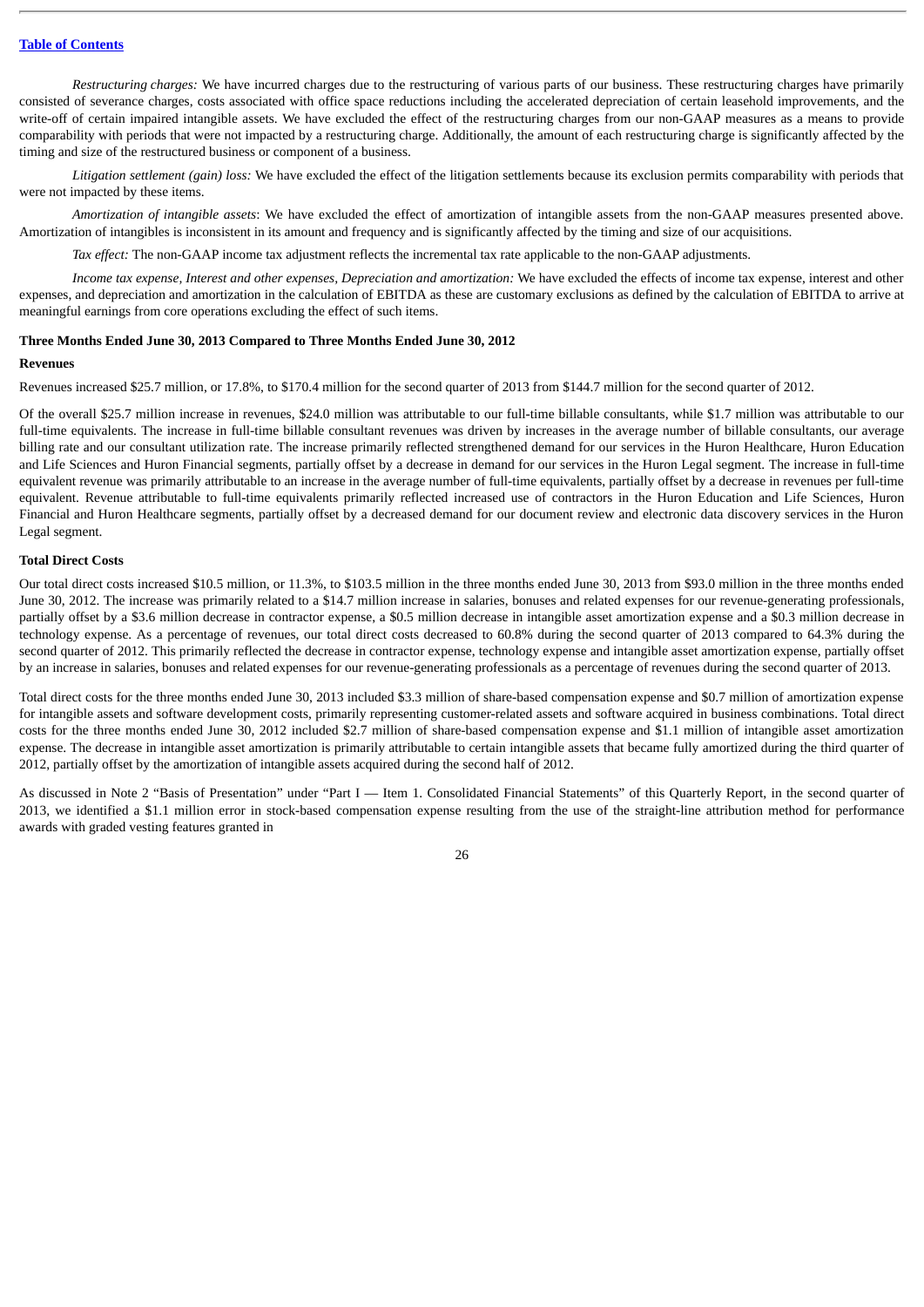prior periods. The \$1.1 million pretax adjustment, which represents the cumulative error related to all prior period financial statements beginning with the first quarter of 2010 through the first quarter of 2013, resulted in a \$0.9 million increase in Direct costs and a \$0.2 million increase in Selling, general and administrative expense. After consideration of both quantitative and qualitative factors, we concluded that our previously issued annual and quarterly financial statements for the years 2010, 2011, 2012 and the first quarter of 2013 were not materially misstated, and the effect of recognizing this adjustment during the second quarter of 2013 is not material for the period then ended and is not expected to be material for the full year 2013 results.

#### **Operating Expenses**

Selling, general and administrative expenses decreased \$0.5 million, or 1.4%, to \$30.8 million in the second quarter of 2013 from \$31.3 million in the second quarter of 2012. This decrease was primarily related to a \$1.1 million decrease in legal expenses, a \$1.0 million decrease in facilities and other office related expenses, and a \$0.6 million decrease in training expenses. These decreases were partially offset by a \$1.9 million increase in salaries, bonuses and related expenses for our support personnel and a \$0.4 million increase in computer equipment and software license expenses. As a percentage of revenues, selling, general and administrative expenses decreased to 18.1% during the second quarter of 2013 compared to 21.6% during the second quarter of 2012. This decrease primarily reflected the decrease in legal expenses, facilities and other office related expenses, and training expenses, as well as our revenue growth that outpaced the growth in salaries, bonuses and related expenses for our support personnel and promotion and marketing expense during the second quarter of 2013.

We did not incur restatement related expenses during the second quarter of 2013. During the second quarter of 2012, we incurred \$0.2 million of restatement related expenses.

In the second quarter of 2013, we recorded a \$0.6 million restructuring expense related to the consolidation of office space in the Washington, D.C. area. This office space was acquired in the AdamsGrayson acquisition that occurred in the second half of 2012. See Note 8 "Restructuring Charges" for further discussion of our restructuring expense. Restructuring expense was \$0.2 million in the second quarter of 2012.

Litigation settlement expense was \$1.2 million for the second quarter of 2012. During the second quarter of 2012, we conducted preliminary settlement discussions with the relator in the *qui tam* action discussed in "Legal Proceedings" and in Note 13 "Commitments, Contingencies and Guarantees," and, as a result, we recorded a charge of \$1.2 million, in accordance with FASB ASC Topic 450, "Contingencies." On March 8, 2013, the Court granted Huron's motion for summary judgment and dismissed the relator's second amended complaint in its entirety with prejudice. As a result, during the first quarter of 2013, we reversed the charge of \$1.2 million taken during 2012.

Depreciation and amortization expense increased by \$0.8 million to \$4.9 million in the three months ended June 30, 2013 from \$4.1 million in the three months ended June 30, 2012. This increase is primarily attributable to amortization expense for intangible assets acquired during the second half of 2012, partially offset by certain intangible assets that became fully amortized during the second half of 2012. Non-direct intangible asset amortization relates to non-competition agreements, trade names and certain customer relationships acquired in connection with our acquisitions.

#### **Operating Income**

Operating income increased \$15.8 million, or 107.8%, to \$30.5 million in the second quarter of 2013 from \$14.7 million in the second quarter of 2012. Operating margin, which is defined as operating income expressed as a percentage of revenues, increased to 17.9% in the three months ended June 30, 2013 compared to 10.2% in the three months ended June 30, 2012. The increase in operating margin is primarily attributable to decreases in contractor expense, legal expenses, facilities and other office related expenses, training expense, and technology expense, as well as the decreases in salaries, bonuses and related expenses for our support personnel and promotion and marketing expense as a percentage of revenues during the second quarter of 2013. The operating margin in the second quarter of 2012 was negatively impacted by the litigation settlement expense in the period.

#### **Other Expense, Net**

Other expense, net decreased by \$0.3 million to \$1.9 million in the second quarter of 2013 from \$2.2 million in the second quarter of 2012. The decrease was primarily attributable to a \$0.3 million, or 15.3%, decrease in interest expense in the second quarter of 2013, which was the result of a decrease in our borrowing levels combined with lower interest rates.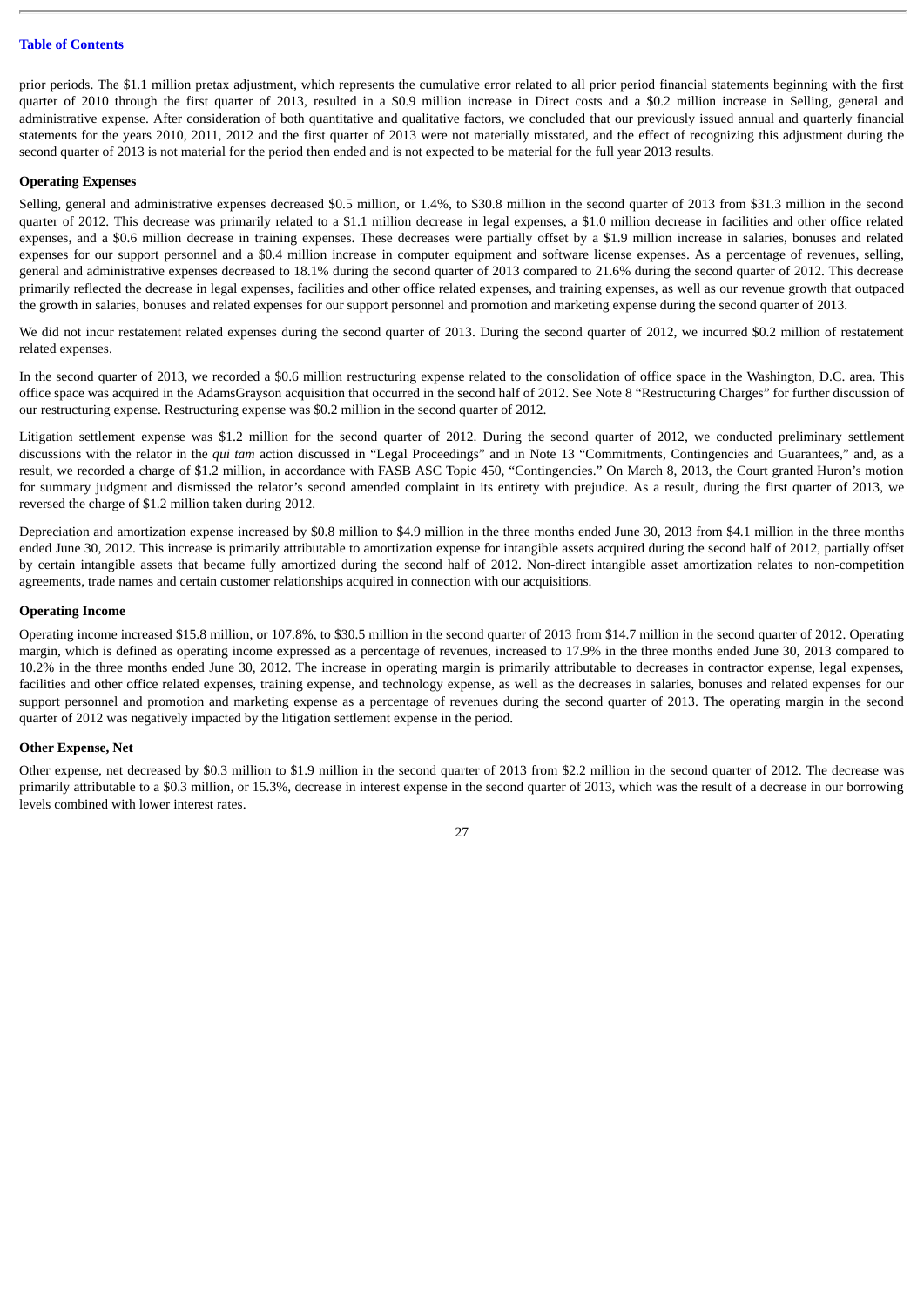#### **Income Tax Expense**

For the second quarter of 2013, we recognized income tax expense from continuing operations of \$12.9 million on income from continuing operations of \$28.7 million. For the second quarter of 2012, we recognized income tax expense from continuing operations of \$6.2 million on income from continuing operations of \$12.5 million. Our effective tax rate for the second quarter of 2013 was 44.9% compared with 49.7% in 2012. The effective tax rate for both periods was higher than the statutory rate, inclusive of state income taxes, due primarily to the impact of foreign losses with no tax benefit and certain non-deductible business expenses. The foreign losses with no tax benefit and non-deductible expenses had a larger impact on our effective tax rate in the second quarter of 2012 compared to 2013 due to the lower pretax income from continuing operations in the second quarter of 2012.

#### **Net Income from Continuing Operations**

Net income from continuing operations was \$15.8 million for the three months ended June 30, 2013 compared to net income from continuing operations of \$6.3 million for the same period last year. The increase in net income from continuing operations was primarily due to the increase in operating income, as discussed above, partially offset by the corresponding increase in income tax expense. As a result of the increase in net income from continuing operations, diluted earnings per share from continuing operations for the second quarter of 2013 was \$0.69 compared to diluted earnings per share from continuing operations of \$0.28 for the second quarter of 2012.

#### **Discontinued Operations**

Net loss from discontinued operations was less than \$0.1 million in the second quarter of 2013, compared to net income from discontinued operations of \$0.2 million in the second quarter of 2012. See Note 4 "Discontinued Operations" of this Quarterly Report on Form 10-Q for further information about our discontinued operations.

#### **EBITDA and Adjusted EBITDA**

EBITDA increased \$16.2 million to \$36.1 million for the three months ended June 30, 2013 from \$19.9 million for the three months ended June 30, 2012. Adjusted EBITDA increased \$15.2 million to \$36.7 million in the second quarter of 2013 from \$21.5 million in the second quarter of 2012. The increases in both EBITDA and Adjusted EBITDA were primarily driven by the increases in segment operating income of our Huron Healthcare, Huron Financial and Huron Education and Life Sciences segments, partially offset by the decrease in segment operating income of our Huron Legal segment, as discussed below in Segment Results.

#### **Adjusted Net Income from Continuing Operations**

Adjusted net income from continuing operations was \$17.0 million in the second quarter of 2013 compared to \$8.2 million in the second quarter of 2012. The increase was primarily attributable to the increase in net income from continuing operations, partially offset by the decrease in litigation settlement loss, which is excluded from the computation of adjusted net income from continuing operations.

#### **Segment Results**

#### **Huron Healthcare**

#### **Revenues**

Huron Healthcare segment revenues increased \$16.2 million, or 25.9%, to \$78.9 million for the second quarter of 2013 from \$62.7 million for the second quarter of 2012. Revenues from time-and-expense engagements, fixed-fee engagements, performance-based arrangements and software support and maintenance arrangements represented 2.0%, 70.1%, 22.9% and 5.0% of this segment's revenues during the three months ended June 30, 2013, respectively, compared to 0.7%, 70.5%, 22.0% and 6.8%, respectively, for the comparable period in 2012.

Of the overall \$16.2 million increase in revenues, \$16.0 million was attributable to our full-time billable consultants and \$0.2 million was attributable to our fulltime equivalents. The increase in demand for our services reflected the increased pressures our clients face as the result of evolving business models, rising costs, and declining reimbursements from government and commercial payers. The increase in full-time billable consultant revenues reflected increases in the average number of full-time billable consultants, average billing rate and consultant utilization rate. Performance-based fee revenues were \$18.0 million during the second quarter of 2013 compared to \$13.8 million during the second quarter of 2012. Performance-based fee engagements may cause significant variations in quarterly revenues, operating results and average billing rates due to the timing of achievement of the performance-based criteria.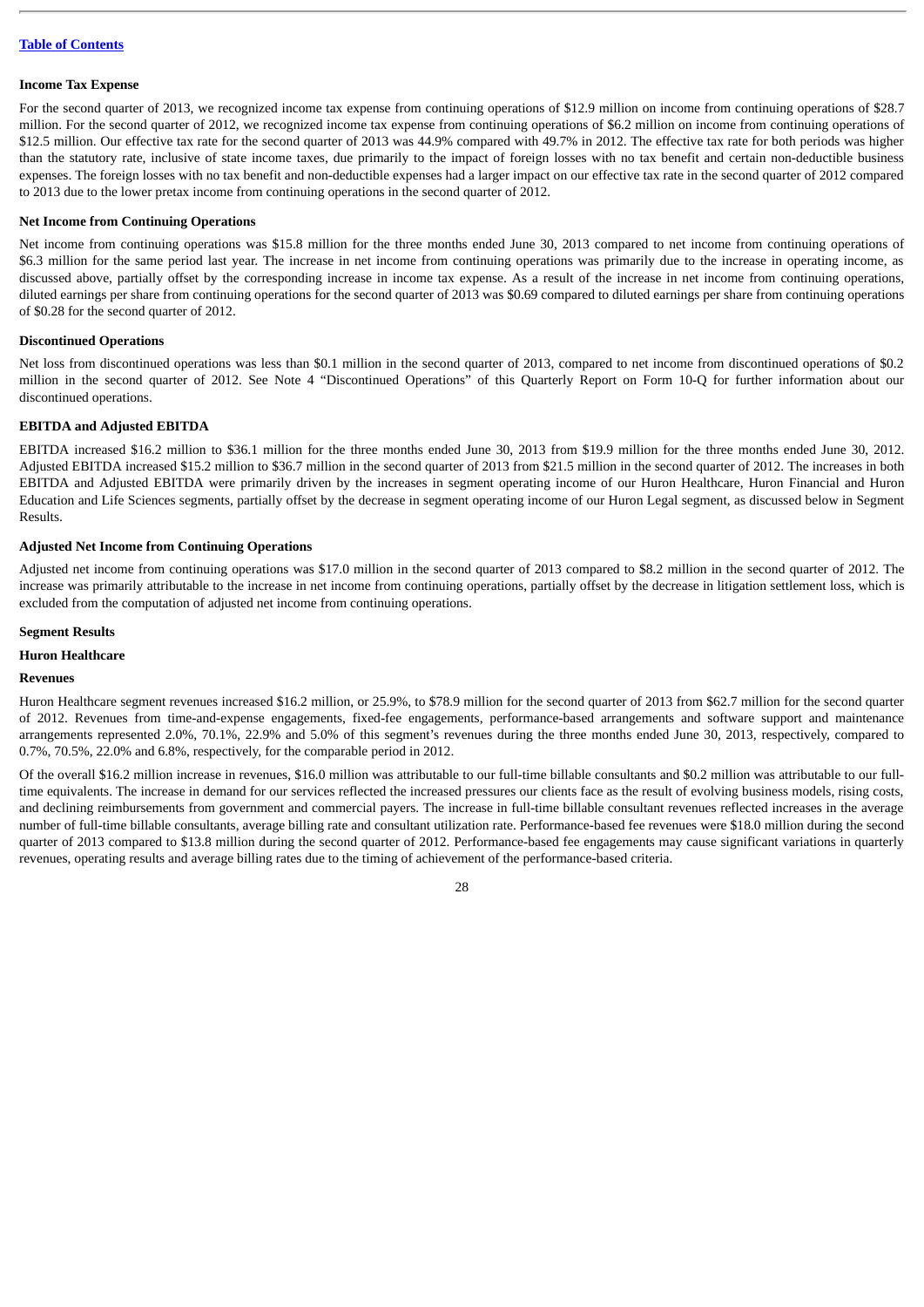#### **Operating Income**

Huron Healthcare segment operating income increased \$9.4 million, or 47.0%, to \$29.5 million in the three months ended June 30, 2013 from \$20.1 million in the three months ended June 30, 2012. The Huron Healthcare segment operating margin, defined as segment operating income expressed as a percentage of segment revenues, increased to 37.4% for the second quarter of 2013 from 32.0% in the same period last year. The increase in this segment's operating margin was primarily attributable to decreases in legal expense, technology expense, intangible asset amortization expense, training expense and contractor expense, partially offset by an increase in salaries, bonuses and related expenses for our revenue-generating professionals as a percentage of revenues.

#### **Huron Legal**

#### **Revenues**

Huron Legal segment revenues decreased \$0.8 million, or 1.8%, to \$45.1 million for the second quarter of 2013 from \$45.9 million for the second quarter of 2012. Revenues for the second quarter of 2013 included \$5.9 million from our acquisition of AdamsGrayon that occurred in the second half of 2012, while revenues for the second quarter of 2012 did not include any revenue from AdamsGrayson. Revenues from time-and-expense engagements, fixed-fee engagements, and support and maintenance arrangements represented 95.6%, 4.0%, and 0.4%, respectively, of this segment's revenues during the three months ended June 30, 2013. Revenues from time-and-expense engagements and fixed-fee engagements represented 96.0% and 4.0%, respectively, of this segment's revenues for the comparable period in 2012.

Of the overall \$0.8 million decrease in revenues, \$0.6 million was attributable to our full-time billable consultants and \$0.2 million was attributable to our fulltime equivalents. The decrease in revenues primarily reflected a decrease in demand for our advisory services. The decrease in full-time billable consultant revenue reflected a lower consultant utilization rate and average billing rate, partially offset by an increase in the average number of full-time billable consultants. The decrease in revenue attributable to our full-time equivalents was the result of a decrease in the average revenue per full-time equivalent, partially offset by an increase in the average number of full-time equivalents.

#### **Operating Income**

Huron Legal segment operating income decreased by \$1.7 million, or 13.6%, to \$10.8 million in the three months ended June 30, 2013 from \$12.5 million in the three months ended June 30, 2012. Segment operating margin decreased to 23.9% for the second quarter of 2013 from 27.2% in the same period last year. The decrease in this segment's operating margin was primarily attributable to increases in salaries, bonuses and related expenses for both our revenue-generating professionals and support personnel, as well as increases in restructuring expense, technology expense, severance expense, and promotion and sponsorship expenses, largely offset by a decrease in contractor expense as a percentage of revenues.

#### **Huron Education and Life Sciences**

## **Revenues**

Huron Education and Life Sciences segment revenues increased \$5.3 million, or 16.6%, to \$37.1 million for the second quarter of 2013 from \$31.8 million for the second quarter of 2012. Revenues from time-and-expense engagements, fixed-fee engagements and software support and maintenance arrangements represented 82.4%, 13.8% and 3.8% of this segment's revenues during the three months ended June 30, 2013, respectively, compared to 74.5%, 21.7% and 3.8%, respectively, for the comparable period in 2012.

Of the overall \$5.3 million increase in revenues, \$4.1 million was attributable to our full-time billable consultants and \$1.2 million was related to our full-time equivalents. The overall increase in demand for our services in the Huron Education and Life Sciences segment reflected the increased competitive pressures faced by our clients as the result of increased regulation, rising costs, and declining funding. The increase in revenues from our full-time billable consultants reflected increases in the average number of full-time billable consultants and the average billing rate, partially offset by a decrease in the consultant utilization rate. The increase in revenue attributable to our full-time equivalents was driven by an increase in the average number of full-time equivalents, partially offset by a decrease in the average revenue per full-time equivalent.

#### **Operating Income**

Huron Education and Life Sciences segment operating income increased \$2.3 million, or 25.7%, to \$11.5 million in the three months ended June 30, 2013 from \$9.2 million in the three months ended June 30, 2012. The Huron Education and Life Sciences segment operating margin, defined as segment operating income expressed as a percentage of segment revenues, increased to 31.1% for the second quarter of 2013 from 28.9% in the same period last year. The increase in this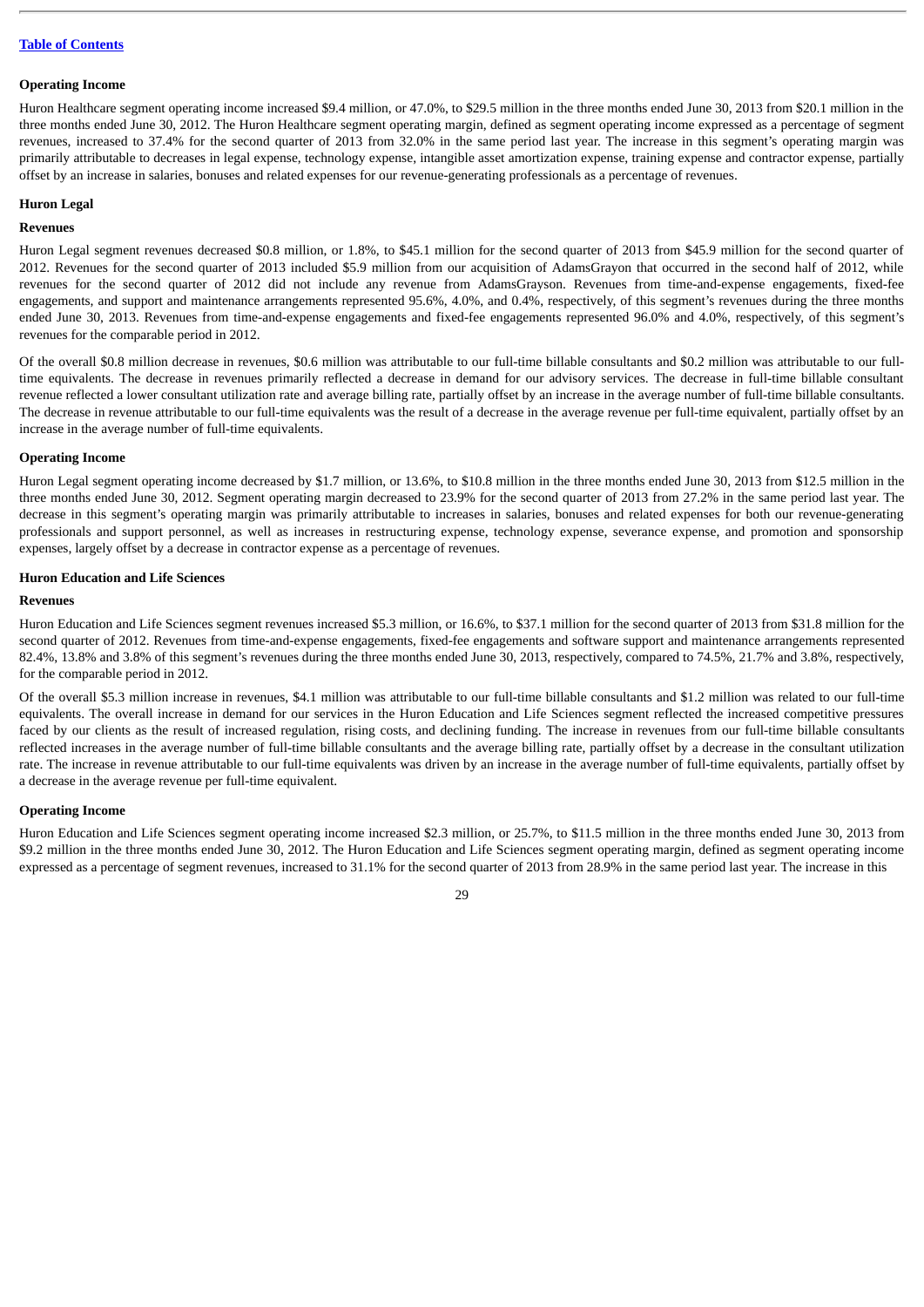segment's operating margin was primarily attributable to decreases in salaries, bonuses and related expenses for both our revenue-generating professionals and support personnel as a percentage of revenues, and decreases in practice administration and meeting expenses, training costs and intangible asset amortization expense, partially offset by an increase in contractor expense.

#### **Huron Financial**

#### **Revenues**

Huron Financial segment revenues increased \$5.0 million, or 116.3%, to \$9.3 million for the second quarter of 2013 from \$4.3 million for the second quarter of 2012. Revenues from time-and-expense engagements and fixed-fee engagements represented 81.2% and 18.8%, respectively, of this segment's revenues during the second quarter of 2013. Revenues from time-and-expense engagements and fixed-fee engagements represented 81.8% and 18.2%, respectively, for the comparable period in 2012.

Of the overall \$5.0 million increase in revenues, \$4.5 million was attributable to our full-time billable consultants and \$0.5 million was attributable to our fulltime equivalents. The increased revenue generated by our full-time billable consultants reflected higher consultant utilization rate and average billing rate, partially offset by a decrease in the average number of full-time billable consultants. The increase in revenue attributable to our full-time equivalents was driven by an increase in the average revenue per full-time equivalent and the average number of full-time equivalents. The overall increase in revenues is attributable to an increase in demand for our restructuring and turnaround and operational improvement consulting services. The increased demand in this segment is partially a result of the initiatives we undertook during 2012, including broadening our service offerings and increasing marketing efforts, which were intended to increase demand for our services and improve the segment's financial performance. While we believe that this segment will continue to grow, we expect the year-overyear revenue growth rate will moderate during the second half of the year as certain large engagements begin to wind down.

#### **Operating Income**

Huron Financial segment operating income increased by \$4.3 million to \$4.0 million in the three months ended June 30, 2013 compared to a loss of \$0.3 million in the three months ended June 30, 2012. Segment operating margin increased to 42.7% for the second quarter of 2013 from a negative 7.9% in the same period last year. The increase in this segment's operating margin was primarily attributable to a decrease in salaries, bonuses and related expenses for our revenuegenerating professionals as a percentage of revenues.

#### **Six Months Ended June 30, 2013 Compared to Six Months Ended June 30, 2012**

#### **Revenues**

Revenues increased \$51.1 million, or 18.0%, to \$334.4 million for the first half of 2013 from \$283.3 million for the first half of 2012.

Of the \$51.1 million increase in revenues, \$46.5 million was attributable to our full-time billable consultants and \$4.6 million was attributable to our full-time equivalents. The increase in full-time billable consultant revenues was driven by increases in the average number of billable consultants, our average billing rate and our consultant utilization rate. The increase primarily reflected strengthened demand for our services in the Huron Healthcare, Huron Education and Life Sciences and Huron Financial segments, partially offset by a decrease in demand for our advisory services in the Huron Legal segment. The increase in full-time equivalent revenue was primarily attributable to an increase in the average number of full-time equivalents, partially offset by a decrease in revenues per full-time equivalent. Revenue attributable to full-time equivalents reflected increased use of contractors in the Huron Education and Life Sciences, Huron Healthcare and Huron Financial segments and increased demand for our document review and electronic data discovery services in the Huron Legal segment.

#### **Total Direct Costs**

Our total direct costs increased \$19.4 million, or 10.2%, to \$210.3 million in the six months ended June 30, 2013 from \$190.9 million in the six months ended June 30, 2012. The increase was primarily related to a \$25.4 million increase in salaries, bonuses and related expenses for our revenue-generating professionals, partially offset by a \$4.6 million decrease in contractor expense, a \$1.0 million decrease in intangible asset amortization expense and a \$0.6 million decrease in technology expense. As a percentage of revenues, our total direct costs decreased to 62.9% during the first half of 2013 compared to 67.4% during the first half of 2012. This primarily reflected the decrease in contractor expense, intangible asset amortization expense and technology expense, as well as revenue growth that outpaced the increase in salaries, bonuses and related expenses for our revenue-generating professionals during the first half of 2013.

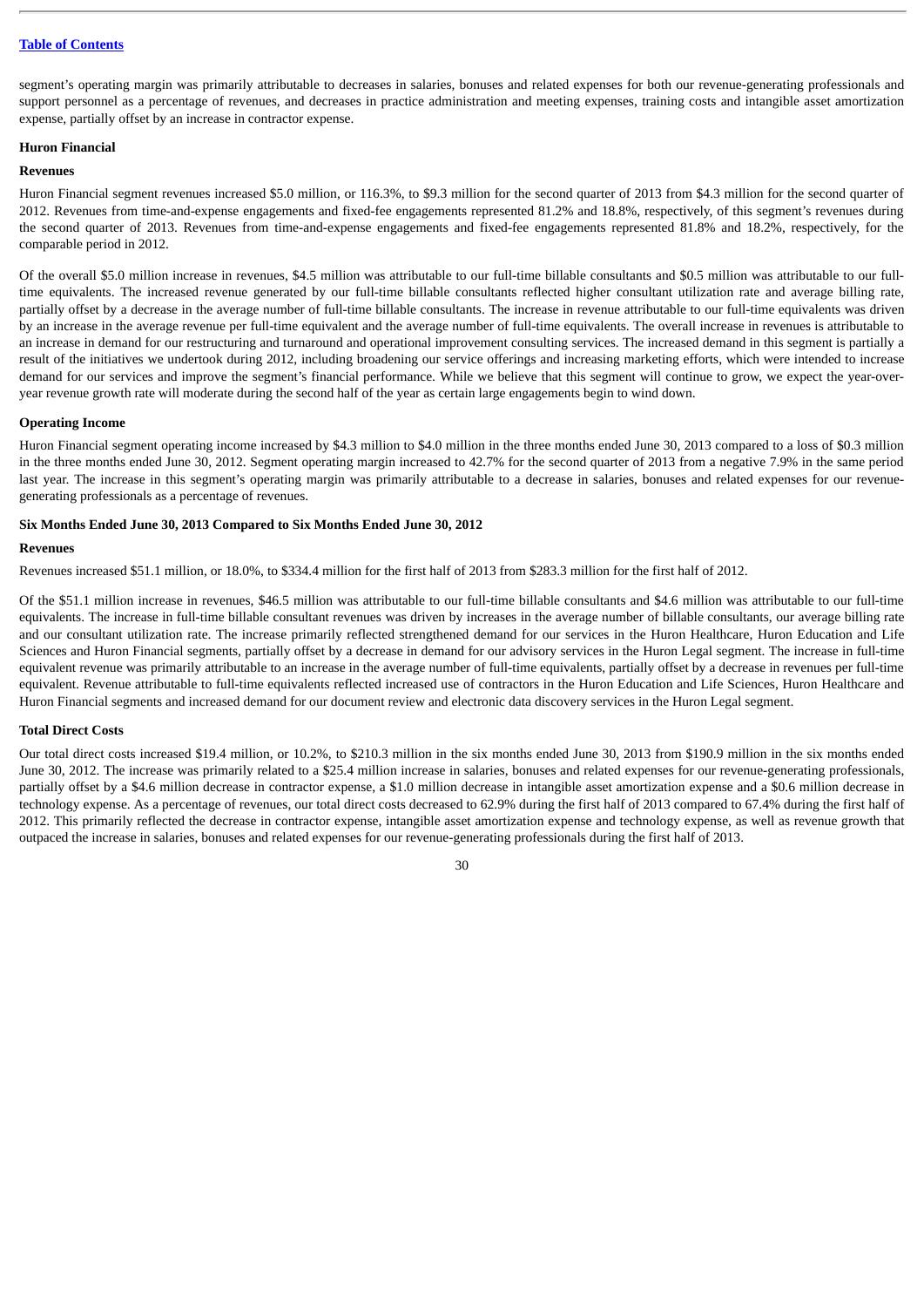Total direct costs for the six months ended June 30, 2013 included \$6.9 million of share-based compensation expense and \$1.3 million of amortization expense for intangible assets and software development costs, primarily representing customer-related assets and software acquired in business combinations. Total direct costs for the six months ended June 30, 2012 included \$6.5 million of share-based compensation expense and \$2.3 million of intangible asset amortization expense. The decrease in intangible asset amortization is primarily attributable to certain intangible assets that became fully amortized during the third quarter of 2012, partially offset by the amortization of intangible assets acquired during the second half of 2012.

As discussed in Note 2 "Basis of Presentation" under "Part I — Item 1. Consolidated Financial Statements" of this Quarterly Report, in the second quarter of 2013, we identified a \$1.1 million error in stock-based compensation expense resulting from the use of the straight-line attribution method for performance awards with graded vesting features granted in prior periods. The \$1.1 million pretax adjustment, which represents the cumulative error related to all prior period financial statements beginning with the first quarter of 2010 through the first quarter of 2013, resulted in a \$0.9 million increase in Direct costs and a \$0.2 million increase in Selling, general and administrative expense. After consideration of both quantitative and qualitative factors, we concluded that our previously issued annual and quarterly financial statements for the years 2010, 2011, 2012 and the first quarter of 2013 were not materially misstated, and the effect of recognizing this adjustment during the second quarter of 2013 is not material for the period then ended and is not expected to be material for the full year 2013 results.

#### **Operating Expenses**

Selling, general and administrative expenses increased \$1.8 million, or 2.9%, to \$63.1 million in the first half of 2013 from \$61.3 million in the first half of 2012. This increase was primarily related to a \$4.0 million increase in salaries, bonuses and related expenses for our support personnel, a \$0.6 million increase in severance expense, and a \$0.4 million increase in other miscellaneous business expenses. These increases were partially offset by a \$1.2 million decrease in legal expenses, a \$1.0 million decrease in facilities and other office related expenses and a \$0.9 million decrease in training costs. As a percentage of revenues, selling, general and administrative expenses decreased to 18.9% during the first half of 2013 compared to 21.7% during the first half of 2012. This decrease primarily reflected the decreases in legal expenses, facilities and other office related expenses and training costs, as well as our revenue growth that outpaced the growth in other miscellaneous business expenses during the first half of 2013.

In the first half of 2013, we recorded a \$0.6 million restructuring expense related to the consolidation of office space in the Washington, D.C. area. This office space was acquired in the AdamsGrayson acquisition that occurred in the second half of 2012. In the first half of 2012, we recorded \$1.1 million in restructuring expense, primarily consisting of accelerated depreciation on leasehold improvements at our New York office location, which we relocated during the fourth quarter of 2012, partially offset by the net favorable impact of updated assumptions for lease accruals related to previously vacated office spaces. See Note 8 "Restructuring Charges" for further discussion of restructuring expense.

We did not incur restatement related expenses during the first half of 2013. During the first half of 2012, we incurred \$1.7 million of restatement related expenses. primarily consisting of legal fees.

We recorded a \$1.2 million litigation settlement gain during the first half of 2013. During the second quarter of 2012, we conducted preliminary settlement discussions with the relator in the *qui tam* action discussed in "Legal Proceedings" and in Note 13 "Commitments, Contingencies and Guarantees," and as a result, we recorded a charge of \$1.2 million, in accordance with FASB ASC Topic 450, "Contingencies." On March 8, 2013, the Court granted Huron's motion for summary judgment and dismissed the relator's second amended complaint in its entirety with prejudice. As a result, during the first quarter of 2013, we reversed the charge of \$1.2 million taken during 2012.

Depreciation and amortization expense increased by \$1.0 million to \$9.7 million in the six months ended June 30, 2013 from \$8.7 million in the six months ended June 30, 2012. The increase is primarily related to the amortization of intangible assets acquired during the second half of 2012, partially offset by certain intangible assets that became fully amortized during the second half of 2012. Non-direct intangible asset amortization relates to customer relationships, noncompetition agreements and trade names acquired in connection with our acquisitions.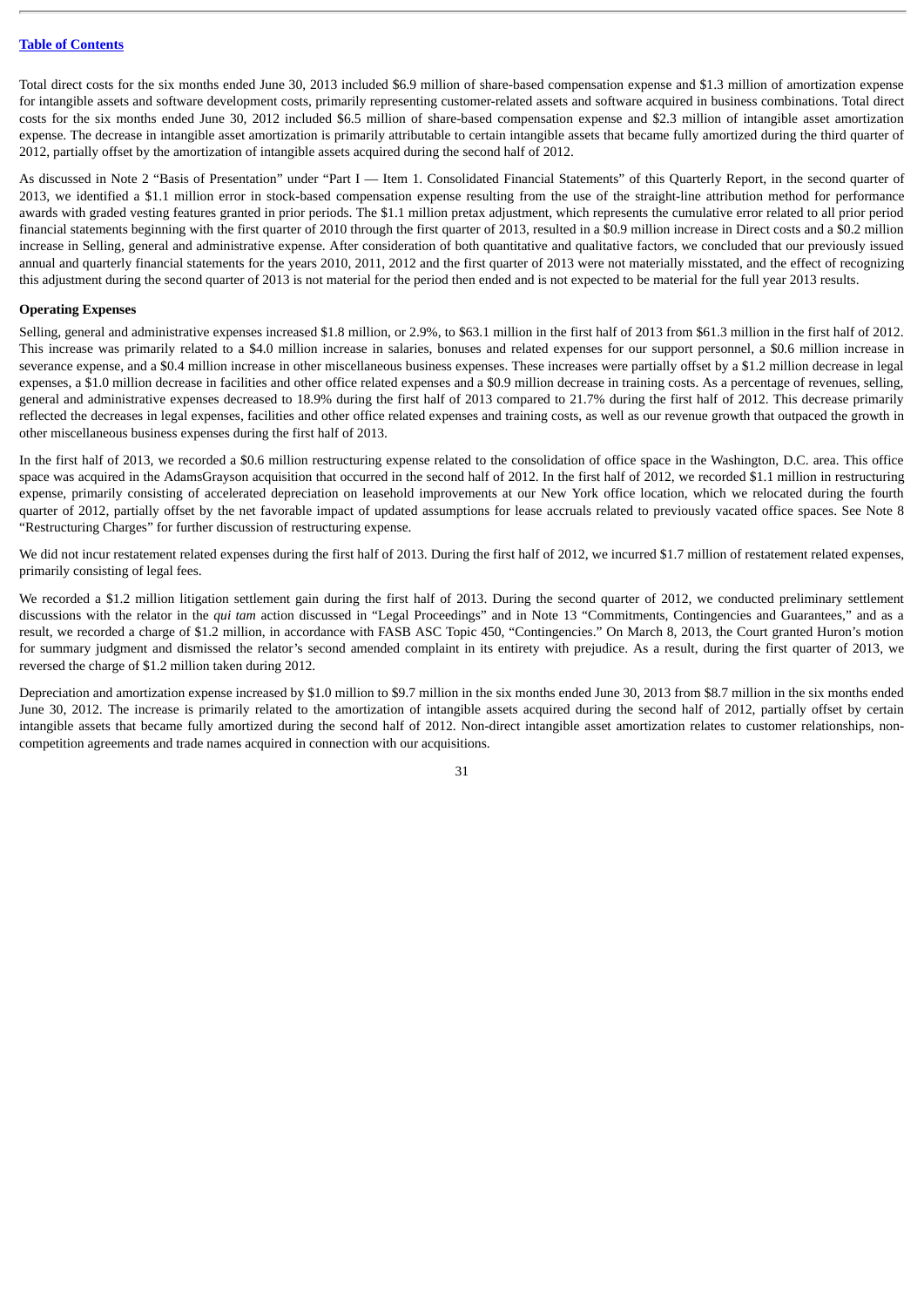#### **Operating Income**

Operating income increased \$33.6 million to \$51.9 million in the first half of 2013 from \$18.3 million in the first half of 2012. Operating margin, which is defined as operating income expressed as a percentage of revenues, increased to 15.5% in the six months ended June 30, 2013 compared to 6.5% in the six months ended June 30, 2012. This increase is primarily attributable to the decreases in contractor expense, restatement related expenses, legal expenses, intangible asset amortization expense and facilities and other office related expenses, as well as the decreases in salaries, bonuses and related expenses for both our revenue-generating professionals and our support personnel as a percentage of revenue during the first half of 2013. The operating margin for the first half of 2013 was also favorably impacted by the litigation settlement gain in the period, while the operating margin in the first half of 2012 was negatively impacted by the litigation settlement loss in that period.

#### **Other Expense, Net**

Other expense, net was \$3.7 million in the six months ended both June 30, 2013 and 2012. Interest expense was \$3.6 million during the first half of 2013, compared to \$3.9 million during the first half of 2012.

#### **Income Tax Expense**

For the first half of 2013, we recognized income tax expense from continuing operations of \$21.0 million on income from continuing operations of \$48.2 million. For the first half of 2012, we recognized income tax expense from continuing operations of \$7.7 million on income from continuing operations of \$14.6 million. Our effective tax rate for the first six months of 2013 was 43.6% compared with 52.9% in 2012. The effective tax rate during the first half of 2013 was higher than the statutory rate, inclusive of state income taxes, due primarily to the impact of foreign losses with no tax benefit and certain non-deductible business expenses, partially offset by the impact of the retroactive reinstatement of the federal research and development tax credit, which was enacted during the first quarter of 2013. The effective tax rate in the first half of 2012 was higher than the statutory rate, inclusive of state income taxes, due primarily to the impact of foreign losses with no tax benefit and certain non-deductible business expenses. The foreign losses with no tax benefit and the non-deductible expenses had a larger impact on our effective tax rate in the first half of 2012 compared to 2013 due to the lower pretax income from continuing operations in the first half of 2012.

#### **Net Income from Continuing Operations**

Net income from continuing operations was \$27.2 million for the six months ended June 30, 2013 compared to net income from continuing operations of \$6.9 million for the same period last year. The increase in net income from continuing operations was primarily due to the increase in operating income, as discussed above, partially offset by the corresponding increase in income tax expense. As a result of the increase in net income from continuing operations, diluted earnings per share from continuing operations for the first half of 2013 was \$1.20 compared to diluted earnings per share from continuing operations of \$0.31 for the first half of 2012.

#### **Discontinued Operations**

Net loss from discontinued operations was less than \$0.1 million in the first half of 2013, compared to net income from discontinued operations of \$0.5 million in the first half of 2012. See Note 4 "Discontinued Operations" of this Quarterly Report on Form 10-Q for further information about our discontinued operations.

#### **EBITDA and Adjusted EBITDA**

EBITDA increased \$33.6 million to \$62.9 million for the six months ended June 30, 2013 from \$29.3 million for the six months ended June 30, 2012. Adjusted EBITDA increased \$29.0 million to \$62.3 million in the first half of 2013 from \$33.3 million in the same period last year. The increases in both EBITDA and Adjusted EBITDA were primarily driven by the increases in segment operating income of our Huron Healthcare, Huron Financial and Huron Education and Life Sciences segments, partially offset by the decrease in segment operating income of our Huron Legal segment, as discussed below in Segment Results. The increase in EBITDA outpaced the increase in Adjusted EBITDA due to the decreases in restatement related expenses and restructuring expense, as well as the litigation settlement gain, all of which are excluded from the computation of Adjusted EBITDA.

#### **Adjusted Net Income from Continuing Operations**

Adjusted net income from continuing operations was \$28.6 million in the first half of 2013 compared to \$11.2 million in the first half of 2012. The increase was primarily attributable to the increase in net income from continuing operations, partially offset by the decreases in restatement related expenses and restructuring expenses, as well as the litigation settlement gain, all of which are excluded from the computation of adjusted net income from continuing operations.

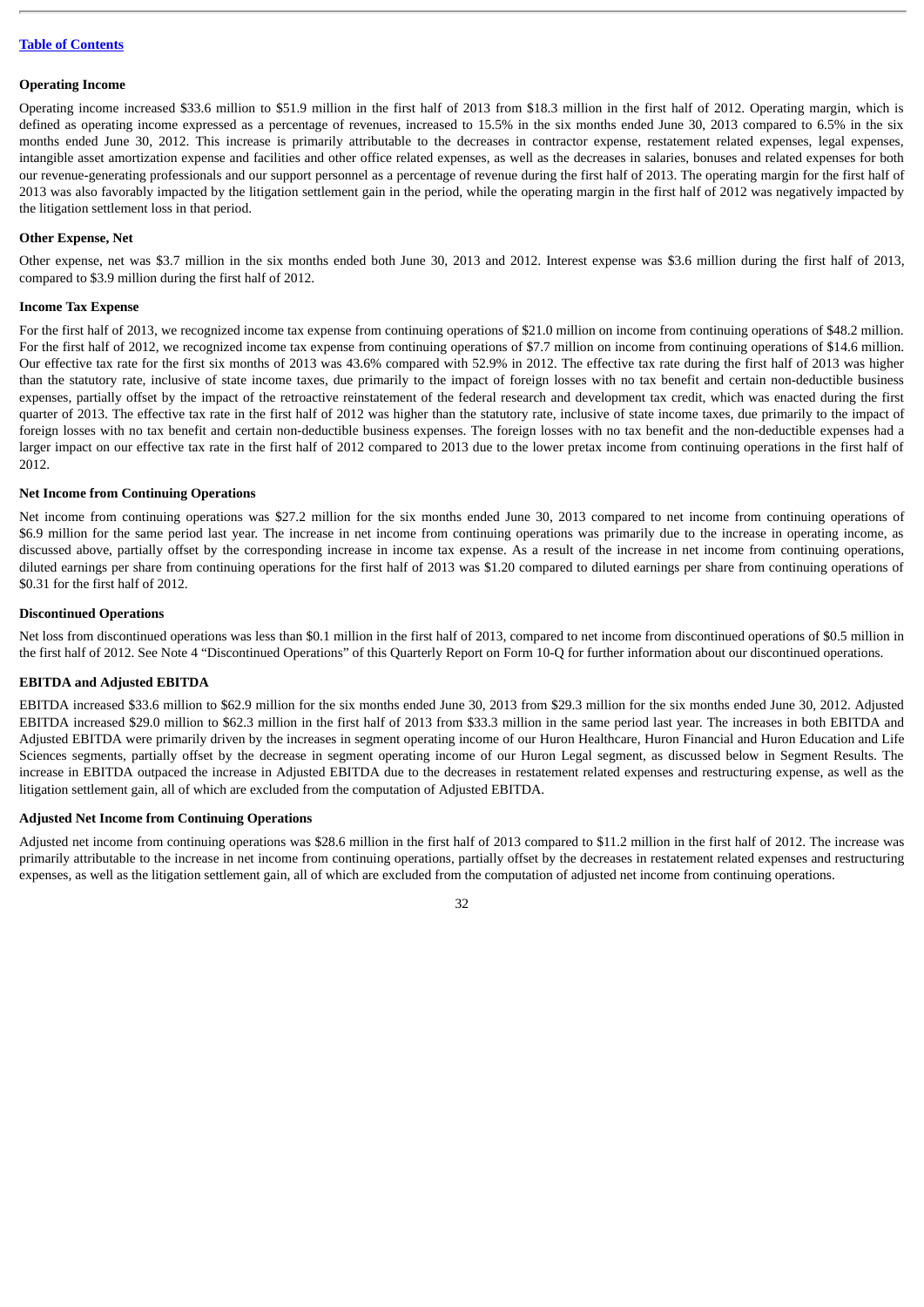#### **Segment Results**

#### **Huron Healthcare**

#### **Revenues**

Huron Healthcare segment revenues increased \$31.5 million, or 25.0%, to \$157.7 million for the first half of 2013 from \$126.2 million for the first half of 2012. Revenues from time-and-expense engagements, fixed-fee engagements, performance-based arrangements and software support and maintenance arrangements represented 1.6%, 70.3%, 23.1% and 5.0% of this segment's revenues during the six months ended June 30, 2013, respectively, compared to 1.2%, 69.1%, 23.3% and 6.4%, respectively, for the comparable period in 2012.

Of the overall \$31.5 million increase in revenues, \$31.0 million was attributable to our full-time billable consultants and \$0.5 million was attributable to our fulltime equivalents. The increase in demand for our services reflected the increased pressures our clients face as the result of evolving business models, rising costs, and declining reimbursements from government and commercial payers. The increase in full-time billable consultant revenues reflected increases in the average number of full-time billable consultants, average billing rate and consultant utilization rate. Performance-based fee revenues were \$36.4 million during the first half of 2013 compared to \$29.4 million during the first half of 2012. Performance-based fee engagements may cause significant variations in quarterly revenues, operating results and average billing rates due to the timing of achievement of the performance-based criteria. With regard to our full-time equivalents, this segment experienced an increase in revenue per full-time equivalent, partially offset by a decrease in the average number of full-time equivalents during the first half of 2013 compared to the same period of 2012.

#### **Operating Income**

Huron Healthcare segment operating income increased \$24.8 million, or 68.9%, to \$60.7 million in the six months ended June 30, 2013 from \$35.9 million in the six months ended June 30, 2012. The Huron Healthcare segment operating margin, defined as segment operating income expressed as a percentage of segment revenues, increased to 38.5% for the first half of 2013 from 28.5% in the same period last year. The increase in this segment's operating margin was primarily attributable to a decrease in salaries, bonuses and related expenses for our revenue-generating professionals as a percentage of revenues, and decreases in technology expense, legal expense, intangible asset amortization expense, contractor expense and training expense during the period.

#### **Huron Legal**

#### **Revenues**

Huron Legal segment revenues decreased \$1.3 million, or 1.4%, to \$86.0 million for the first half of 2013 from \$87.3 million for the first half of 2012. Revenues for the first half of 2013 included \$9.6 million from our acquisition of AdamsGrayon that occurred in the second half of 2012, while revenues for the first half of 2012 did not include any revenue from AdamsGrayson. Revenues from time-and-expense engagements, fixed-fee engagements and software support and maintenance arrangements represented 95.0%, 4.7% and 0.3%, respectively, of this segment's revenues during the six months ended June 30, 2013. Revenues from time-and-expense engagements and fixed-fee engagements represented 95.8% and 4.2%, respectively, of this segment's revenues during the six months ended June 30, 2012.

Of the overall \$1.3 million decrease in revenues, \$2.1 million was attributable to a decrease in revenues generated by our full-time billable consultants, partially offset by a \$0.8 million increase in revenue generated by our full-time equivalents. The overall decrease in revenues reflected a decrease in demand for our advisory services, and relatively flat demand for our document review and electronic data discovery services, which included the AdamsGrayson related revenues noted above. The decrease in full-time billable consultant revenue reflected lower consultant utilization and average billing rates, slightly offset by an increase in the average number of full-time billable consultants. The increase in revenue attributable to our full-time equivalents was driven by an increase in the average number of full-time equivalents, partially offset by a decrease in average revenue per full-time equivalent.

#### **Operating Income**

Huron Legal segment operating income decreased by \$8.3 million, or 37.6%, to \$13.7 million in the six months ended June 30, 2013 from \$22.0 million in the six months ended June 30, 2012. Segment operating margin decreased to 16.0% for the first half of 2013 from 25.2% in the same period last year. The decrease in this segment's operating margin was primarily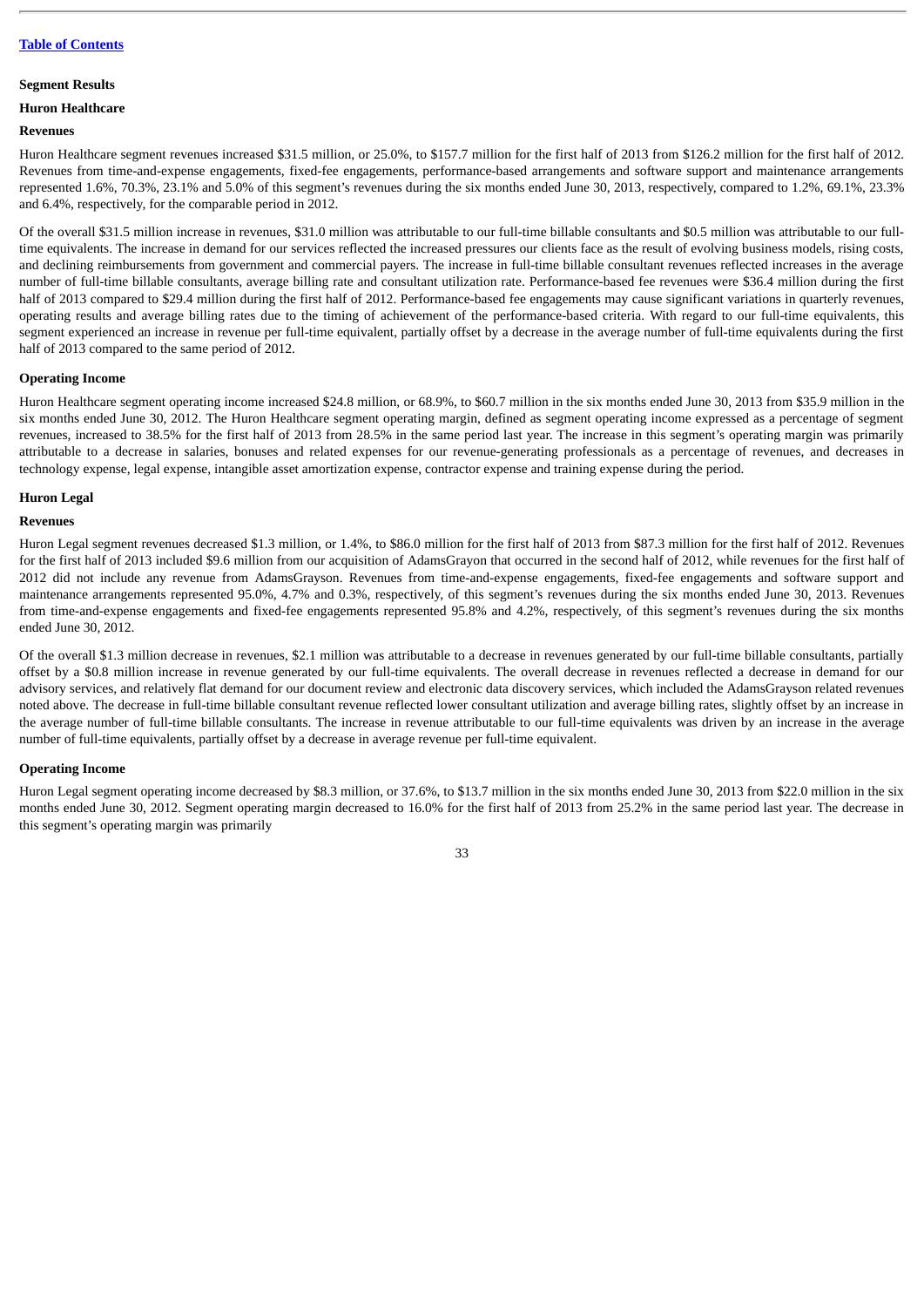attributable to increases in salaries, bonuses and related expenses for both our revenue-generating professionals and support personnel, as well as increases in technology expense, restructuring expense, severance expense, and promotion and sponsorship expenses, largely offset by a decrease in contractor expense as a percentage of revenues.

#### **Huron Education and Life Sciences**

#### **Revenues**

Huron Education and Life Sciences segment revenues increased \$13.4 million, or 22.4%, to \$72.9 million for the first half of 2013 from \$59.5 million for the first half of 2012. Revenues from time-and-expense engagements, fixed-fee engagements and software support and maintenance arrangements represented 79.6%, 16.6% and 3.8% of this segment's revenues during the six months ended June 30, 2013, respectively, compared to 73.4%, 22.5% and 4.1%, respectively, for the comparable period in 2012.

Of the overall \$13.4 million increase in revenues, \$10.4 million was attributable to our full-time billable consultants and \$3.0 million was related to our full-time equivalents. The overall increase in demand for our services in the Huron Education and Life Sciences segment reflected the increased competitive pressures faced by our clients as the result of increased regulation, rising costs, and declining funding. The increase in revenues from our full-time billable consultants reflected increases in the average number of full-time billable consultants and the average billing rate, partially offset by a decrease in the consultant utilization rate. The increase in revenue attributable to our full-time equivalents was driven by an increase in the average number of full-time equivalents, partially offset by a decrease in the average revenue per full-time equivalent.

#### **Operating Income**

Huron Education and Life Sciences segment operating income increased \$5.3 million, or 33.6%, to \$20.9 million in the six months ended June 30, 2013 from \$15.6 million in the six months ended June 30, 2012. The Huron Education and Life Sciences segment operating margin, defined as segment operating income expressed as a percentage of segment revenues, increased to 28.7% for the first half of 2013 from 26.3% in the same period last year. The increase in this segment's operating margin was primarily attributable to decreases in salaries, bonuses and related expenses for both our revenue-generating professionals and support personnel as a percentage of revenues, and decreases in sponsorships and promotion expenses, intangible asset amortization expense, training costs and practice administration and meeting expenses, partially offset by an increase in contractor expense as a percentage of revenues.

#### **Huron Financial**

#### **Revenues**

Huron Financial segment revenues increased \$7.7 million, or 76.1%, to \$17.8 million for the first half of 2013 from \$10.1 million for the first half of 2012. Revenues from time-and-expense engagements, fixed-fee engagements and performance-based arrangements represented 79.3%, 17.9% and 2.8%, respectively, of this segment's revenues during the first half of 2013. Revenues from time-and-expense engagements and fixed-fee engagements represented 76.4% and 23.6%, respectively, for the comparable period in 2012.

Of the overall \$7.7 million increase in revenues, \$7.4 million was attributable to our full-time billable consultants and \$0.3 million was attributable to our fulltime equivalents. The increase in revenues from our full-time billable consultants reflected an increase in the consultant utilization rate and average billing rate, partially offset by a decrease in the average number of full-time billable consultants. The increase in revenue attributable to our full-time equivalents was driven by an increase in the average revenue per full-time equivalent. The overall increase in revenues is attributable to an increase in demand for our restructuring and turnaround and operational improvement consulting services. The increased demand within this segment is partially a result of the initiatives we undertook during 2012, including broadening our service offerings and increasing marketing efforts, which were intended to increase demand for our services and improve the segment's financial performance. While we believe that this segment will continue to grow, we expect the year-over-year revenue growth rate will moderate during the second half of the year as certain large engagements begin to wind down.

#### **Operating Income**

Huron Financial segment operating income increased by \$7.4 million to \$7.3 million in the six months ended June 30, 2013 compared to a loss of \$0.1 million in the six months ended June 30, 2012. Segment operating margin increased to 41.1% for the first half of 2013 from a negative 1.0% in the same period last year. The increase in this segment's operating margin was primarily attributable to a decrease in salaries, bonuses and related expenses for our revenue-generating professionals as a percentage of revenues.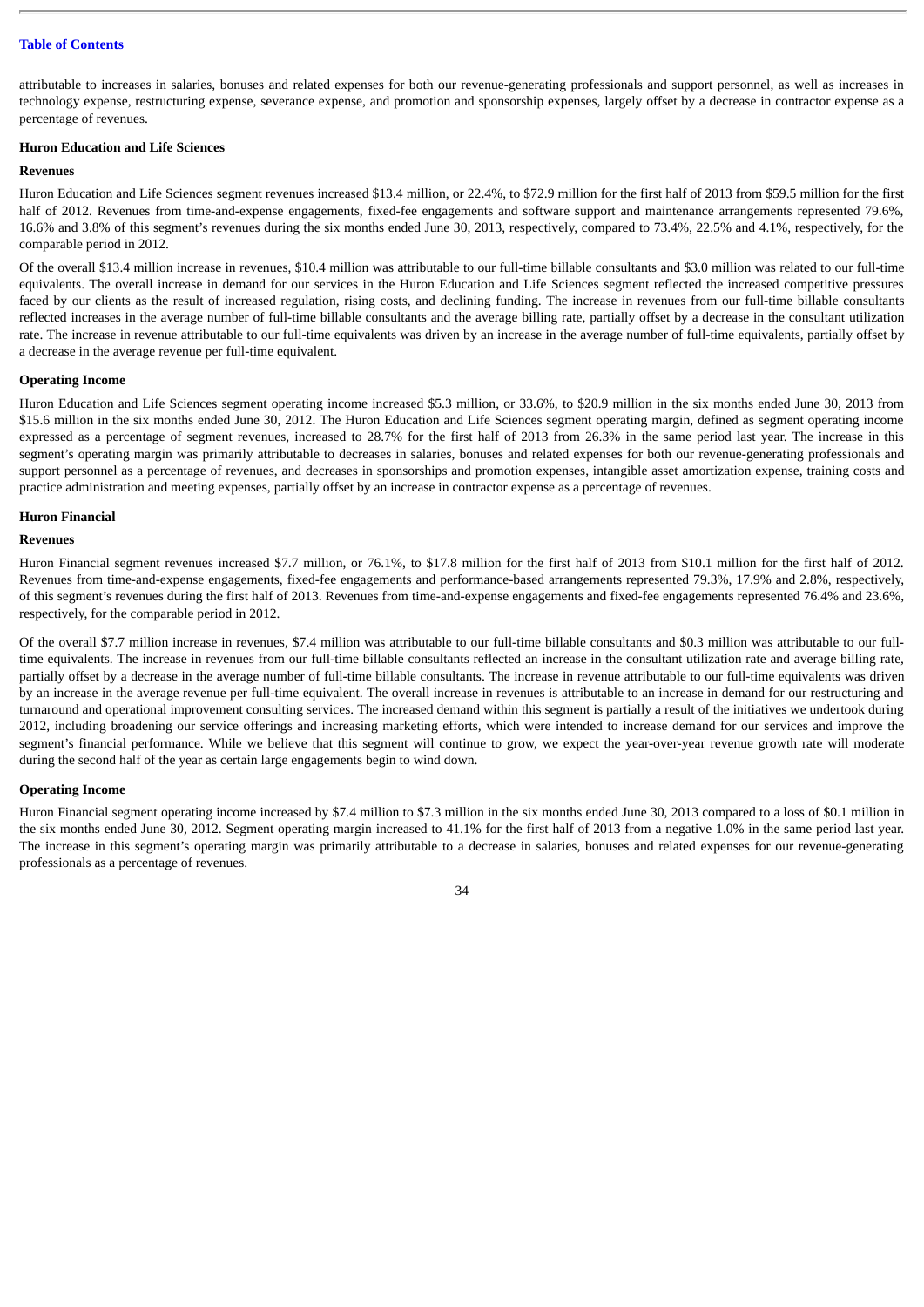## **LIQUIDITY AND CAPITAL RESOURCES**

Cash and cash equivalents decreased \$20.6 million, from \$25.2 million at December 31, 2012 to \$4.6 million at June 30, 2013. Our primary sources of liquidity are cash flows from operations and debt capacity available under our credit facility.

|                                                     | <b>Six Months Ended June 30,</b> |          |      |           |  |  |
|-----------------------------------------------------|----------------------------------|----------|------|-----------|--|--|
| <b>Cash Flows (in thousands):</b>                   |                                  | 2013     | 2012 |           |  |  |
| Net cash provided by operating activities           |                                  | 1.838    |      | 28,522    |  |  |
| Net cash used in investing activities               |                                  | (11.282) |      | (45, 160) |  |  |
| Net cash (used in) provided by financing activities |                                  | (11.040) |      | 17.451    |  |  |

Net cash provided by operating activities totaled \$1.8 million for the six months ended June 30, 2013 and \$28.5 million for the same period last year. Our operating assets and liabilities consist primarily of receivables from billed and unbilled services, accounts payable and accrued expenses, and accrued payroll and related benefits. The volume of services rendered and the related billings and timing of collections on those billings, as well as payments of our accounts payable and salaries, bonuses and benefits to employees affect these account balances. The decrease in cash provided by operations in the first six months of 2013 compared to the first six months of 2012 was primarily attributable to decreased collections of receivables and unbilled services from clients and increased tax payments, partially offset by higher net income and lower bonus payments during the first half of 2013 when compared with the first half of 2012.

Net cash used in investing activities was \$11.3 million and \$45.2 million for the six months ended June 30, 2013 and 2012, respectively. The use of cash in the first six months of 2013 primarily consisted of purchases of property and equipment of \$9.8 million compared to \$11.8 million for the same period last year. The use of cash in the first six months of 2012 primarily consisted of payments for businesses acquired in prior periods totaling \$32.2 million. These payments for acquired businesses were primarily comprised of additional purchase consideration earned by the selling shareholders of businesses that we acquired based on the achievement of financial performance targets as specified in the related purchase agreements. As of December 31, 2012, we had no further obligations under these arrangements. We estimate that the cash utilized for capital expenditures in 2013 will be approximately \$24.0 million, primarily consisting of information technology related equipment and leasehold improvements to support continued growth of our document review and processing services, as well as information technology related equipment to support our corporate infrastructure.

Net cash used in financing activities was \$11.0 million for the six months ended June 30, 2013 compared to net cash provided by financing activities of \$17.5 million for the same period last year. The increase in net cash used in financing activities for the first half of 2013 was primarily due to higher repayments, net of borrowings, under our credit facility during the period. Our financing activities during the first half of 2013 included a \$0.5 million deferred acquisition payment related to a prior year acquisition.

During 2011, the Company and certain of the Company's subsidiaries as guarantors entered into an Amended and Restated Credit Agreement with various financial institutions, as amended by the first amendment to the credit agreement dated as of August 31, 2012 (collectively, the "2011 Credit Agreement"). The 2011 Credit Agreement replaced the previous Credit Agreement, dated as of June 7, 2006, and all subsequent amendments thereto, by and among the Company and the lenders therein.

The 2011 Credit Agreement consists of a senior secured credit facility in an aggregate principal amount of \$450.0 million comprised of a five-year revolving credit facility ("Revolver") under which the Company may borrow from time to time up to \$247.5 million and a \$202.5 million five-year term loan facility ("Term Loan") that was funded in a single advance on the closing date of the first amendment. The 2011 Credit Agreement provides for the option to increase the revolving credit facility in an aggregate amount of up to \$50 million subject to certain requirements as defined in the 2011 Credit Agreement. The proceeds of the senior secured credit facility were used to refinance existing indebtedness and will continue to be used for working capital, capital expenditures, and other corporate purposes.

The obligations under the 2011 Credit Agreement are secured pursuant to a Security Agreement with Bank of America as Administrative Agent. The Security Agreement grants Bank of America, N.A. for the ratable benefit of the lenders under the 2011 Credit Agreement, a first-priority lien, subject to permitted liens, on substantially all of the personal property assets of the Company and the subsidiary guarantors. The Revolver and Term Loan are also secured by a pledge of 100% of the voting stock or other equity interests in our domestic subsidiaries and 65% of the voting stock or other equity interests in our foreign subsidiaries.

Fees and interest on borrowings vary based on our total debt to earnings before interest, taxes, depreciation and amortization ("EBITDA") ratio as set forth in the 2011 Credit Agreement. Interest is based on a spread over the London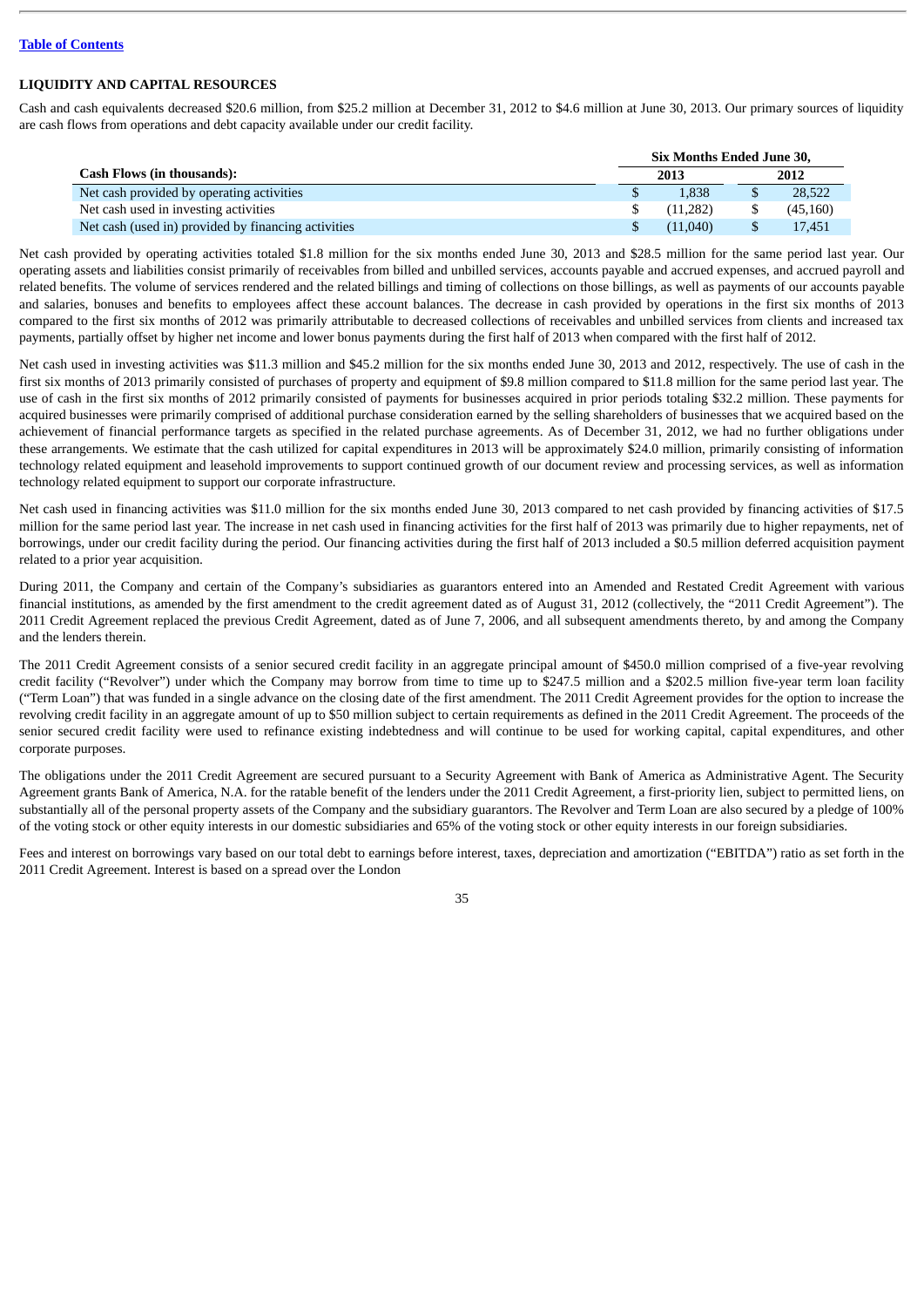Interbank Offered Rate ("LIBOR") or a spread over the base rate, as selected by the Company. The base rate is the greater of (a) the Federal Funds Rate plus 0.5%, (b) the Prime Rate and (c) except during a Eurodollar Unavailability Period, the Eurodollar Rate plus 1.0%.

The Term Loan, as amended, is subject to scheduled quarterly amortization payments equal to 4.9% of the original principal balance in 2012, 11.7% in 2013, 12.4% in 2014, 14.2% in 2015, 14.8% in 2016 and 42.0% in 2017, as set forth in the 2011 Credit Agreement. The maturity date for the Term Loan is August 31, 2017, at which time the outstanding principal balance and all accrued interest will be due and payable in full. All outstanding borrowings under the Revolver, as amended, will be due upon expiration of the 2011 Credit Agreement on August 31, 2017. As of June 30, 2013, the Company has made all scheduled quarterly amortization payments as they have come due in accordance with the Term Loan.

Under the 2011 Credit Agreement, dividends are restricted to an amount up to \$50 million plus 50% of cumulative consolidated net income from the closing date of the 2011 Credit Agreement plus 50% of the net cash proceeds from equity issuances. In addition, certain acquisitions and similar transactions need to be approved by the lenders.

The 2011 Credit Agreement contains quarterly financial covenants that require us to maintain a minimum fixed charge coverage ratio of 2.25 to 1.00 and a maximum leverage ratio that varies throughout the term and was 3.00 to 1.00 as of June 30, 2013, as those ratios are defined therein, as well as a minimum net worth greater than \$150 million. At June 30, 2013, we were in compliance with these financial covenants with a fixed charge coverage ratio of 4.19 to 1.00, a leverage ratio of 1.23 to 1.00, and net worth greater than \$150 million. At December 31, 2012, we were also in compliance with these financial covenants.

The borrowing capacity under the 2011 Credit Agreement is reduced by any outstanding letters of credit and payments under the Term Loan. At June 30, 2013, outstanding letters of credit totaled \$4.9 million and are primarily used as security deposits for our office facilities. As of June 30, 2013, the unused borrowing capacity under the 2011 Credit Agreement was \$242.6 million. Borrowings outstanding under this credit facility at June 30, 2013 totaled \$181.3 million, all of which was under the Term Loan. These borrowings carried a weighted average interest rate of 2.2%, including the effect of the interest rate swaps described in Note 9 "Derivative Instruments and Hedging Activity." During the first six months of 2013, the average daily outstanding balance under our credit facility was \$195.2 million. Borrowings outstanding at December 31, 2012 were \$192.5 million and carried a weighted average interest rate of 2.5%. Effective March 31, 2013, we have classified as current liabilities the scheduled quarterly principal payments due under the Term Loan within twelve months of the balance sheet date, as we intend to make these payments with cash from operations rather than from availability under the Revolver.

See "Risk Factors" in our Annual Report on Form 10-K for the year ended December 31, 2012 for a discussion of certain risks and uncertainties related to the 2011 Credit Agreement.

#### **Future Needs**

Our primary financing need has been to fund our growth. Our growth strategy is to expand our service offerings, which may require investments in new hires, acquisitions of complementary businesses, possible expansion into other geographic areas, and related capital expenditures. We also have cash needs to service our credit facility and repay our Term Loan. We believe our internally generated liquidity, together with the borrowing capacity available under our revolving credit facility and access to external capital resources will be adequate to fund our long-term growth and capital needs arising from cash commitments and debt service obligations. Our ability to secure short-term and long-term financing in the future will depend on several factors, including our future profitability, the quality of our accounts receivable and unbilled services, our relative levels of debt and equity, and the overall condition of the credit markets.

#### **CONTRACTUAL OBLIGATIONS**

For a summary of our commitments to make future payments under contractual obligations, see "Item 7. Management's Discussion and Analysis of Financial Condition and Results of Operations – Contractual Obligations" in our Annual Report on Form 10-K for the year ended December 31, 2012. There have been no significant changes in our contractual obligations since December 31, 2012 except as described below:

— During the first six months of 2013, our long-term borrowings, including the current portion of long-term borrowings, decreased from \$192.5 million as of December 31, 2012 to \$181.3 million as of June 30, 2013.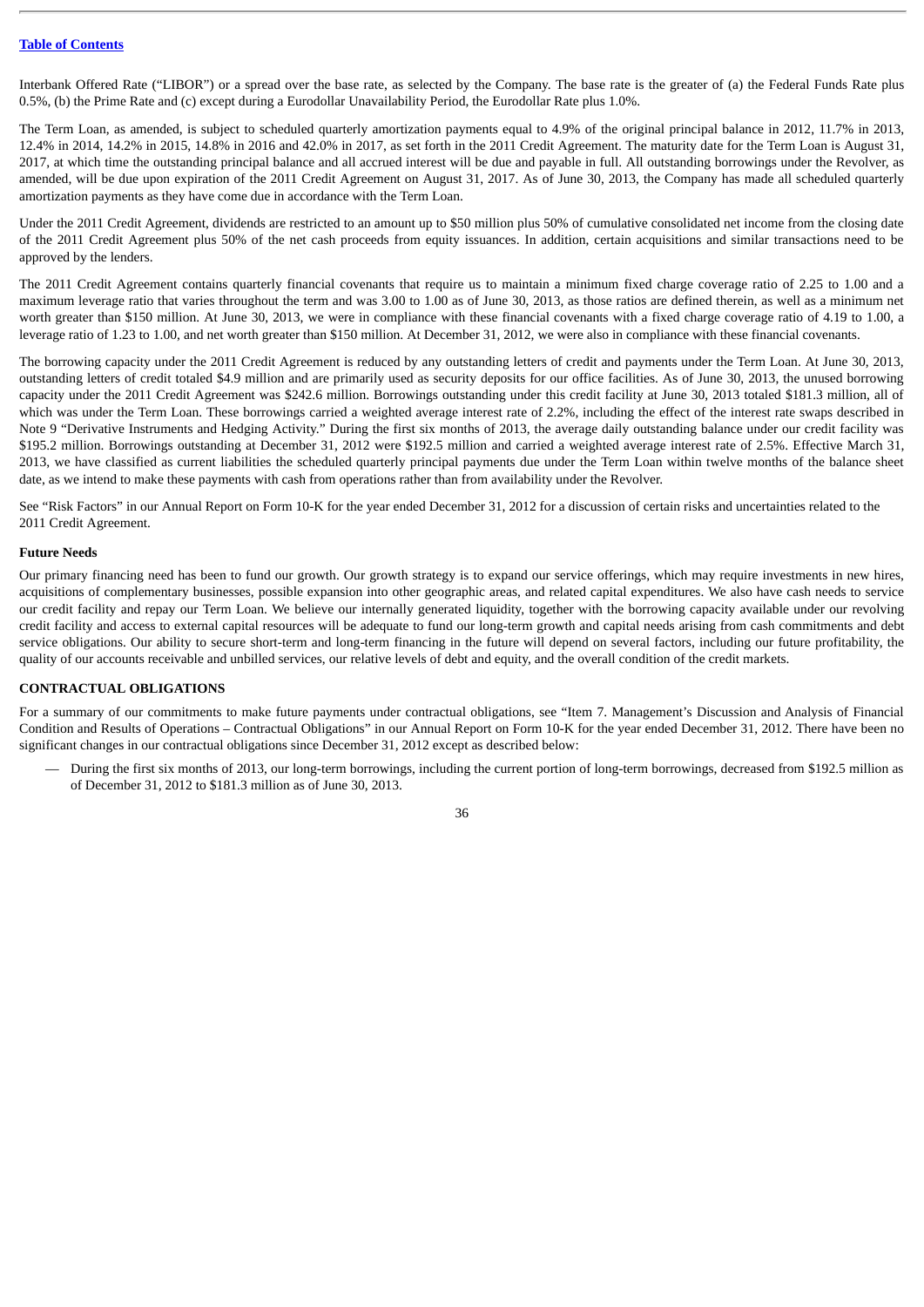## **OFF-BALANCE SHEET ARRANGEMENTS**

We have not entered into any off-balance sheet arrangements.

## **NEW ACCOUNTING PRONOUNCEMENTS**

In February 2013, the FASB issued ASU No. 2013-02, Reporting of Amounts Reclassified Out of Accumulated Other Comprehensive Income, which amends current accounting guidance on comprehensive income. The guidance requires an entity to present, either on the face of the statement where net income is presented or in the notes, significant amounts reclassified out of accumulated other comprehensive income by the respective line items of net income if the amount is reclassified to net income in its entirety in the same reporting period. For other amounts not required to be reclassified in their entirety to net income in the same reporting period, a cross reference to other disclosures that provide additional detail about the reclassification amounts is required. The Company adopted this guidance effective January 1, 2013. The guidance required a change in disclosure only and did not have any effect on the Company's consolidated financial statements.

In March 2013, the FASB issued ASU No. 2013-05, Parent's Accounting for the Cumulative Translation Adjustment Upon Derecognition of Certain Subsidiaries or Groups of Assets Within a Foreign Entity or of an Investment in a Foreign Entity, which amends current accounting guidance on foreign currency matters. This guidance requires that the entire amount of a cumulative translation adjustment related to an entity's investment in a foreign entity should be released when there has been a: (i) sale of a subsidiary or group of net assets within a foreign entity and the sale represents the substantially complete liquidation of the investment in the foreign entity, (ii) loss of a controlling financial interest in an investment in a foreign entity, and (iii) step acquisition for a foreign entity. This guidance will be effective for the Company beginning in the first quarter of 2014. We do not expect the adoption to have a material impact on our consolidated financial statements.

## <span id="page-38-0"></span>**ITEM 3. QUANTITATIVE AND QUALITATIVE DISCLOSURES ABOUT MARKET RISK**

We are exposed to market risks primarily from changes in interest rates and changes in the market value of our investments.

Our exposure to changes in interest rates is limited to borrowings under our bank credit facility, which has variable interest rates tied to the LIBOR, Federal Funds Rate, Prime Rate, or Eurodollar Rate. At June 30, 2013, we had borrowings outstanding totaling \$181.3 million that carried a weighted average interest rate of 2.2% including the effect of the interest rate swaps described below. A hypothetical 100 basis point change in this interest rate would have a \$1.0 million effect on our pretax income including the effect of the interest rate swaps described below.

On December 8, 2011, we entered into a forward amortizing interest rate swap agreement effective on February 29, 2012 and ending on April 14, 2016. We entered into this derivative instrument to hedge against the interest rate risks of our variable-rate borrowings described above. The swap had an initial notional amount of \$56.6 million and amortizes throughout the term. Under the terms of the interest rate swap agreement, we receive from the counterparty interest on the notional amount based on one-month LIBOR and we pay to the counterparty a fixed rate of 0.9875%.

On May 30, 2012, we entered into an additional forward amortizing interest rate swap agreement effective on May 31, 2012 and ending on April 14, 2016. We entered into this derivative instrument to further hedge against the interest rate risks of our variable-rate borrowings described above. The swap had an initial notional amount of \$37.0 million and amortizes throughout the term. Under the terms of the interest rate swap agreement, we receive from the counterparty interest on the notional amount based on one-month LIBOR and we pay to the counterparty a fixed rate of 0.70%.

Including the impact of the above swap agreements, the effective interest rate on \$79.4 million of our debt, which equals the notional amount of the swap agreements in effect at June 30, 2013, was 2.6%.

On April 4, 2013, we entered into a one-year forward amortizing interest rate swap agreement effective on March 31, 2014 and ending on August 31, 2017. We entered into this derivative instrument to further hedge against the interest rate risks of our variable-rate borrowings described above. The swap has an initial notional amount of \$60.0 million and amortizes such that we are effectively hedging 80% of our variable-rate borrowings throughout the term. Under the terms of the interest rate swap agreement, we will receive from the counterparty interest on the notional amount based on one-month LIBOR and we will pay to the counterparty a fixed rate of 0.985%.

We have not entered into any other interest rate swaps, caps or collars or other hedging instruments as of June 30, 2013.

From time to time, we invest excess cash in marketable securities. These investments principally consist of overnight sweep accounts. Due to the short maturity of our investments, we have concluded that we do not have material market risk exposure.

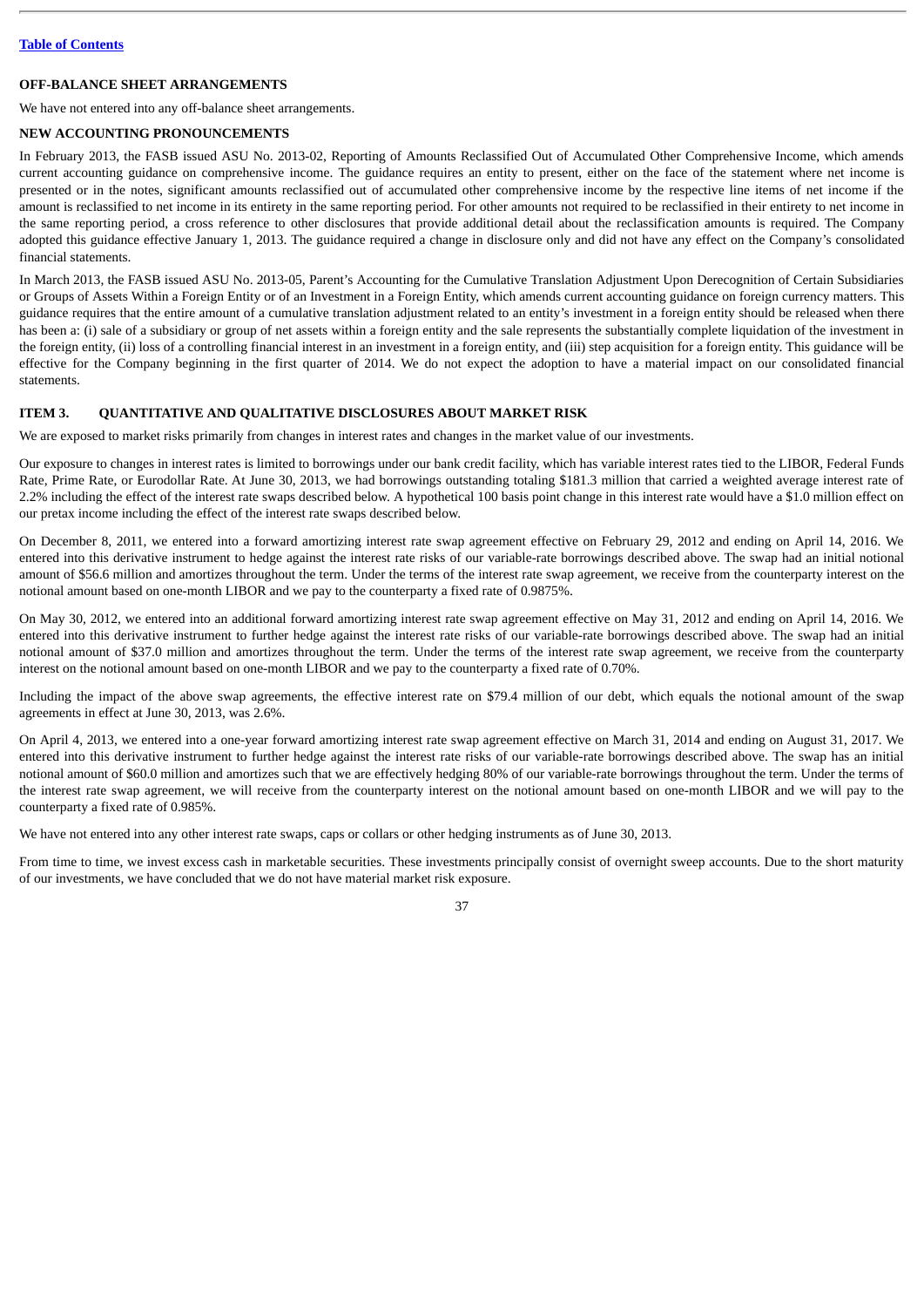#### <span id="page-39-0"></span>**ITEM 4. CONTROLS AND PROCEDURES**

#### *Evaluation of Disclosure Controls and Procedures*

Our management, with the participation of the Company's Chief Executive Officer and Chief Financial Officer, has evaluated the effectiveness of our disclosure controls and procedures (as such term is defined in Rules 13a-15(e) and 15d-15(e) under the Securities Exchange Act of 1934, as amended (the "Exchange Act")) as of June 30, 2013. Based on this evaluation, our Chief Executive Officer and Chief Financial Officer have concluded that, as of June 30, 2013, our disclosure controls and procedures were effective in recording, processing, summarizing and reporting, on a timely basis, information required to be disclosed by us in the reports we file or submit under the Exchange Act and such information is accumulated and communicated to management as appropriate to allow timely decisions regarding required disclosure.

#### *Changes in Control over Financial Reporting*

There has been no change in our internal control over financial reporting (as such term is defined in Rules 13a-15(f) and 15d-15(f) under the "Exchange Act") that occurred during the three months ended June 30, 2013 that has materially affected, or is reasonably likely to materially affect, our internal control over financial reporting.

## <span id="page-39-1"></span>**PART II—OTHER INFORMATION**

#### <span id="page-39-2"></span>**ITEM 1. LEGAL PROCEEDINGS**

#### *Qui Tam Action*

On December 9, 2009, plaintiff, Associates Against Outlier Fraud, filed a first amended *qui tam* complaint against Huron Consulting Group Inc. and others under the federal and New York state False Claims Act ("FCA") in the United States District Court for the Southern District of New York. The federal and state FCA authorize private individuals (known as "relators") to sue on behalf of the government (known as "*qui tam*" actions) alleging that false or fraudulent claims were knowingly submitted to the government. Once a *qui tam* action is filed, the government may elect to intervene in the action. If the government declines to intervene, the relator may proceed with the action. Under the federal and state FCA, the government may recover treble damages and civil penalties (civil penalties of up to \$11,000 per violation under the federal FCA and \$12,000 per violation under the state FCA). On January 6, 2010, the United States declined to intervene in the lawsuit. After the Court granted Huron's motion to dismiss without prejudice, on September 29, 2010, the relator filed a second amended complaint alleging that Huron and others caused St. Vincent Catholic Medical Center to receive more than \$30 million in inflated outlier payments under the Medicare and Medicaid programs in violation of the federal and state FCA and seeking to recover an unspecified amount of civil penalties. On March 8, 2013, the Court granted Huron's motion for summary judgment and dismissed the relator's second amended complaint in its entirety with prejudice. As a result, we reversed the charge of \$1.2 million relating to settlement discussions which we recorded in the second quarter of 2012, in accordance with FASB ASC Topic 450, "Contingencies." The relator filed an appeal on April 2, 2013. On April 8, 2013, Huron filed an appeal of an earlier denial of a motion to dismiss filed by Huron which argued that the relator's action was barred because, under the FCA jurisdictional bar, the action was based on publicly disclosed information and the relator cannot qualify as an original source. We continue to believe that the claims are without merit and intend to vigorously defend ourselves in this matter.

From time to time, we are involved in legal proceedings and litigation arising in the ordinary course of business. As of the date of this Quarterly Report on Form 10-Q, we are not a party to or threatened with any other litigation or legal proceeding that, in the current opinion of management, could have a material adverse effect on our financial position or results of operations. However, due to the risks and uncertainties inherent in legal proceedings, actual results could differ from current expected results.

#### <span id="page-39-3"></span>**ITEM 1A. RISK FACTORS**

See "Risk Factors" in our 2012 Annual Report on Form 10-K for a complete description of the material risks we face.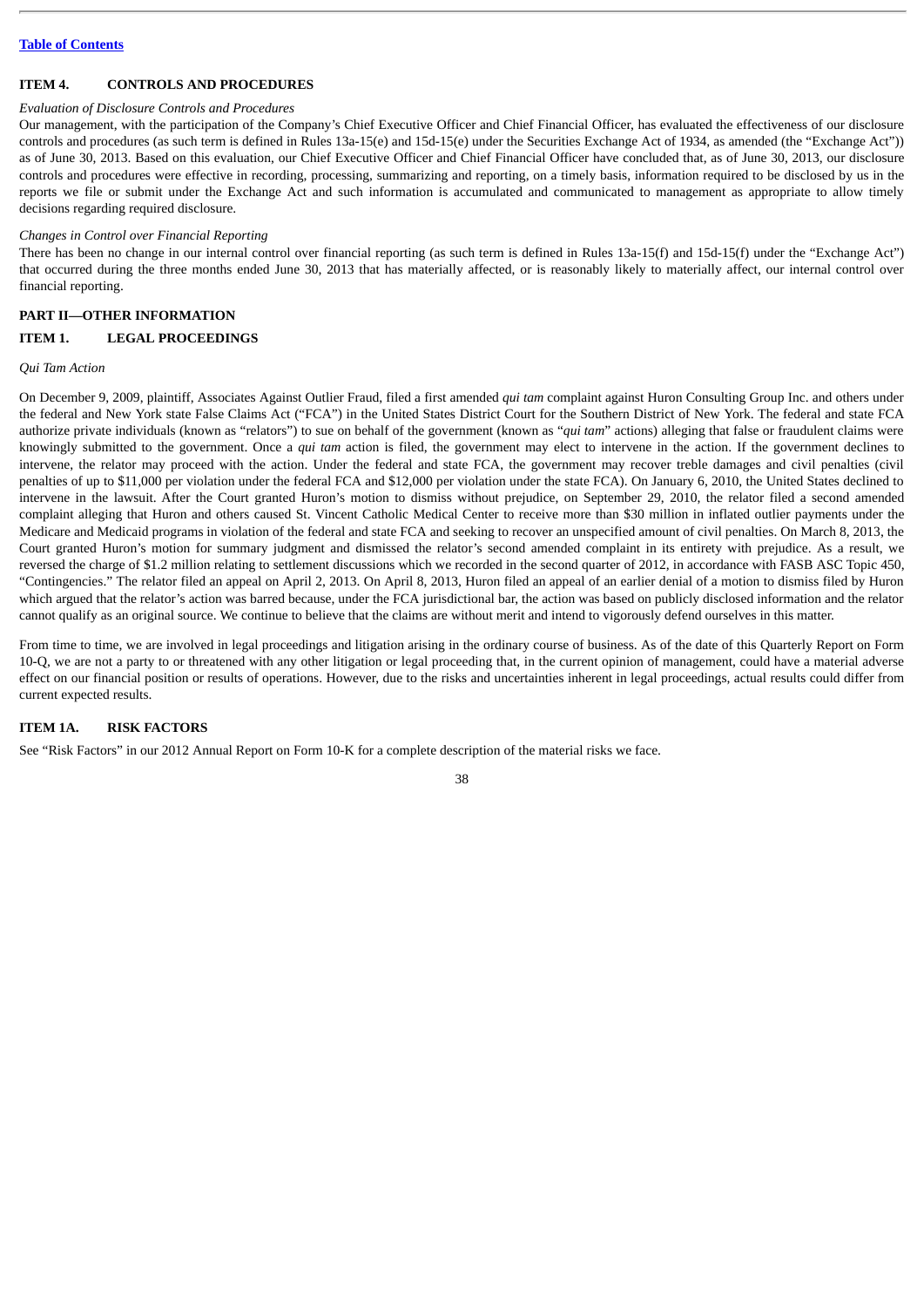## <span id="page-40-0"></span>**ITEM 2. UNREGISTERED SALES OF EQUITY SECURITIES AND USE OF PROCEEDS**

Our 2012 Omnibus Incentive Plan and our 2004 Omnibus Stock Plan, which was replaced by the 2012 Omnibus Incentive Plan, permit the netting of common stock upon vesting of restricted stock awards to satisfy individual tax withholding requirements. During the quarter ended June 30, 2013, we reacquired 405 shares of common stock with a weighted average fair market value of \$40.32 as a result of such tax withholdings as presented in the table below. We do not have any publicly announced share repurchase plans or programs.

|            | <b>Total Number of</b><br><b>Shares Withheld to</b><br><b>Satisfy Employee</b><br><b>Tax Withholding</b> | Weighted<br><b>Average Fair</b><br><b>Market Value</b><br><b>Per Share</b> | <b>Maximum</b><br><b>Number of Shares</b><br>that May Yet Be<br><b>Purchased Under</b><br>the Plans or |          |
|------------|----------------------------------------------------------------------------------------------------------|----------------------------------------------------------------------------|--------------------------------------------------------------------------------------------------------|----------|
| Period     | <b>Requirements</b>                                                                                      | Withheld                                                                   | or Programs                                                                                            | Programs |
| April 2013 | 405                                                                                                      | \$40.32                                                                    | N/A                                                                                                    | N/A      |
| May 2013   |                                                                                                          |                                                                            | N/A                                                                                                    | N/A      |
| June 2013  |                                                                                                          |                                                                            | N/A                                                                                                    | N/A      |
| Total      | 405                                                                                                      | 40.32<br>ה.                                                                | N/A                                                                                                    | N/A      |

N/A – Not applicable.

## <span id="page-40-1"></span>**ITEM 3. DEFAULTS UPON SENIOR SECURITIES**

None.

#### <span id="page-40-2"></span>**ITEM 4. MINE SAFETY DISCLOSURES**

Not applicable.

#### <span id="page-40-3"></span>**ITEM 5. OTHER INFORMATION**

None.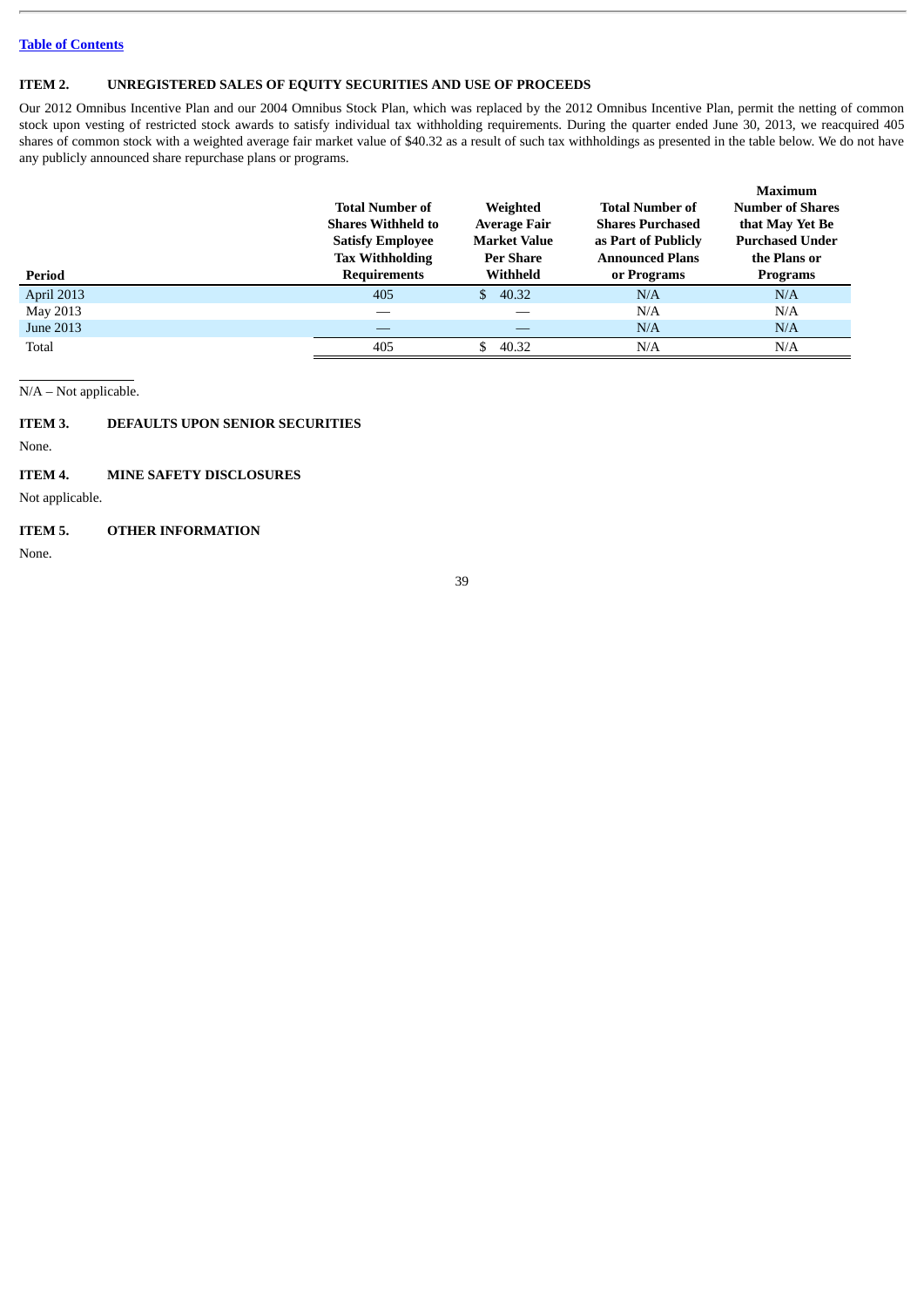## <span id="page-41-0"></span>**ITEM 6. EXHIBITS**

(a) The following exhibits are filed as part of this Quarterly Report on Form 10-Q.

|                |                                                                                                                                                                      | Filed                     |           | <b>Incorporated by Reference</b> |        |         |               |
|----------------|----------------------------------------------------------------------------------------------------------------------------------------------------------------------|---------------------------|-----------|----------------------------------|--------|---------|---------------|
| <b>Exhibit</b> |                                                                                                                                                                      | here-                     | Furnished |                                  | Period |         | <b>Filing</b> |
| <b>Number</b>  | <b>Exhibit Description</b>                                                                                                                                           | with                      | herewith  | Form                             | Ending | Exhibit | <b>Date</b>   |
| 31.1           | Certification of the Chief Executive Officer, pursuant to Rule 13a-<br>$14(a)/15d-14(a)$ , as adopted pursuant to Section 302 of the Sarbanes-<br>Oxley Act of 2002. | X                         |           |                                  |        |         |               |
| 31.2           | Certification of the Chief Financial Officer, pursuant to Rule 13a-<br>$14(a)/15d-14(a)$ , as adopted pursuant to Section 302 of the Sarbanes-<br>Oxley Act of 2002. | $\boldsymbol{\mathrm{X}}$ |           |                                  |        |         |               |
| 32.1           | Certification of the Chief Executive Officer, pursuant to 18 U.S.C.<br>Section 1350, as adopted pursuant to Section 906 of the Sarbanes-<br>Oxley Act of 2002.       |                           | X         |                                  |        |         |               |
| 32.2           | Certification of the Chief Financial Officer, pursuant to 18 U.S.C.<br>Section 1350, as adopted pursuant to Section 906 of the Sarbanes-<br>Oxley Act of 2002.       |                           | X         |                                  |        |         |               |
| 101.INS        | <b>XBRL Instance Document</b>                                                                                                                                        | X                         |           |                                  |        |         |               |
| 101.SCH        | XBRL Taxonomy Extension Schema Document                                                                                                                              | X                         |           |                                  |        |         |               |
| 101.CAL        | XBRL Taxonomy Extension Calculation Linkbase Document                                                                                                                | X                         |           |                                  |        |         |               |
| 101.LAB        | XBRL Taxonomy Extension Label Linkbase Document                                                                                                                      | X                         |           |                                  |        |         |               |
| 101.PRE        | XBRL Taxonomy Extension Presentation Linkbase Document                                                                                                               | X                         |           |                                  |        |         |               |
| 101.DEF        | XBRL Taxonomy Extension Definition Linkbase Document                                                                                                                 | X                         |           |                                  |        |         |               |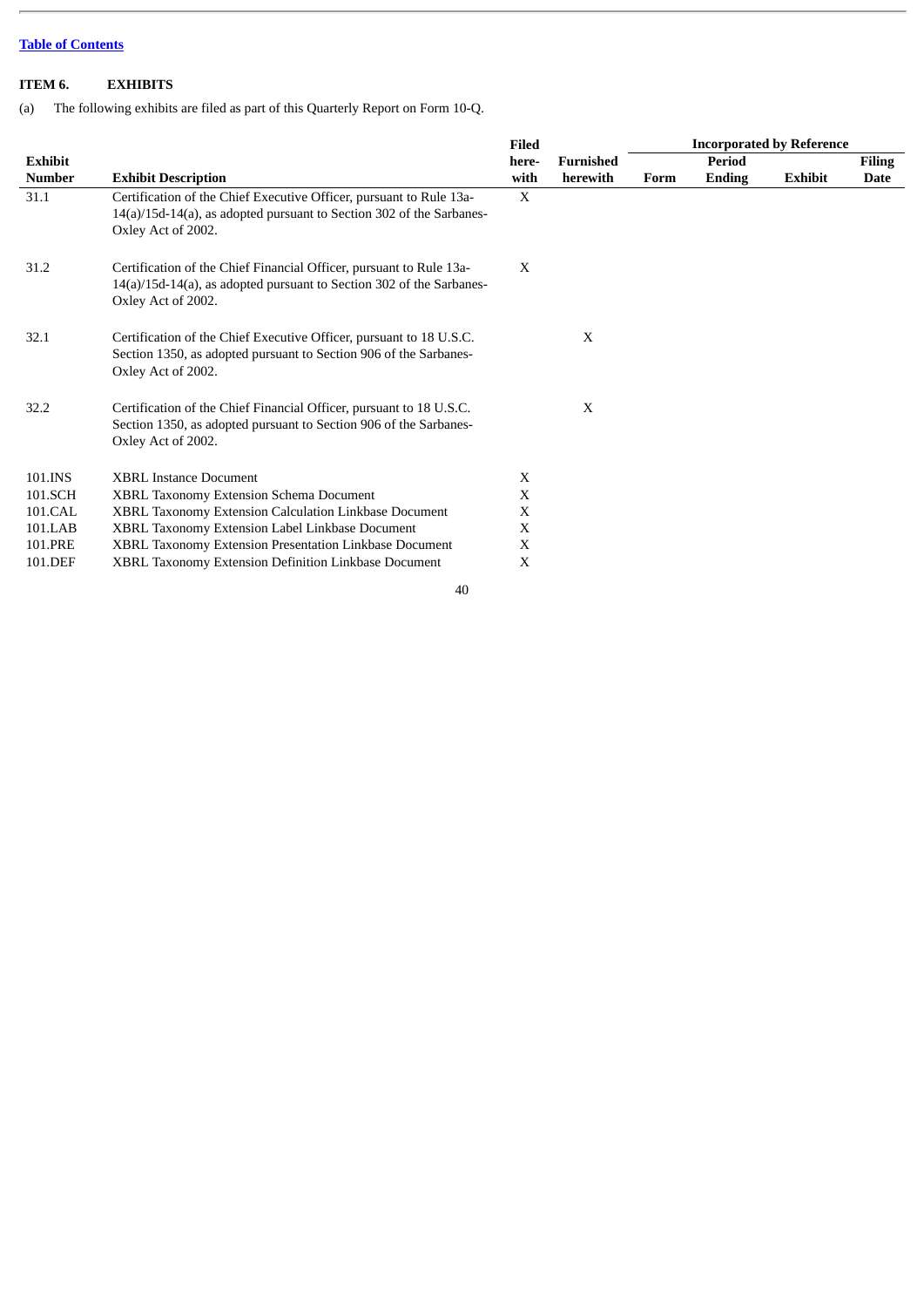## **SIGNATURE**

<span id="page-42-0"></span>Pursuant to the requirements of the Securities Exchange Act of 1934, the registrant has duly caused this report to be signed on its behalf by the undersigned thereunto duly authorized.

Huron Consulting Group Inc.

(Registrant)

Date: July 31, 2013 /s/ C. Mark Hussey

C. Mark Hussey Executive Vice President, Chief Financial Officer and Treasurer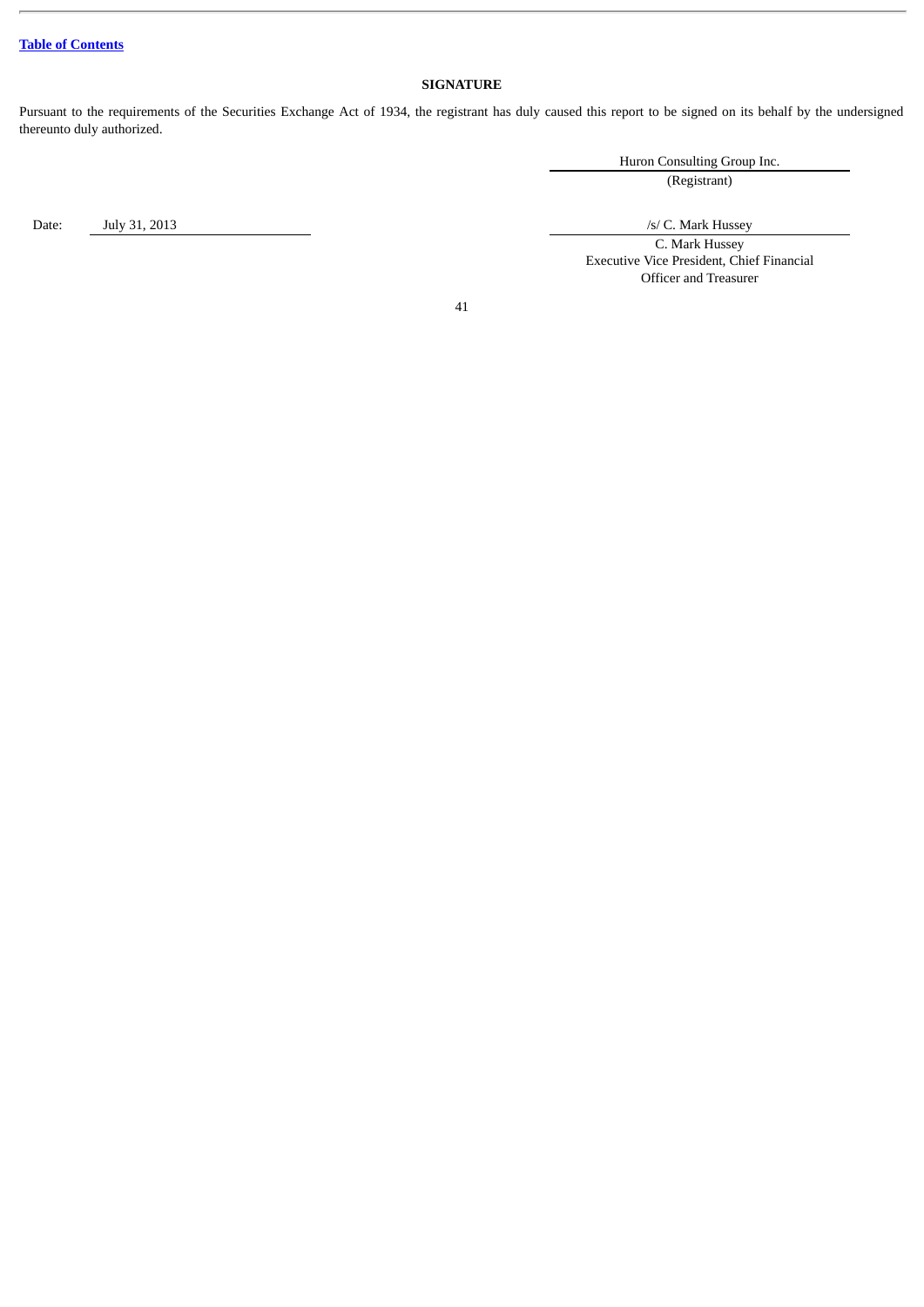#### **CERTIFICATION OF THE CHIEF EXECUTIVE OFFICER, PURSUANT TO RULE 13a-14(a)/15d-14(a), AS ADOPTED PURSUANT TO SECTION 302 OF THE SARBANES-OXLEY ACT OF 2002**

I, James H. Roth, certify that:

- 1. I have reviewed this Quarterly Report on Form 10-Q of Huron Consulting Group Inc.;
- 2. Based on my knowledge, this report does not contain any untrue statement of a material fact or omit to state a material fact necessary to make the statements made, in light of the circumstances under which such statements were made, not misleading with respect to the period covered by this report;
- 3. Based on my knowledge, the financial statements, and other financial information included in this report, fairly present in all material respects the financial condition, results of operations and cash flows of the registrant as of, and for, the periods presented in this report;
- 4. The registrant's other certifying officer and I are responsible for establishing and maintaining disclosure controls and procedures (as defined in Exchange Act Rules 13a-15(e) and 15d-15(e)) and internal control over financial reporting (as defined in Exchange Act Rules 13a-15(f) and 15d-15(f)) for the registrant and have:
	- a) Designed such disclosure controls and procedures, or caused such disclosure controls and procedures to be designed under our supervision, to ensure that material information relating to the registrant, including its consolidated subsidiaries, is made known to us by others within those entities, particularly during the period in which this report is being prepared;
	- b) Designed such internal control over financial reporting, or caused such internal control over financial reporting to be designed under our supervision, to provide reasonable assurance regarding the reliability of financial reporting and the preparation of financial statements for external purposes in accordance with generally accepted accounting principles;
	- c) Evaluated the effectiveness of the registrant's disclosure controls and procedures and presented in this report our conclusions about the effectiveness of the disclosure controls and procedures, as of the end of the period covered by this report based on such evaluation; and
	- d) Disclosed in this report any change in the registrant's internal control over financial reporting that occurred during the registrant's most recent fiscal quarter (the registrant's fourth fiscal quarter in the case of an annual report) that has materially affected, or is reasonably likely to materially affect, the registrant's internal control over financial reporting; and
- 5. The registrant's other certifying officer and I have disclosed, based on our most recent evaluation of internal control over financial reporting, to the registrant's auditors and the audit committee of the registrant's board of directors (or persons performing the equivalent functions):
	- a) All significant deficiencies and material weaknesses in the design or operation of internal control over financial reporting which are reasonably likely to adversely affect the registrant's ability to record, process, summarize and report financial information; and
	- b) Any fraud, whether or not material, that involves management or other employees who have a significant role in the registrant's internal control over financial reporting.

Date: July 31, 2013 **By:** By: /s/ James H. Roth

James H. Roth

President and Chief Executive Officer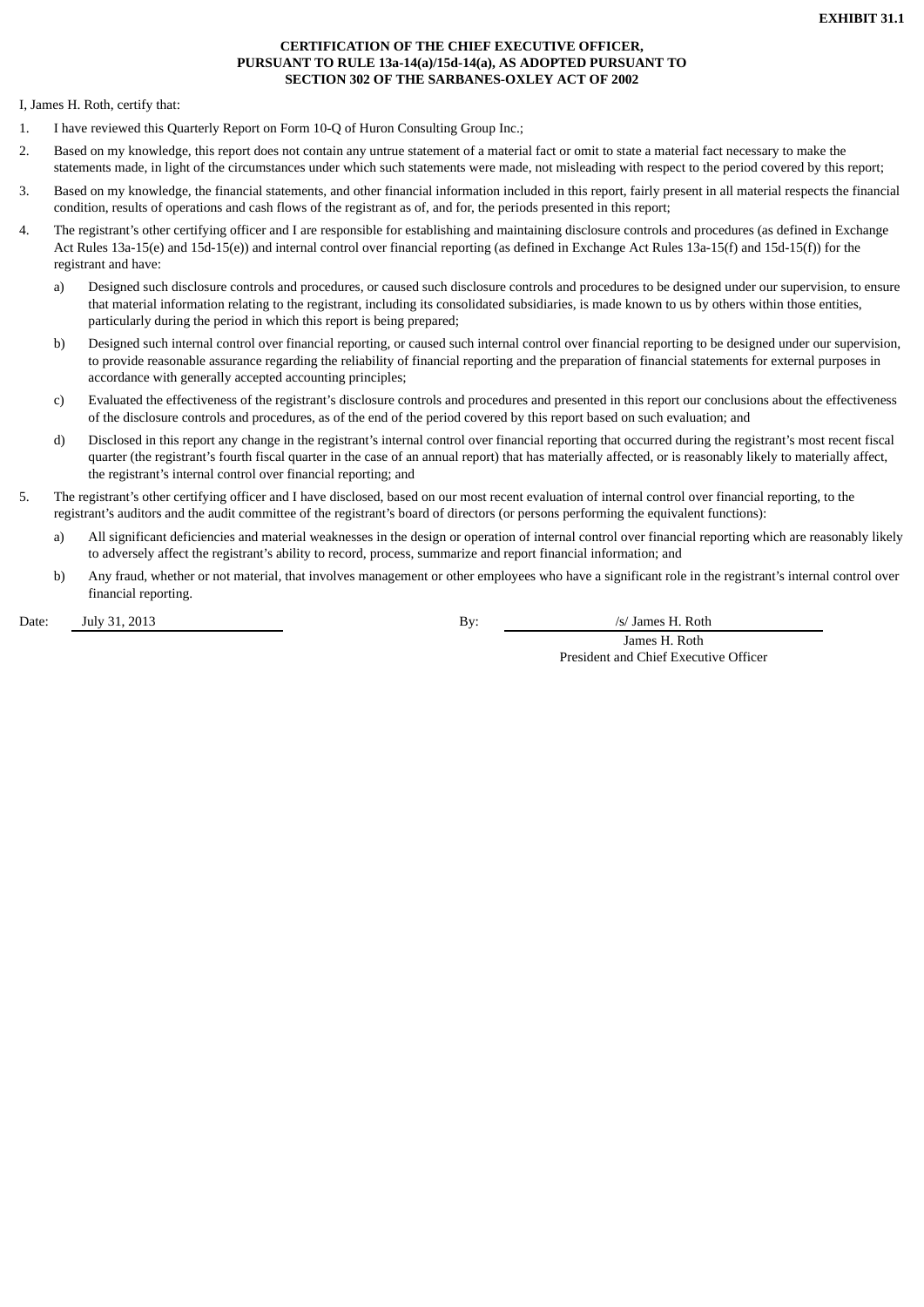#### **CERTIFICATION OF THE CHIEF FINANCIAL OFFICER, PURSUANT TO RULE 13a-14(a)/15d-14(a), AS ADOPTED PURSUANT TO SECTION 302 OF THE SARBANES-OXLEY ACT OF 2002**

I, C. Mark Hussey, certify that:

- 1. I have reviewed this Quarterly Report on Form 10-Q of Huron Consulting Group Inc.;
- 2. Based on my knowledge, this report does not contain any untrue statement of a material fact or omit to state a material fact necessary to make the statements made, in light of the circumstances under which such statements were made, not misleading with respect to the period covered by this report;
- 3. Based on my knowledge, the financial statements, and other financial information included in this report, fairly present in all material respects the financial condition, results of operations and cash flows of the registrant as of, and for, the periods presented in this report;
- 4. The registrant's other certifying officer and I are responsible for establishing and maintaining disclosure controls and procedures (as defined in Exchange Act Rules 13a-15(e) and 15d-15(e)) and internal control over financial reporting (as defined in Exchange Act Rules 13a-15(f) and 15d-15(f)) for the registrant and have:
	- a) Designed such disclosure controls and procedures, or caused such disclosure controls and procedures to be designed under our supervision, to ensure that material information relating to the registrant, including its consolidated subsidiaries, is made known to us by others within those entities, particularly during the period in which this report is being prepared;
	- b) Designed such internal control over financial reporting, or caused such internal control over financial reporting to be designed under our supervision, to provide reasonable assurance regarding the reliability of financial reporting and the preparation of financial statements for external purposes in accordance with generally accepted accounting principles;
	- c) Evaluated the effectiveness of the registrant's disclosure controls and procedures and presented in this report our conclusions about the effectiveness of the disclosure controls and procedures, as of the end of the period covered by this report based on such evaluation; and
	- d) Disclosed in this report any change in the registrant's internal control over financial reporting that occurred during the registrant's most recent fiscal quarter (the registrant's fourth fiscal quarter in the case of an annual report) that has materially affected, or is reasonably likely to materially affect, the registrant's internal control over financial reporting; and
- 5. The registrant's other certifying officer and I have disclosed, based on our most recent evaluation of internal control over financial reporting, to the registrant's auditors and the audit committee of the registrant's board of directors (or persons performing the equivalent functions):
	- a) All significant deficiencies and material weaknesses in the design or operation of internal control over financial reporting which are reasonably likely to adversely affect the registrant's ability to record, process, summarize and report financial information; and
	- b) Any fraud, whether or not material, that involves management or other employees who have a significant role in the registrant's internal control over financial reporting.

Date: July 31, 2013 **By:** By: *Internal By: By: Internal By: Internal By: Internal By: Internal By: Internal By: Internal By: Internal By: Internal By: Internal By: Internal By: Internal By: Inter* 

C. Mark Hussey Executive Vice President, Chief Financial Officer and Treasurer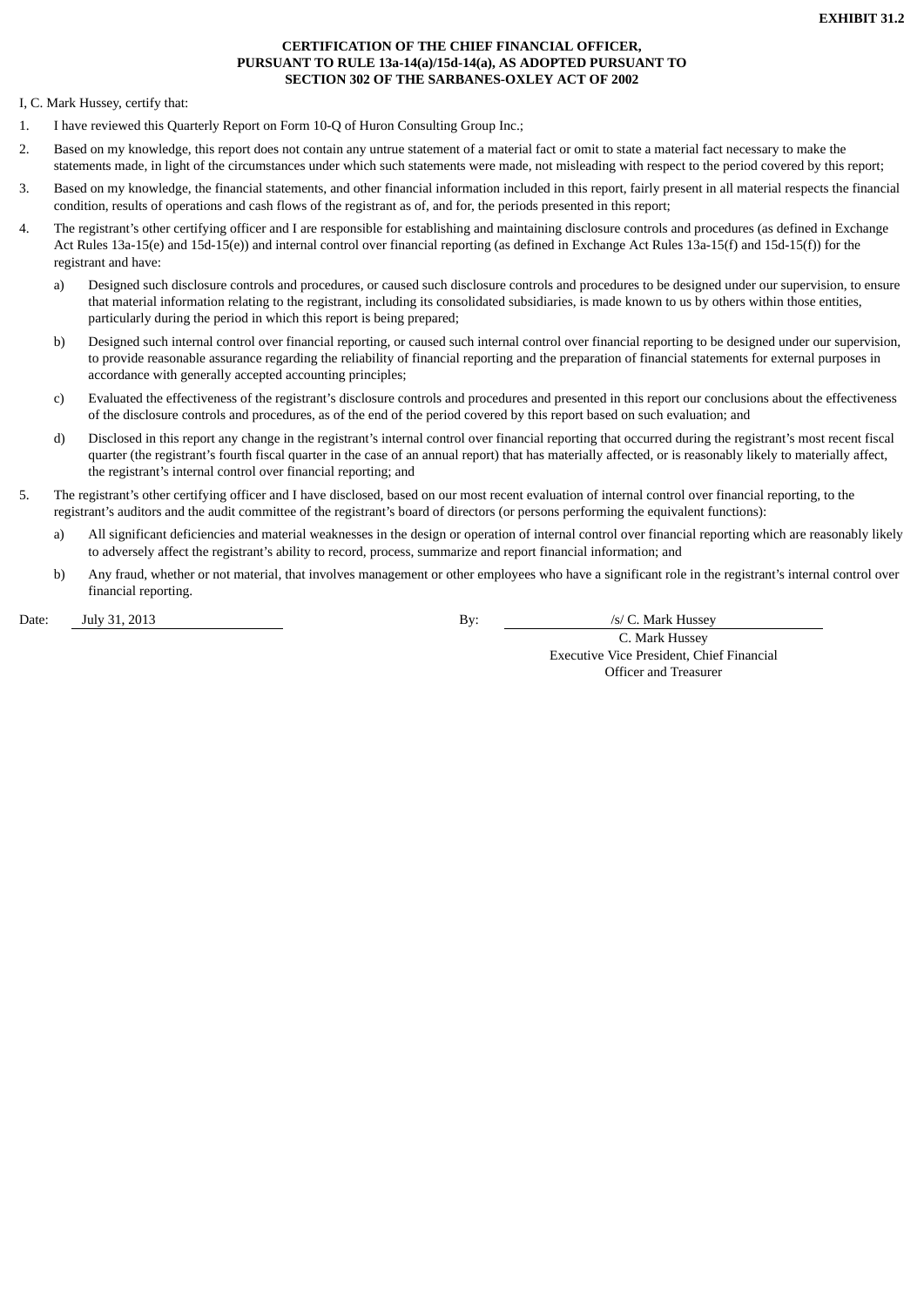#### **CERTIFICATION OF THE CHIEF EXECUTIVE OFFICER, PURSUANT TO 18 U.S.C. SECTION 1350, AS ADOPTED PURSUANT TO SECTION 906 OF THE SARBANES-OXLEY ACT OF 2002**

In connection with the Quarterly Report of Huron Consulting Group Inc. (the "Company") on Form 10-Q for the quarter ended June 30, 2013 as filed with the Securities and Exchange Commission on the date hereof (the "Report"), I, James H. Roth, President and Chief Executive Officer of the Company, hereby certify, pursuant to 18 U.S.C. Section 1350, as adopted pursuant to Section 906 of the Sarbanes-Oxley Act of 2002, that to the best of my knowledge:

- 1. The Report fully complies with the requirements of Section 13(a) or 15(d) of the Securities Exchange Act of 1934; and
- 2. The information contained in the Report fairly presents, in all material respects, the financial condition and results of operations of the Company for the periods presented therein.

Date: July 31, 2013 **By:** *Internal By: Internal By: Internal By: Internal By: Internal By: Internal By: Internal By: Internal By: Internal By: Internal By: Internal By: Internal By: Internal By:*

James H. Roth President and Chief Executive Officer

A signed original of this written statement required by Section 906, or other document authenticating, acknowledging, or otherwise adopting the signature that appears in typed form within the electronic version of this written statement required by Section 906, has been provided to the Company and will be retained by the Company and furnished to the Securities and Exchange Commission or its staff upon request.

The foregoing certification is being furnished to the Securities and Exchange Commission as an exhibit to the Form 10-Q and shall not be considered filed as part of the Form 10-Q.